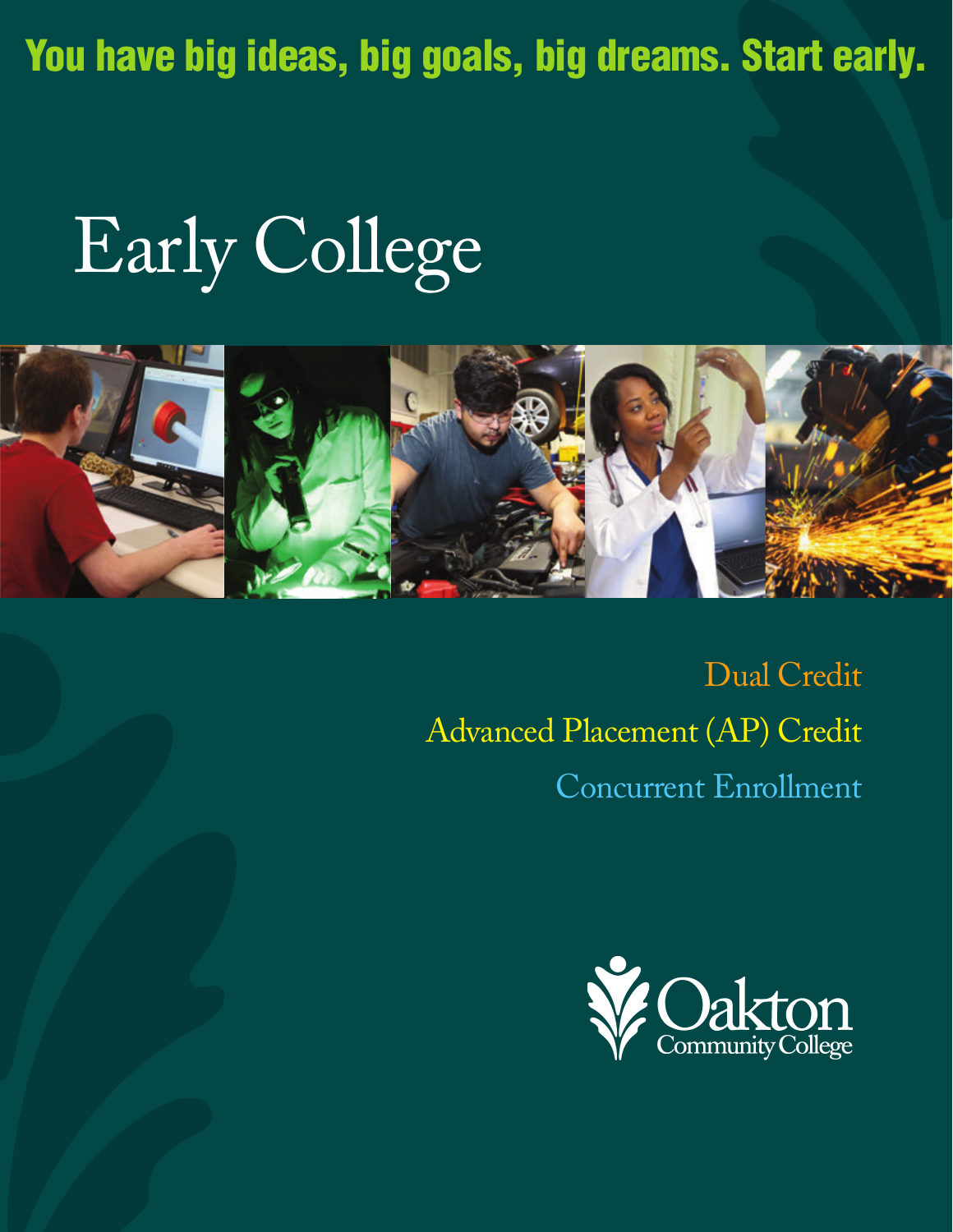# **Early College**

# **Get a head start on college while you're still in high school by pursuing Early College at Oakton.**

Gain college credit—and experience. Get comfortable with college coursework while gaining credit toward your college degree. Early College courses count toward your degree at Oakton and should transfer to most four-year institutions.

**Save money.** Oakton's low tuition rates mean you'll be gaining college credit for less, which lowers the overall price tag of your education.

**Explore.** Wouldn't it be great to walk onto campus with a solid idea of what you want to study? Use your time in Early College to explore your interests and sharpen your focus.

**Succeed.** Students who pursue college credit while in high school are more likely to earn a college degree. There's nothing like a head start.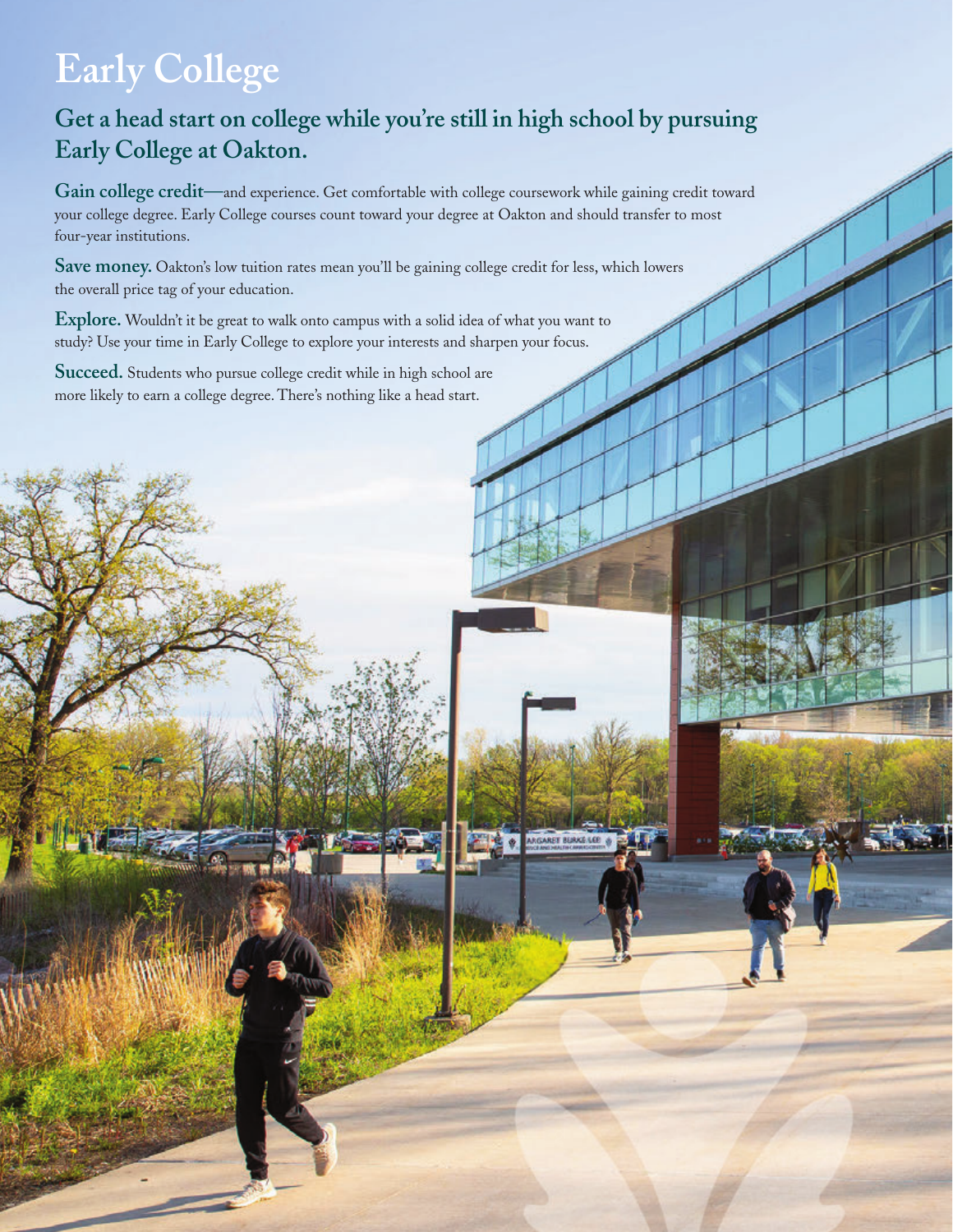Oakton offers three ways for academically qualified high school students to earn college credit. You can combine the experiences to fit your goals.

# **The three opportunities are:**

|--|--|

Earn college and high school credit at the same time.

# **Advanced Placement (AP) Credit . . . . . . . . . . . . [page 24](#page-25-0)**

Apply your high school AP credits toward your degree.

# **Concurrent Enrollment . . . . . . . . . . . . . . . . . . . [pages 25-28](#page-26-0)**

Take Oakton courses while in high school.

This publication walks you through our Early College program and shows you where advanced placement credit, concurrent enrollment, and dual credit courses fit into our degree and certificate programs. You can even earn a college certificate that qualifies you for a job while you're still in high school!

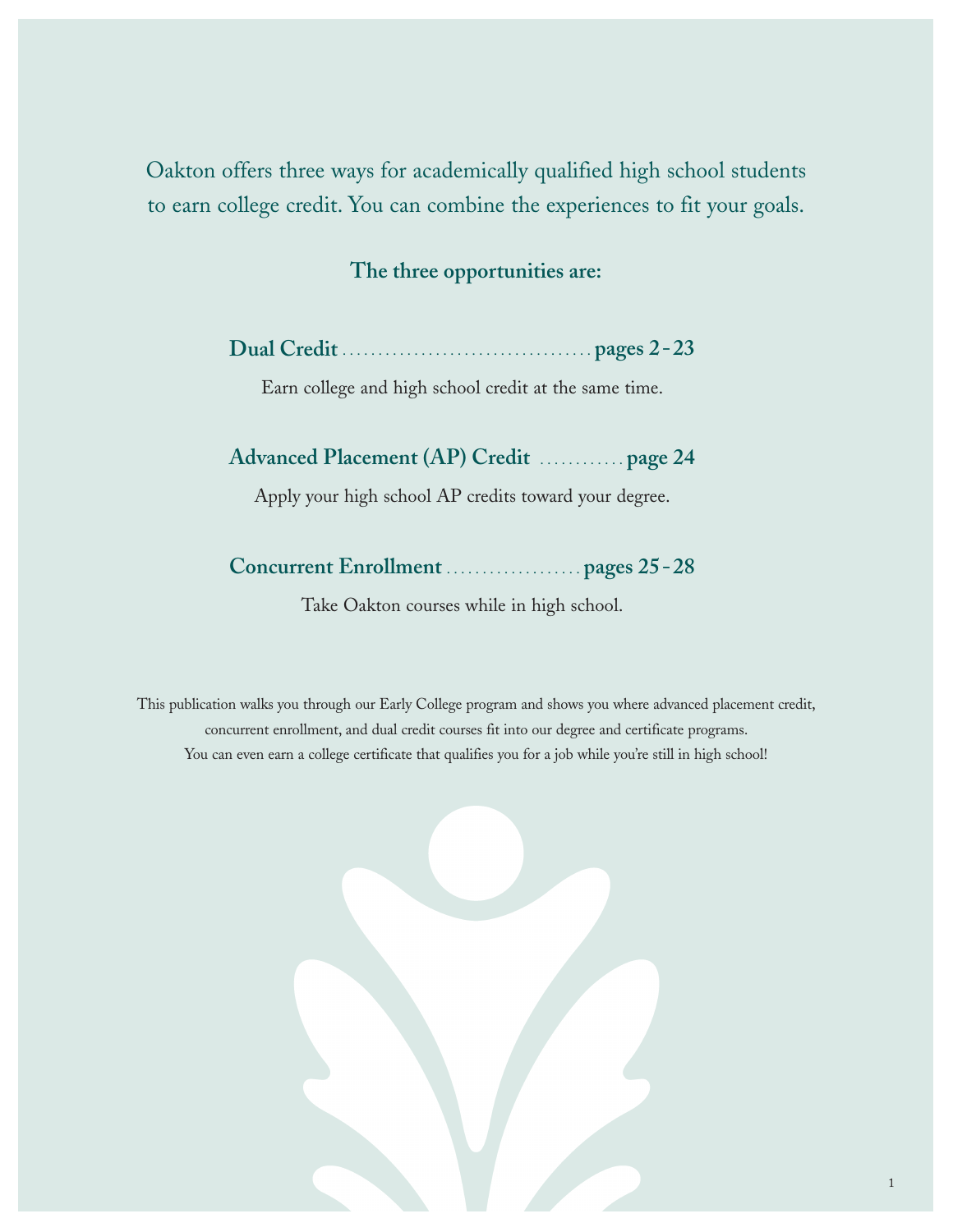<span id="page-3-0"></span>**Oakton's dual credit program allows you to earn college credit and high school credit at the same time.** You'll take the course at your high school and it will be taught by a qualified high school faculty member. The course is approved by Oakton and meets our collegelevel learning outcomes. The dual credit program is overseen by the Illinois Community College Board, ensuring that you're getting a quality college education in your high school course. Many of our dual credit courses will give you a head start toward a certificate, preparing you for a career or further technical education by the time you graduate high school.

**Dual Credit courses are identified in bold green throughout this brochure.**

# **Early College Dual Credit Offerings**

**Oakton has partnerships with every public school in our district and two private schools to offer dual credit courses. Below, you'll find a list of the dual credit courses offered at each participating high school.** The course numbers are Oakton's numbers; the courses may be named differently in your high school course catalog. Meet with your high school counselor or identified dual credit liaison to enroll. The latest offerings can be found at www.oakton.edu/earlycollege.

#### **EVANSTON TOWNSHIP HIGH SCHOOL**

ART 115 Beginning Photography GRD 101 Introduction to Visual Communication CAD 105 Industrial Design Engineering CAD 210 Industrial Design Engineering Techniques CAD 220 CAD Introduction to Building Systems - Revit MAT 125 General Education Mathematics MAT 140 College Algebra MAT 252 Calculus III MAT 260 Introduction to Linear Algebra MFG 111 Introduction to Computer Integrated Manufacturing (CIM)

#### **GLENBROOK NORTH HIGH SCHOOL**

- CAD 105 Industrial Design Engineering
- CAD 116 Basic AutoCAD
- CAD 117 Intermediate AutoCAD
- CAD 210 Industrial Design Engineering Techniques
- ECE 102 Child Growth and Development
- MFG 120 Introduction to Welding
- MFG 125 Advanced Welding

#### **GLENBROOK SOUTH HIGH SCHOOL**

- CAD 105 Industrial Design Engineering
- CAD 116 Basic AutoCAD
- CAD 117 Intermediate AutoCAD
- CAD 210 Industrial Design Engineering Techniques
- ECE 102 Child Growth and Development
- ELT 221 Digital Circuit Fundamentals
- HIT 103 Introduction to the Medical Language
- LAE 135 Forensics I
- MAT 252 Calculus III
- MAT 260 Introduction to Linear Algebra

#### **LOYOLA ACADEMY**

- MAT 252 Calculus III
- MAT 260 Introduction to Linear Algebra

#### **MAINE EAST**

| ART 115            | Beginning Photography                                   |
|--------------------|---------------------------------------------------------|
| ATA 102            | Introduction to Automotive Technology                   |
| <b>BIO 114</b>     | Basic Human Anatomy and Physiology                      |
| <b>BNA 100</b>     | <b>Basic Nurse Assistant Training</b>                   |
| <b>BNA 105</b>     | Basic Nurse Assistant Job Training                      |
| <b>CAD 105</b>     | Industrial Design Engineering                           |
| CAD 210            | Industrial Design Engineering Techniques                |
| CAD 220            | CAD Introduction to Building Systems - Revit            |
| <b>CNS 105</b>     | <b>Networking Essentials</b>                            |
| <b>CNS 170</b>     | Principles of Information Security                      |
| EAS 101            | <b>Physical Geology</b>                                 |
| <b>EGL 101</b>     | Composition I                                           |
| <b>EGL 102</b>     | Composition II                                          |
| <b>HIT 104</b>     | <b>Medical Terminology</b>                              |
| <b>MAT 252</b>     | Calculus III                                            |
| <b>MAT 262</b>     | <b>Ordinary Differential Equations</b>                  |
| <b>MFG 110</b>     | Introduction to Machining                               |
| <b>MFG 111</b>     | Introduction to Computer Integrated Manufacturing (CIM) |
| MGT 160            | Small Business Management                               |
| <b>MAINE SOUTH</b> |                                                         |
| ACC 100            | <b>Accounting Procedures</b>                            |
| ART 115            | <b>Beginning Photography</b>                            |
| BIO 114            | Basic Human Anatomy and Physiology                      |
| CAD 105            | <b>Industrial Design Engineering</b>                    |
| CAD 116            | Basic AutoCAD                                           |
| CAD 210            | <b>Industrial Design Engineering Techniques</b>         |
| CAD 220            | CAD Introduction to Building Systems - Revit            |
| <b>CNS 105</b>     | <b>Networking Essentials</b>                            |
| <b>CNS 170</b>     | Principles of Information Security                      |
| EAS 101            | <b>Physical Geology</b>                                 |
| <b>EGL 101</b>     | Composition I                                           |
| <b>EGL 102</b>     | Composition II                                          |
| <b>HIT 104</b>     | <b>Medical Terminology</b>                              |
| MAT 252            | Calculus III                                            |
|                    |                                                         |
| <b>MAT 262</b>     | <b>Ordinary Differential Equations</b>                  |
| MFG 102            | Industrial Drafting and Design                          |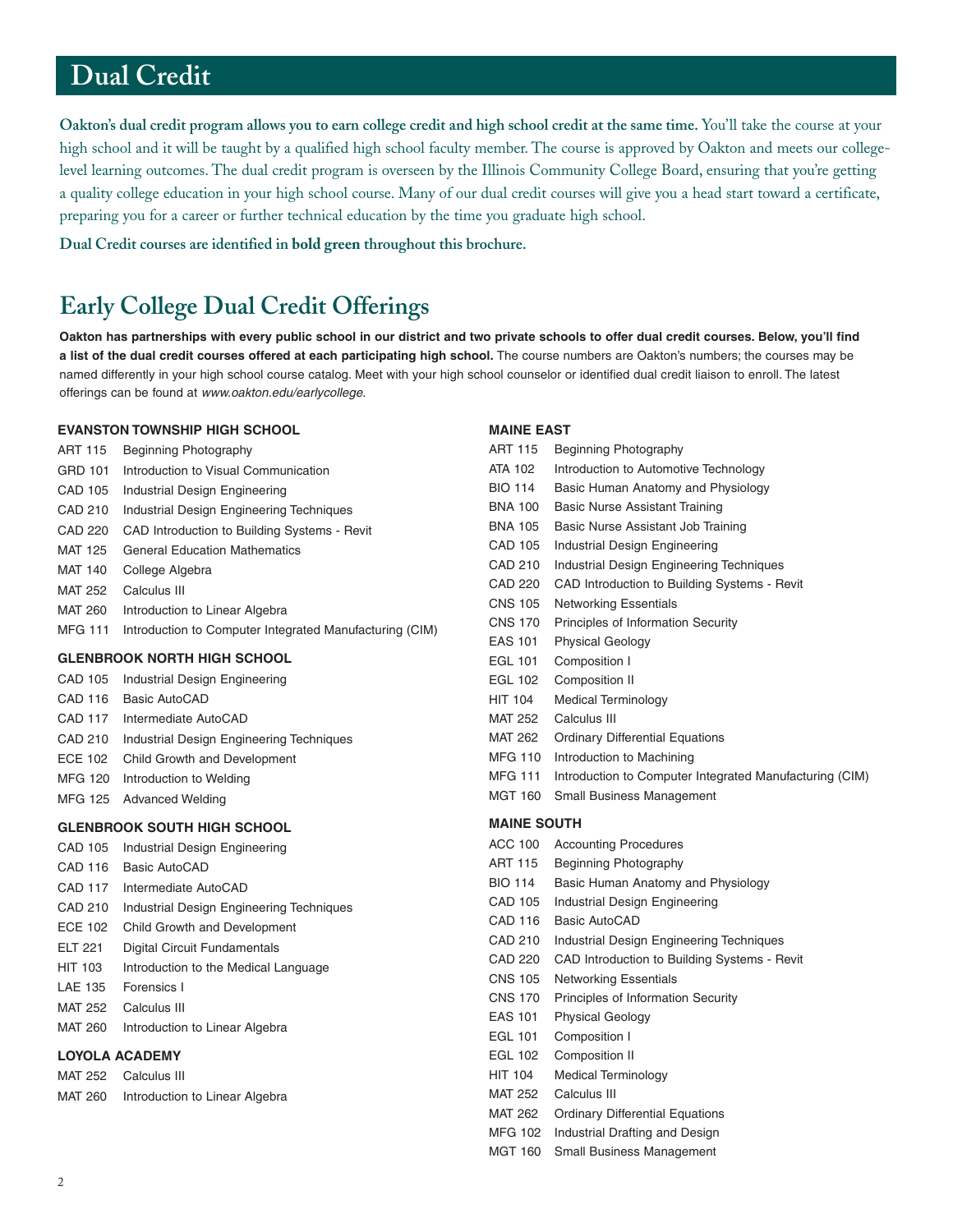

**MAINE WEST** 

| <b>ART 115</b>   | Beginning Photography                                   |
|------------------|---------------------------------------------------------|
| ATA 102          | Introduction to Automotive Technology                   |
| <b>BIO 114</b>   | Basic Human Anatomy and Physiology                      |
| <b>BNA 100</b>   | Basic Nurse Assistant Training                          |
| <b>BNA 105</b>   | Basic Nurse Assistant Job Training                      |
| CAD 105          | Industrial Design Engineering                           |
| <b>CAD 116</b>   | Basic AutoCAD                                           |
| CAD 220          | CAD Introduction to Building Systems - Revit            |
| <b>CNS 105</b>   | <b>Networking Essentials</b>                            |
| <b>CNS 170</b>   | <b>Principles of Information Security</b>               |
| <b>EAS 101</b>   | <b>Physical Geology</b>                                 |
| <b>EGL 101</b>   | Composition I                                           |
| <b>EGL 102</b>   | Composition II                                          |
| <b>HIT 104</b>   | <b>Medical Terminology</b>                              |
| <b>MFG 102</b>   | Industrial Drafting and Design                          |
| <b>MFG 111</b>   | Introduction to Computer Integrated Manufacturing (CIM) |
| <b>MGT 160</b>   | Small Business Management                               |
| <b>NEW TRIER</b> |                                                         |
| ATA 102          | Introduction to Automotive Technology                   |
| CAD 105          | Industrial Design Engineering                           |

- CAD 107 Introduction to 3D Printing
- CAD 116 Basic AutoCAD
- CAD 117 Intermediate AutoCAD
- CAD 134 Basic AutoCAD for Interior Design
- CAD 210 Industrial Design Engineering Techniques
- CAD 220 CAD Introduction to Building Systems Revit
- CAD 224 Advanced Building Information Modeling Revit
- ELT 114 Residential Wiring
- ELT 221 Digital Circuit Fundamentals
- MFG 102 Industrial Drafting and Design

#### **NILES NORTH**

| <b>BNA 100</b>    | <b>Basic Nurse Assistant Training</b>                   |
|-------------------|---------------------------------------------------------|
| <b>BNA 105</b>    | Basic Nurse Assistant Job Training                      |
| CAD 210           | Industrial Design Engineering Techniques                |
| ECE 102           | Child Growth and Development                            |
| ELT 221           | <b>Digital Circuit Fundamentals</b>                     |
| <b>HIT 104</b>    | <b>Medical Terminology</b>                              |
| MFG 102           | Industrial Drafting and Design                          |
| MFG 110           | Introduction to Machining                               |
| MFG 111           | Introduction to Computer Integrated Manufacturing (CIM) |
|                   | MFG 120 Introduction to Welding                         |
|                   | MFG125 - Advanced Welding                               |
| <b>NILES WEST</b> |                                                         |
| <b>BNA 100</b>    | Basic Nurse Assistant Training                          |
| BNA 105           | Basic Nurse Assistant Job Training                      |
| CAD 210           | Industrial Design Engineering Techniques                |
| CAD 220           | CAD Introduction to Building Systems - Revit            |
| <b>ECE 102</b>    | Child Growth and Development                            |
| ELT 221           | <b>Digital Circuit Fundamentals</b>                     |
| <b>HIT 104</b>    | <b>Medical Terminology</b>                              |
| MFG 102           | Industrial Drafting and Design                          |
| MFG 110           | Introduction to Machining                               |
| MFG 111           | Introduction to Computer Integrated Manufacturing (CIM) |
| MFG 120           | Introduction to Welding                                 |
| <b>MFG125</b>     | Advanced Welding                                        |

**Graduate from High School with a College Certificate** 

You can complete these programs entirely through Early College Dual Credit.

#### **Basic Nursing Assistant Training Certificate**

**Oakton's eight-credit certificate in Basic Nursing Assistant Training (BNAT) can be completed entirely through dual credit by students attending Maine East, Maine West, Niles West, or Niles North High Schools.** The certificate prepares students for entry-level positions in nurse assisting and also prepares them for entry into Oakton's competitive nursing program. In 2021, more than 60 high school students earned their BNAT certificate while still in high school.

#### **Industrial Design Engineering Certificate**

If you're interested in a career in engineering, a strong foundation in industrial design is a great place to start. From 3D computer modeling to 2D drawing, this certificate will give you strong technical skills to pursue a job in the field or give you a leg up for your engineering degree. **New Trier students can complete this 13-credit certificate while still in high school through dual credit.** 

#### **Production Technician Certificate**

**Students at Niles West and Niles North can complete this ninecredit certificate** for entry-level manufacturing production workers. It's a great opportunity to gain a technical foundation and familiarity with the manufacturing industry. You'll graduate high school with college credit and professional credentials to enter the field with confidence or pursue further education.

#### **Welding Certificate**

Welding is a skill used by various trades and welding applications that range from sculptures by home hobbyists to heavy metal fabrication of bridges, ships, and many other projects. Our 10-credit Welding Certificate follows the standards of American Welding Society (AWS) and will prepare you for jobs in various industries. **Students at Niles West and Niles North can complete this certificate completely through dual credit.**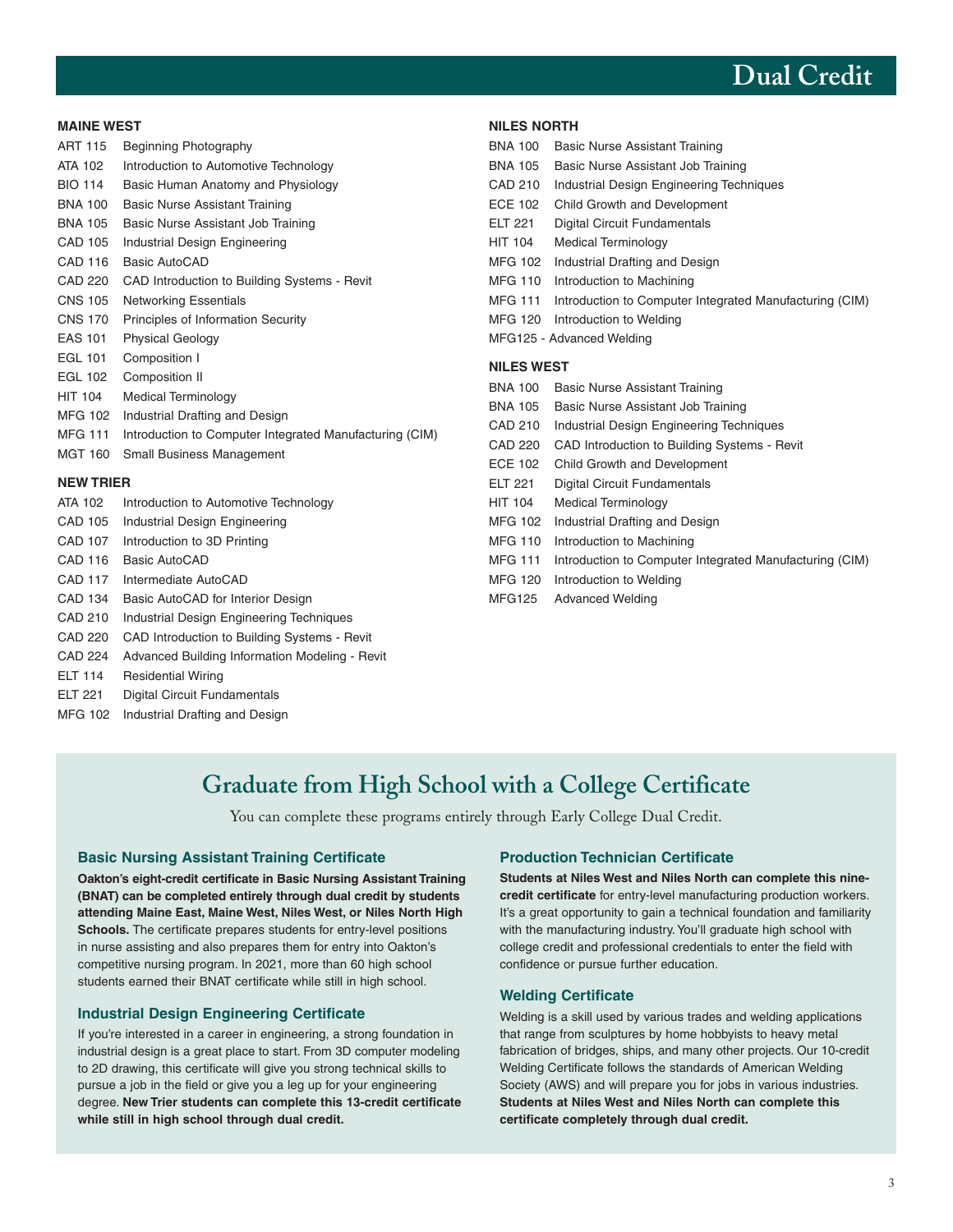# **Oakton's Early College Career Programs and Certificates**

Many of Oakton's dual credit courses are career and technical education courses, which are great for students seeking the opportunity to pursue a technical career or enhance their degree with technical training. As you'll see in the list of degree and certificate programs below, you can earn credit toward credentials in many fields, from Automotive Technology to Graphic Design to Welding.

| <b>Accounting Associate Degree</b>                   | Health Information Technology Associate Degree            |
|------------------------------------------------------|-----------------------------------------------------------|
| <b>Accounting Associate Certificate</b>              | Medical Coding and Billing Certificate                    |
|                                                      | <b>Medical Assistant Certificate</b>                      |
| Automotive Technology Associate Degree               | Nursing, Basic Nurse Assistant Training Certificate       |
| Automotive Technology Certificate                    | <b>Phlebotomy Certificate</b>                             |
| Automotive Technology Powertrain Certificate         | Physical Therapist Assistant Associate Degree             |
|                                                      |                                                           |
| Computers and Information Systems Associate Degree   | Law Enforcement and Criminal Justice Associate Degree     |
| Computer Programmer Associate Degree                 | <b>Forensics Certificate</b>                              |
| <b>Computers Programmer Certificate</b>              | <b>Private Security Certificate</b>                       |
| Internet and Computer Core Certificate               |                                                           |
| Management of Information Systems (MIS) Certificate  |                                                           |
| PC Support Specialist Certificate                    | Manufacturing Technology Associate Degree                 |
|                                                      | Mechatronics Technology Associate Degree                  |
| Computer Networking and Systems Associate Degree     | Supply Chain Automation Associate Degree                  |
| Network Security Administration Associate Degree     | Manufacturing Technology Certificate                      |
| Network Security Administrator Certificate           | Mechatronics Technology Certificate                       |
| <b>Windows Server Administration Certificate</b>     | Mechatronics Supply Chain Technician Certificate          |
| Windows Support Technician Certificate               | Automation and Controls Certificate                       |
|                                                      | <b>Advanced CNC Machinist Certificate</b>                 |
|                                                      | <b>Production Technician Certificate</b>                  |
| Early Childhood Education Associate Degree           | Programmable Controllers (PLC/PAC) Technician Certificate |
| <b>Basic Early Childhood Certificate</b>             | <b>Welding Certificate</b>                                |
| Advanced Early Childhood Certificate                 |                                                           |
| <b>Basic Infant Toddler Certificate</b>              |                                                           |
| Advanced Infant Toddler Certificate                  | Mechanical Design CAD Associate Degree                    |
| Basic Family Child Care Provider Certificate         | Mechanical Design CAD Certificate                         |
| Advanced Family Child Care Provider Certificate      | Computer Aided Design Certificate                         |
| Early Childhood Education Administration Certificate | Industrial Design Engineering Certificate                 |
|                                                      | <b>CAD Interior Design Certificate</b>                    |
| Electronics and Computer Technology Associate Degree | General Design Certificate                                |
| Electronics Technology Certificate                   | Revit - Building Information Modeling Certificate         |
| Electronics Computer Technician Certificate          |                                                           |
| Home/Office Technology Integrator Certificate        |                                                           |
|                                                      | <b>Technical Communication Certificate</b>                |

Graphic Design Associate Degree Photography Certificate

**Did you know?** More than half a million Illinois high school students have earned college credit while in high school through dual credit programs since 2010 through dual credit programs since 2010.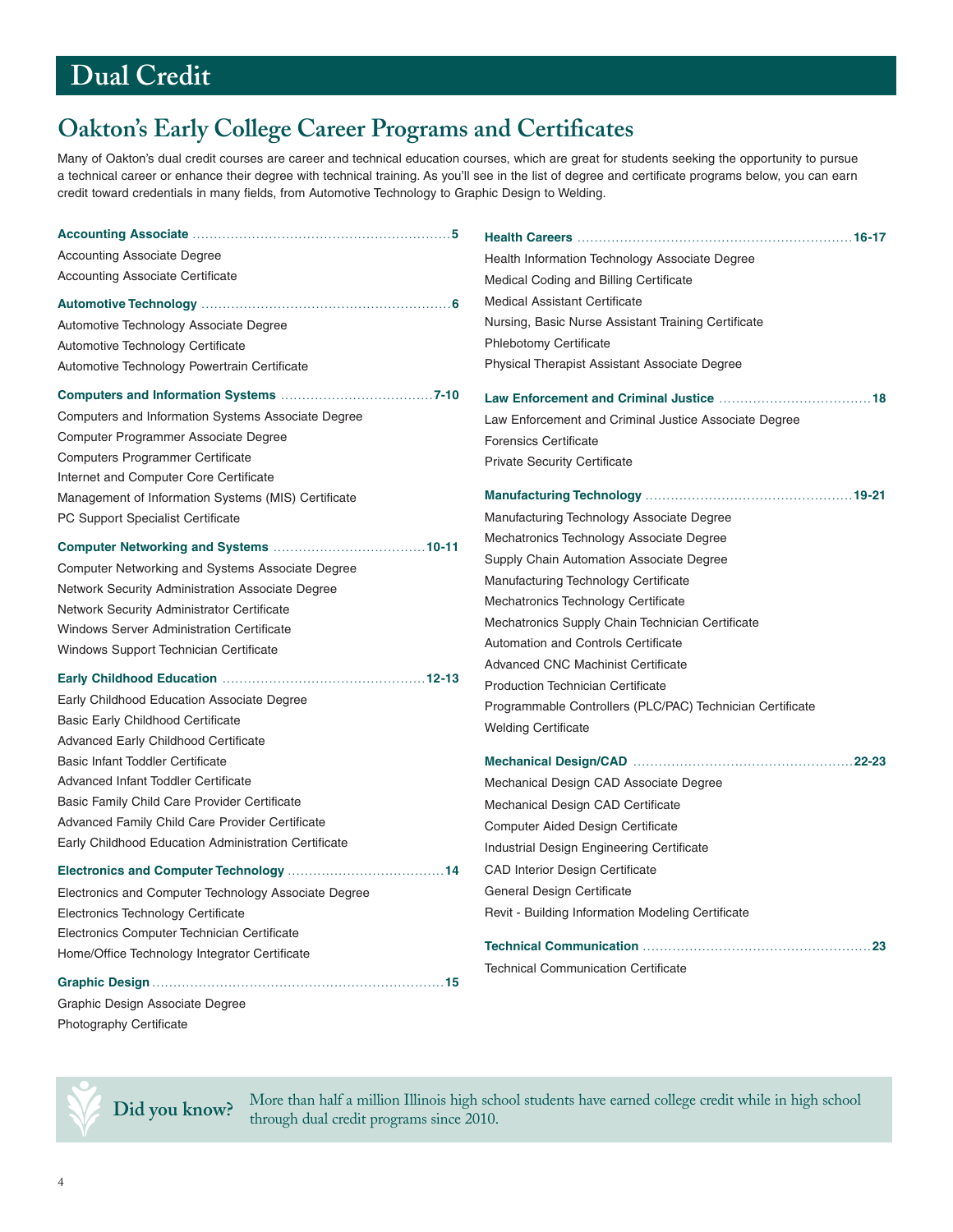# <span id="page-6-0"></span>**Early College Degree and Certificate Pathways**

Browse Oakton's Early College degree and certificate pathways in the pages that follow. You'll see how your Early College credit gives you a head start.

Make sure to check with your high school counselor or identified dual credit liaison to see if your high school offers the course. If not, you may be able to take a similar course through concurrent enrollment.

**AP courses are in green italics. Courses that are offered by Oakton as dual credit are indicated in bold green.** 

# **Accounting Associate A.A.S.**

#### **63 Semester Credit Hours**

This is a comprehensive program that encompasses financial accounting, accounting technology, managerial accounting, taxation, and business ethics. Additionally, students will complete 18 credit hours of general education courses. Graduates will be eligible for a variety of accounting jobs, including staff accounting, accounts payable, general ledger, payroll, or income tax preparation.

**Note:** Refer to page 25 for guidelines on IAI General Education course selection.

#### **FIRST YEAR**

| <b>Fall Semester</b>              |                                                                                         | <b>Hours</b> |
|-----------------------------------|-----------------------------------------------------------------------------------------|--------------|
| <b>ACC 153</b>                    | Principles of Financial Accounting                                                      | 4            |
| <b>EGL 101</b>                    | Composition I (also available as AP)                                                    | 3            |
| <b>BUS 101</b>                    | Introduction to Business                                                                | 3            |
| Select one from the following:    |                                                                                         | 4            |
| <b>MAT 111</b>                    | <b>Business and Consumer Mathematics</b>                                                |              |
| <b>MAT 140</b>                    | <b>College Algebra</b>                                                                  |              |
| <b>MAT 143</b>                    | <b>Finite Mathematics</b>                                                               |              |
| <b>MAT 180</b>                    | Calculus for Business and Social Science                                                |              |
| <b>Hours</b>                      |                                                                                         | 14           |
| <b>Spring Semester</b>            |                                                                                         |              |
| <b>ACC 154</b>                    | Principles of Managerial Accounting                                                     | 4            |
| <b>ACC 170</b>                    | Payroll Tax Accounting                                                                  | 1            |
| ACC 180                           | Accounting with Microsoft Excel                                                         | 3            |
| <b>ACC 188</b>                    | Cloud Accounting <sup>3</sup>                                                           |              |
| or ACC 250                        | or Accounting Systems and Procedures                                                    | 3            |
| Select one from the following:    |                                                                                         | 3            |
| <b>EGL 102</b>                    | <b>Composition II</b>                                                                   |              |
| <b>EGL 111</b>                    | Introduction to Business and Technical Writing                                          |              |
| <b>EGL 212</b><br><b>SPE 103</b>  | <b>Technical Writing Applications</b>                                                   |              |
|                                   | <b>Effective Speech</b>                                                                 |              |
| <b>Hours</b>                      |                                                                                         | 14           |
| <b>Summer Semester</b>            |                                                                                         |              |
| ACC 183                           | <b>QuickBooks Certified User Preparation</b>                                            | 3            |
| <b>ECO 201</b>                    | <b>Principles of Macroeconomics</b>                                                     | 3            |
| <b>Hours</b>                      |                                                                                         | 6            |
| <b>SECOND YEAR</b>                |                                                                                         |              |
| <b>Fall Semester</b>              |                                                                                         |              |
| <b>ACC 241</b>                    | Intermediate Accounting I                                                               | 4            |
| <b>ACC 244</b>                    | Income Tax Accounting                                                                   | 3            |
| <b>ACC 255</b>                    | Careers in Accounting                                                                   | 2            |
| <b>ECO 202</b>                    | <b>Principles of Microeconomics (or other Social and</b>                                |              |
|                                   | <b>Behavioral Sciences course)</b>                                                      | 3            |
| Studies <sup>2</sup> requirements | Note: You may select a course that also satisfies Global Studies' and/or U.S. Diversity |              |
|                                   | Choose one Humanities/Fine Arts course                                                  | 3            |
| Studies <sup>2</sup> requirements | Note: You may select a course that also satisfies Global Studies' and/or U.S. Diversity |              |
| <b>Hours</b>                      |                                                                                         | 15           |
| <b>Spring Semester</b>            |                                                                                         |              |
| <b>ACC Elective:</b>              |                                                                                         |              |
| <b>ACC 100</b>                    | <b>Accounting Procedures</b>                                                            | 3            |
| <b>BUS 221</b>                    | <b>Business Law I</b>                                                                   | 3            |
| <b>MGT 118</b>                    | <b>Effective Management Communications</b>                                              | 3            |
|                                   |                                                                                         |              |

| <b>BUS 107</b>                   | <b>Business Ethics</b>                                                                  |   |
|----------------------------------|-----------------------------------------------------------------------------------------|---|
| or MGT 118                       | or Effective Management Communications                                                  | З |
|                                  | Choose one Humanities/Fine Arts course                                                  | 3 |
|                                  | Note: You may select a course that also satisfies Global Studies' and/or U.S. Diversity |   |
| Studies <sup>2</sup> requirement |                                                                                         |   |
|                                  |                                                                                         |   |

| <b>Hours</b>       |     |
|--------------------|-----|
| <b>Total Hours</b> | r n |

### **Accounting Associate Certificate**

#### **42 Semester Credit Hours**

The following pathway is recommended for students pursuing the Accounting Associate Certificate.

#### **FIRST YEAR**

| <b>Fall Semester</b>   |                                                                  | <b>Hours</b>   |
|------------------------|------------------------------------------------------------------|----------------|
| ACC 153                | Principles of Financial Accounting                               | 4              |
| <b>BUS 101</b>         | Introduction to Business                                         | 3              |
| <b>BUS 221</b>         | Business Law I                                                   | 3              |
| <b>MGT 118</b>         | <b>Effective Management Communications</b>                       | 3              |
| <b>Hours</b>           |                                                                  | 13             |
| <b>Spring Semester</b> |                                                                  |                |
| <b>ACC 180</b>         | Accounting with Microsoft Excel                                  | 3              |
| ACC 183                | QuickBooks Certified User Preparation                            | 3              |
| ACC 188                | Cloud Accounting <sup>4</sup>                                    | 3              |
| or ACC 250             | or Accounting Systems and Procedures                             |                |
| <b>ACC 244</b>         | Income Tax Accounting                                            | 3              |
| Hours                  |                                                                  | 12             |
| Summer Semester        |                                                                  |                |
| <b>ACC 170</b>         | Payroll Tax Accounting                                           | 1              |
| <b>BUS 107</b>         | <b>Business Ethics</b>                                           | 3              |
| or MGT 276             | or Corporate Social Responsibility and<br><b>Decision Making</b> |                |
| Hours                  |                                                                  | 4              |
| <b>SECOND YEAR</b>     |                                                                  |                |
| <b>Fall Semester</b>   |                                                                  |                |
| <b>ACC 154</b>         | Principles of Managerial Accounting                              | 4              |
| <b>ACC 241</b>         | Intermediate Accounting I                                        | 4              |
| ACC 255                | Careers in Accounting                                            | $\overline{2}$ |
| <b>ACC Elective:</b>   |                                                                  |                |
| <b>ACC 100</b>         | <b>Accounting Procedures</b>                                     | 3              |
| <b>Hours</b>           |                                                                  | 13             |
|                        |                                                                  |                |

**Total Hours 42** 

1 At least one Global Studies course is required for degree completion.

2 At least one U.S. Diversity course is required for degree completion.

3 Students enrolled prior to Fall 2018 may complete ACC 250.

4 ACC 250 may have been completed prior to Fall 2018.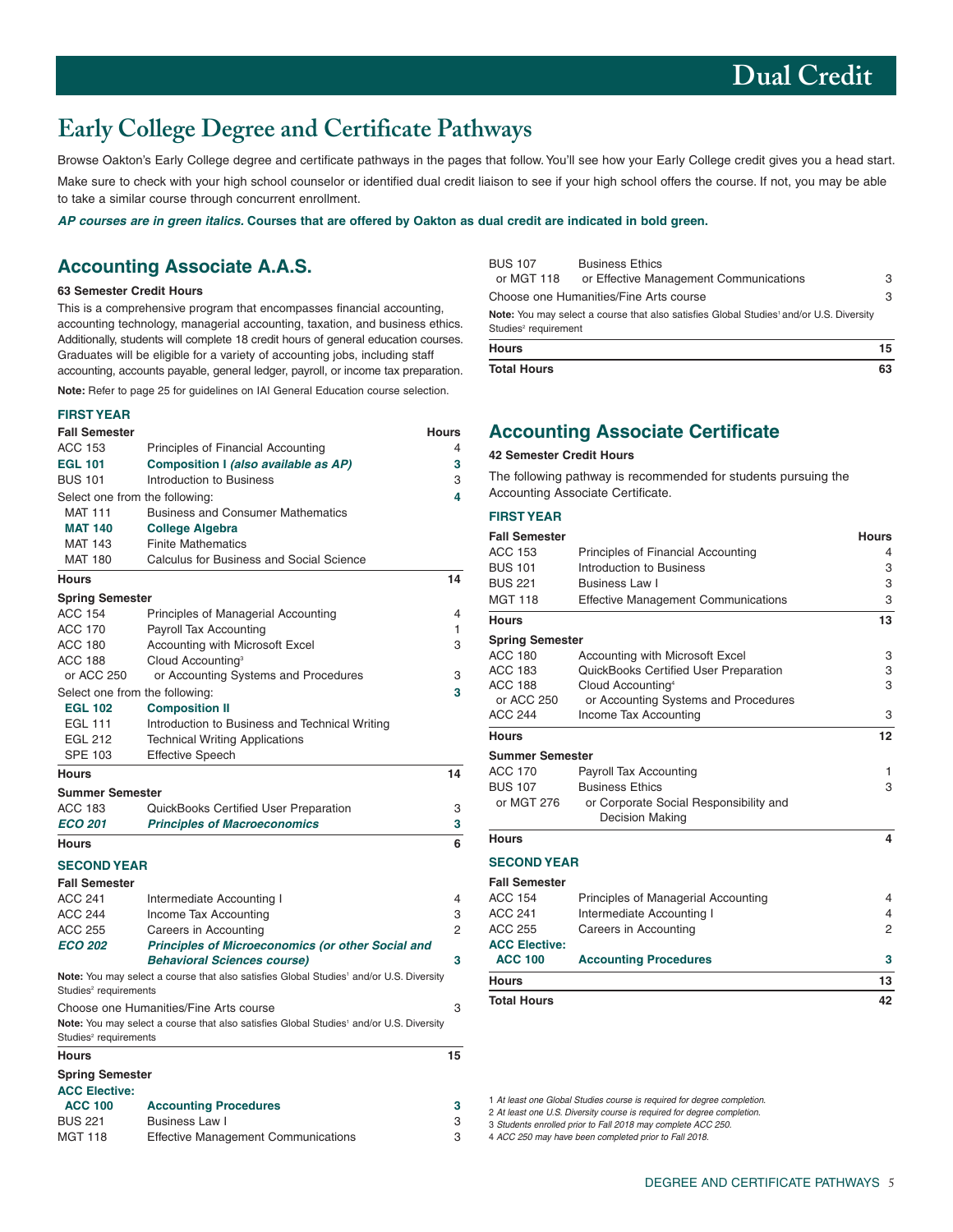# <span id="page-7-0"></span>**Automotive Technology A.A.S.**

#### **67 Semester Credit Hours**

The Automotive Technology program offers an Associate in Applied Science Degree (A.A.S.), as well as the Automotive Technology and Automotive Technology Powertrain certificates. The curriculum is accredited by the Automotive Service Excellence Education Foundation (ASEEF). This program is for students already working in the field or looking to get into the highly skilled trade of automotive.

**Note:** Refer to page 25 for guidelines on IAI General Education course selection.

#### **FIRST YEAR**

| <b>Total Hours</b>                       |                                                                      | 68           |
|------------------------------------------|----------------------------------------------------------------------|--------------|
| <b>Hours</b>                             |                                                                      | 4            |
| <b>Summer Semester</b><br><b>ATA 211</b> | Automotive Electrical Systems II                                     | 4            |
|                                          |                                                                      | 15           |
| ATA 210                                  | Advanced Engine Performance Analysis                                 | 4            |
| <b>SPE 103</b>                           | <b>Effective Speech</b>                                              | 3            |
| ATA 205                                  | <b>Advanced Automotive Engines</b>                                   | 4            |
| <b>Spring Semester</b><br><b>ATA 114</b> | Steering, Balancing, and Alignment                                   | 4            |
| <b>Hours</b>                             |                                                                      | 15           |
| Studies requirements                     |                                                                      | 3            |
|                                          | Select one Humanities/Fine Arts course that also satisfies Global    |              |
| <b>ATA 208</b>                           | Automatic Transmissions                                              | 4            |
| ATA 206                                  | Clutches, Transmissions, and Differentials                           | 4            |
| <b>ATA 204</b>                           | <b>Basic Automotive Engines</b>                                      | 4            |
| <b>Fall Semester</b>                     |                                                                      |              |
| <b>SECOND YEAR</b>                       |                                                                      |              |
| <b>Hours</b>                             |                                                                      | 4            |
| <b>Summer Semester</b><br><b>ATA 207</b> | Automotive Heating and Air Conditioning                              | 4            |
| <b>Hours</b>                             |                                                                      | 15           |
| SOC 103                                  | Social Problems <sup>2</sup>                                         |              |
| SOC 101                                  | Introduction to Sociology <sup>1</sup>                               |              |
| Select one from the following:           |                                                                      | 3            |
| <b>PHY 101</b>                           | <b>Applied Physics</b>                                               | 4            |
| <b>ATA 113</b>                           | <b>Brake Systems</b>                                                 | 4            |
| ATA 110                                  | Engine Performance And Fuel Systems                                  | 4            |
| <b>Spring Semester</b>                   |                                                                      |              |
| <b>Hours</b>                             |                                                                      | 15           |
| <b>MAT 125</b><br><b>MAT 131</b>         | <b>General Education Mathematics</b><br><b>Elementary Statistics</b> |              |
| <b>MAT 114</b>                           | <b>Applied Mathematics I</b>                                         |              |
| Select one from the following:           |                                                                      | 4            |
| <b>EGL 101</b>                           | Composition I (also available as AP)                                 | 3            |
| <b>ATA 111</b>                           | <b>Automotive Electrical Systems I</b>                               | 4            |
| <b>ATA 102</b>                           | <b>Introduction to Automotive Technology</b>                         | 4            |
| <b>Fall Semester</b>                     |                                                                      | <b>Hours</b> |

1 Course fulfills the U.S. Diversity Studies Requirement. At least one U.S. Diversity Studies course is required for degree completion.

2 Course fulfills both, the Global Studies and U.S. Diversity Studies requirements.

# **Automotive Technology Certificate**

The following pathway is recommended for students pursuing the Automotive Technology Certificate.

|                                              | <b>Hours</b> |
|----------------------------------------------|--------------|
| <b>Introduction to Automotive Technology</b> | 4            |
| Automotive Electrical Systems I              | 4            |
| Clutches, Transmissions, and Differentials   | 4            |
|                                              | 12           |
| Spring Semester                              |              |
| <b>Brake Systems</b>                         | 4            |
| Steering, Balancing, and Alignment           | 4            |
|                                              | 8            |
| Summer Semester                              |              |
| Automotive Heating and Air Conditioning      | 4            |
|                                              | 4            |
| <b>SECOND YEAR</b>                           |              |
|                                              |              |
| Automotive Electrical Systems II             | 4            |
|                                              | 4            |
|                                              | 28           |
|                                              |              |

### **Automotive Technology Powertrain Certificate**

The following pathway is recommended for students pursuing the Automotive Technology Powertrain Certificate.

**FIRST YEAR** 

| <b>Fall Semester</b>                                     |                                              | <b>Hours</b> |
|----------------------------------------------------------|----------------------------------------------|--------------|
| <b>ATA 102</b>                                           | <b>Introduction to Automotive Technology</b> | 4            |
| <b>Automotive Electrical Systems I</b><br><b>ATA 111</b> |                                              | 4            |
| <b>ATA 204</b>                                           | <b>Basic Automotive Engines</b>              | 4            |
| <b>Hours</b>                                             |                                              | 12           |
| <b>Spring Semester</b>                                   |                                              |              |
| ATA 110                                                  | Engine Performance and Fuel Systems          | 4            |
| ATA 205                                                  | <b>Advanced Automotive Engines</b>           | 4            |
| ATA 210                                                  | Advanced Engine Performance Analysis         | 4            |
| <b>Hours</b>                                             |                                              | 12           |
| <b>SECOND YEAR</b>                                       |                                              |              |

**Fall Semester** 

| <b>Total Hours</b> |                                            | 32 |
|--------------------|--------------------------------------------|----|
| <b>Hours</b>       |                                            |    |
| ATA 208            | Automatic Transmissions                    |    |
| ATA 206            | Clutches, Transmissions, and Differentials |    |
|                    |                                            |    |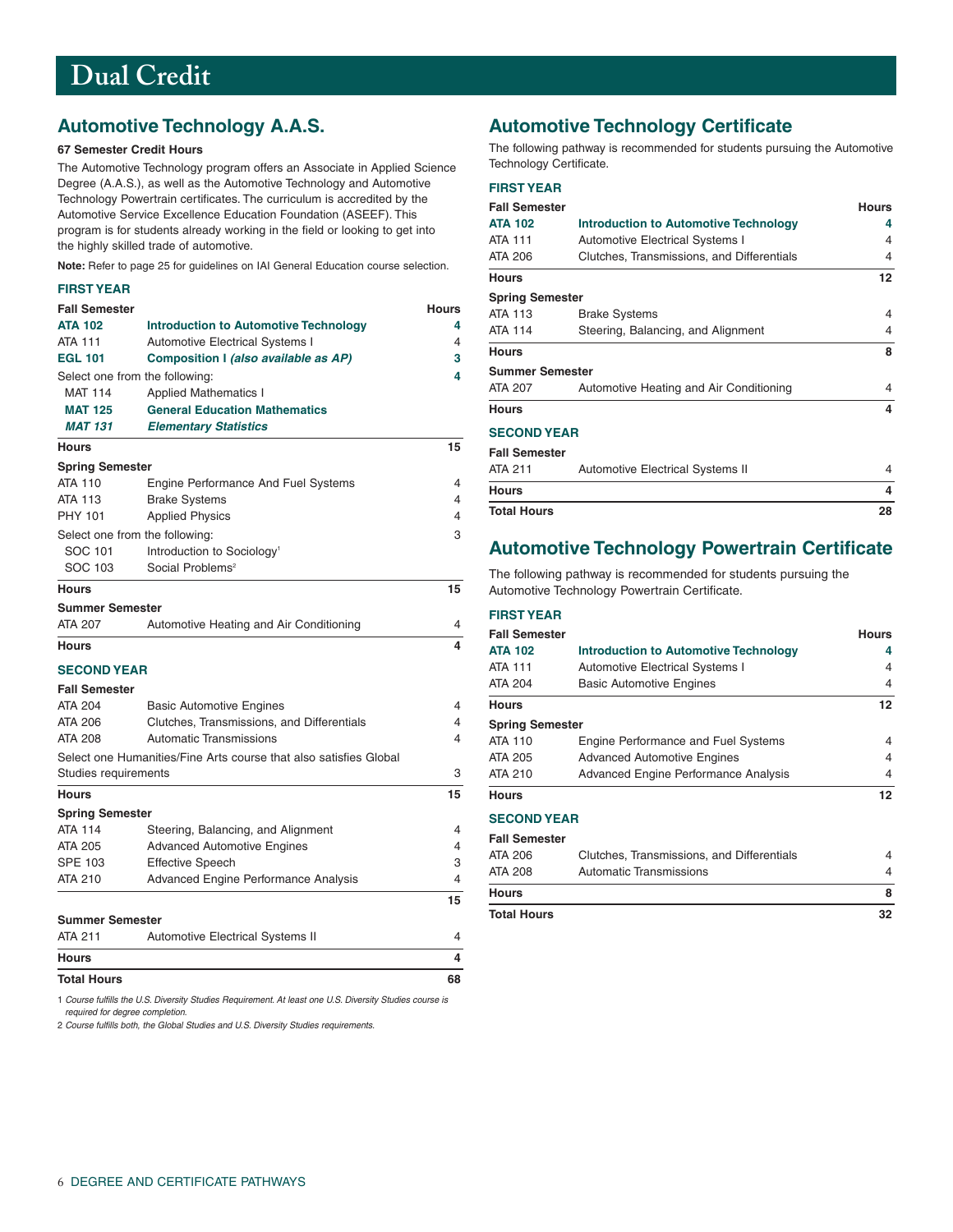# <span id="page-8-0"></span>**Computers and Information Systems A.A.S.**

#### **62 Semester Credit Hours**

This degree prepares the student to support a computer system at an entrylevel in the areas of software, hardware, programming, and networks in a business environment or to be a liaison between the IT department and

**Note:** Refer to page 25 for guidelines on IAI General Education course selection.

#### other departments in the organization. **FIRST YEAR Semester One Hours Hours EGL 101 Composition I (also available as AP) 3**  Business and Consumer Mathematics 44<br> **Introduction to Computer Information Systems** 3 **CIS 101** Introduction to Computer Information Systems **CNS 105 Networking Essentials 3**  CAB 140 Database Application Using Access 3 **Hours 16 Semester Two**  CIS 103 Computer Software and Concepts 4 MAT 114 Applied Mathematics I  **or MAT 140 or College Algebra 4**  Select one from the following: **3**<br> **3**<br> **3**<br> **3 Composition II** EGL 111 Introduction to Business and Technical Writing (recommended)<br>EGL 211 Writing Digital Content Writing Digital Content EGL 212 Technical Writing Applications (recommended)<br>SPE 103 Effective Speech (recommended) Effective Speech (recommended) Select one from the following:  $3-4$ CIS 131 Web Page Development<br>ART 259 Introduction to Web Desi Introduction to Web Design Select one from the following: **3-4**  CSC 155 C++ Computer Science I **CSC 156 Java Computer Science I**<br>CSC 157 Python Computer Science Python Computer Science I CIS 180 Introduction to Visual Basic .NET Programming **Hours 17-19 SECOND YEAR Semester One**  Introduction to Business 3

| Documentation and Technical Writing<br><b>CIS 205</b><br>Introduction to the MS-Windows Operating System<br>CIS 116 | 3<br>2 |
|---------------------------------------------------------------------------------------------------------------------|--------|
|                                                                                                                     |        |
| or CIS 118                                                                                                          |        |
| or Linux Operating System                                                                                           |        |
| Select one from the following:                                                                                      | 3      |
| SOC 101<br>Introduction to Sociology <sup>1</sup>                                                                   |        |
| SOC 103<br>Social Problems <sup>2</sup>                                                                             |        |
| <b>SOC 104</b><br>Sociology of Marriage and Family <sup>1</sup>                                                     |        |
| Sociology of Sex and Gender <sup>1</sup><br>SOC 230                                                                 |        |
| SOC 232<br>Sociology of Race and Ethnicity <sup>1</sup>                                                             |        |
| Introduction to Ethnic Studies <sup>1</sup><br><b>SSC 105</b>                                                       |        |
| <b>Hours</b>                                                                                                        | 16     |
| <b>Semester Two</b>                                                                                                 |        |
| CAB 150<br>Visio Fundamentals                                                                                       | 2      |
| <b>Managing Information Systems</b><br><b>CIS 203</b>                                                               | 3      |
| Visual Basic for Applications<br><b>CIS 208</b>                                                                     | 4      |
| <b>ELT 130</b><br>Microcomputer Hardware Systems                                                                    | 3      |
| Select one from the following:                                                                                      | 3      |
| Art History: Art of the Non-Western World <sup>3</sup><br><b>ART 114</b>                                            |        |
| Introduction to Global Literature <sup>3</sup><br>EGL 130                                                           |        |
| Global Cinema <sup>3</sup><br><b>HUM 161</b>                                                                        |        |
| Introduction to World Music <sup>3</sup><br><b>HUM 165</b>                                                          |        |
| <b>HUM 210</b><br>World Mythologies <sup>3</sup>                                                                    |        |
| Asian Humanities <sup>3</sup><br><b>HUM 220</b>                                                                     |        |
| <b>PHL 205</b><br>World Religions <sup>3</sup>                                                                      |        |
| <b>PHL 215</b><br>Asian Philosophy                                                                                  |        |
| <b>Hours</b>                                                                                                        | 15     |

### **Total Hours 64-66**

1 Course fulfills the U.S. Diversity Requirement. At least one U.S. Diversity course is required for degree completion.

2 Course fulfills both the Global Studies and U.S. Diversity Requirement.

3 Course fulfills the Global Studies Requirement. At least one Global Studies course is required for degree completion.

# **Computer Programmer A.A.S.**

#### **63 Semester Credit Hours**

This degree prepares the student to become proficient in writing business oriented computer programs and to develop communication skills critical in the workplace.

**Note:** Refer to page 25 for guidelines on IAI General Education course selection.

#### **FIRST YEAR**

| <b>Semester One</b> |                                                                  | <b>Hours</b> |
|---------------------|------------------------------------------------------------------|--------------|
| <b>EGL 101</b>      | Composition I (also available as AP)                             | 3            |
| <b>MAT 111</b>      | <b>Business and Consumer Mathematics</b>                         | 4            |
| <b>CIS 101</b>      | <b>Introduction to Computer Information Systems</b>              | 3            |
| <b>CNS 105</b>      | <b>Networking Essentials</b>                                     | 3            |
| <b>CAB 140</b>      | Database Application Using Access                                | 3            |
| Hours               |                                                                  | 16           |
| <b>Semester Two</b> |                                                                  |              |
| CIS 131             | Web Page Development                                             | 4            |
| CIS 143             | Introduction to SQL                                              | 3            |
| <b>MAT 114</b>      | <b>Applied Mathematics I</b>                                     |              |
| or MAT 140          | or College Algebra                                               | 4            |
|                     | Select one from the following:                                   | 3            |
| <b>EGL 102</b>      | <b>Composition II</b>                                            |              |
| <b>EGL 111</b>      | Introduction to Business and Technical Writing                   |              |
|                     | (recommended)                                                    |              |
| EGL 211             | <b>Writing Digital Content</b>                                   |              |
| <b>EGL 212</b>      | Technical Writing Applications (recommended)                     |              |
| <b>SPE 103</b>      | Effective Speech (recommended)                                   |              |
|                     | Select one from the following:                                   | 3            |
| <b>CSC 155</b>      | C++ Computer Science I                                           |              |
| <b>CSC 156</b>      | <b>Java Computer Science I</b>                                   |              |
| <b>CSC 157</b>      | Python Computer Science I                                        |              |
| <b>Hours</b>        |                                                                  | 17           |
| <b>SECOND YEAR</b>  |                                                                  |              |
| Semester One        |                                                                  |              |
| CIS 201             | <b>Information Systems for Business</b>                          | З            |
|                     | Select one from the following:                                   | З            |
| SOC 101             | Introduction to Sociology <sup>1</sup>                           |              |
| SOC 103             | Social Problems <sup>2</sup>                                     |              |
| SOC 104             | Sociology of Marriage and Family <sup>1</sup>                    |              |
| SOC 230             | Sociology of Sex and Gender <sup>1</sup>                         |              |
| SOC 232             | Sociology of Race and Ethnicity <sup>1</sup>                     |              |
| <b>SSC 105</b>      | Introduction to Ethnic Studies <sup>1</sup>                      |              |
|                     | Select courses from one of the following tracks:                 | $10 - 12$    |
|                     | General Programmer Track (10-12 credit hours)                    |              |
|                     | Select one from the following:                                   |              |
| <b>CIS 180</b>      | Introduction to Visual Basic .NET Programming                    |              |
|                     | (to be followed by CIS 210 in next semester)                     |              |
| CIS 208             | Visual Basic for Applications (to be followed by                 |              |
|                     | CIS 209 in next semester)                                        |              |
| CIS 211             | Java Programming (to be followed by CIS 222<br>in next semester) |              |
|                     | Select two courses from the following:                           |              |
| <b>CIS 208</b>      | Visual Basic for Applications                                    |              |
| <b>CIS 209</b>      | Database Programming for PCs                                     |              |
| CIS 210             | Visual Basic .NET Programming for Files and Databases            |              |
| CIS 211             | Java Programming                                                 |              |
| CIS 213             | Advanced Topics in Visual Basic .NET Programming                 |              |
| CIS 222             | Java Programming Using Files and Databases                       |              |
| <b>CIS 227</b>      | C# Programming                                                   |              |
| CIS 231             | Advanced Java Programming                                        |              |
| <b>CSC 240</b>      | C++ Data Structures                                              |              |
| <b>CSC 241</b>      | Java Data Structures                                             |              |
| <b>CSC 242</b>      | <b>Python Data Structures</b>                                    |              |
| CSC 255             | Objects and Algorithms                                           |              |
|                     | or other course approved by the program coordinator              |              |

continued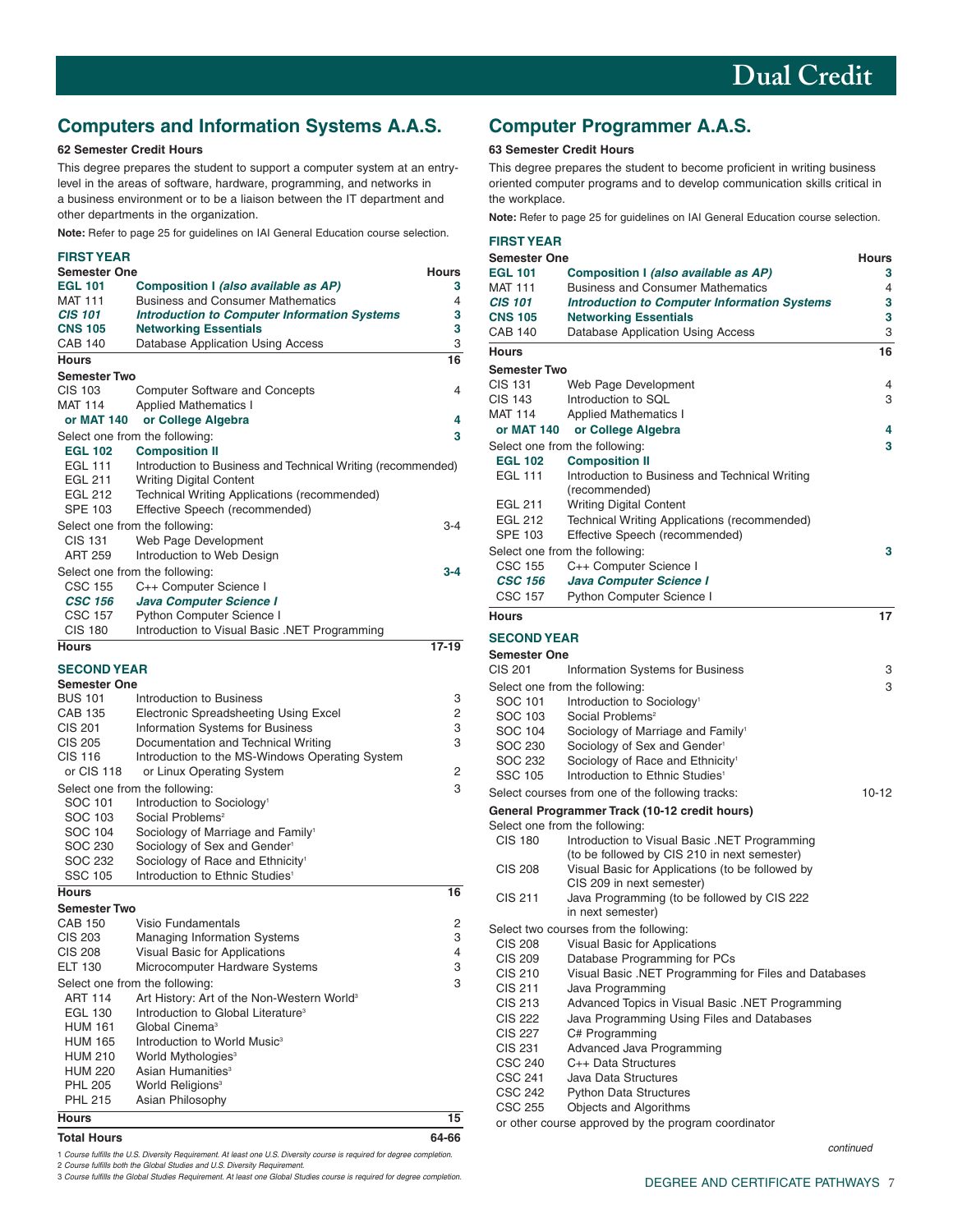**Mobil Programmer Track (11-12 credit hours)**  CIS 257 Apps Programming for Apple Mobile Devices or CIS 258 or Apps Programming for Android Mobile Devices Select one from the following: CIS 180 Introduction to Visual Basic .NET Programming CIS 211 Java Programming CIS 227 C# Programming or other course approved by the program coordinator Select one from the following: CIS 208 Visual Basic for Applications CIS 209 Database Programming for PCs CIS 210 Visual Basic .NET Programming for Files and Databases CIS 211 Java Programming CIS 213 Advanced Topics in Visual Basic .NET Programming CIS 222 Java Programming Using Files and Databases CIS 227 C# Programming CIS 231 Advanced Java Programming CSC 240 C++ Data Structures CSC 241 Java Data Structures CSC 242 Python Data Structures CSC 255 Objects and Algorithms or other course approved by the program coordinator **Web Developer Track (12 credit hours)**  CIS 171 Advanced Web Page Development CIS 188 Active Server Pages CIS 248 Web Database Management **Hours 16-18 Semester Two**  CIS 204 Introduction to System Analysis and Design 3 CIS 241 Database Management 3 Select one from the following: 3 CIS 203 Managing Information Systems CIS 205 Documentation and Technical Writing CIS 251 Computer Information Systems Internship Select one from the following: 3 ART 114 Art History: Art of the Non-Western World<sup>3</sup> EGL 130 Introduction to Global Literature<sup>3</sup> HUM 161 Global Cinema<sup>3</sup> HUM 165 Introduction to World Music<sup>3</sup> HUM 210 World Mythologies<sup>3</sup> HUM 220 Asian Humanities<sup>3</sup> PHL 205 World Religions<sup>3</sup> PHL 215 Asian Philosophy<sup>3</sup> Select one course from one of the following tracks: 3-4 **General Programmer Track (4 credit hours)**  Select one from the following: CIS 210 Visual Basic .NET Programming for Files and Databases (if CIS 180 was taken in previous semester) CIS 209 Database Programming for PCs (if CIS 208 was taken in previous semester) CIS 222 Java Programming Using Files and Databases (if CIS 211 was taken in previous semester) **Mobile Programmer Track (4 credit hours)**  CIS 267 Advanced Apps Programming Using Apple Mobile Devices or CIS 268 or Advanced Apps Programming for Android Mobile Devices **Web Developer Track (3-4 credit hours)**  Select one from the following: CIS 214 Web Site Maintenance and Management CIS 232 Web Scripting or other course approved by the program coordinator **Hours 15-16 Total Hours 64-67**  1 Course fulfills the U.S. Diversity Requirement. At least one U.S. Diversity course is required for degree

completion.

2 Course fulfills both the Global Studies and U.S. Diversity Requirement.

3 Course fulfills the Global Studies Requirement. At least one Global Studies course is required for degree completion.

# **Computers Programmer Certificate**

The following pathway is recommended for students pursuing the Computers Programming Certificate.

#### **FIRST YEAR**

| <b>Semester One</b><br><b>CIS 101</b> | <b>Introduction to Computer Information Systems</b>                           | <b>Hours</b><br>3. |
|---------------------------------------|-------------------------------------------------------------------------------|--------------------|
| <b>CIS 131</b>                        | Web Page Development                                                          | 4                  |
| <b>CNS 105</b>                        | <b>Networking Essentials</b>                                                  | 3                  |
| <b>CAB 140</b>                        | Database Application Using Access                                             | 3                  |
|                                       | Select one course from the following:                                         | 3                  |
| CSC 155                               | C++ Computer Science I                                                        |                    |
| <b>CSC 156</b>                        | Java Computer Science I                                                       |                    |
| <b>CSC 157</b>                        | <b>Python Computer Science I</b>                                              |                    |
| <b>Hours</b>                          |                                                                               | 16                 |
|                                       |                                                                               |                    |
| <b>Semester Two</b>                   |                                                                               |                    |
| CIS 201                               | Information Systems for Business                                              | З                  |
| <b>CIS 204</b>                        | Introduction to System Analysis and Design                                    | З                  |
| Select one from the following:        |                                                                               | 3                  |
| <b>CIS 143</b>                        | Introduction to SQL                                                           |                    |
| <b>CIS 203</b>                        | Managing Information Systems                                                  |                    |
| CIS 205<br>CIS 241                    | Documentation and Technical Writing                                           |                    |
| CIS 251                               | Database Management                                                           |                    |
|                                       | Computer Information Systems Internship                                       |                    |
|                                       | Select one course from one of the following tracks:                           | 4                  |
|                                       | General Programmer Track (4 credit hours)                                     |                    |
| Select one from the following:        |                                                                               |                    |
| <b>CIS 180</b>                        | Introduction to Visual Basic .NET Programming                                 |                    |
|                                       | (to be followed by CIS 210 in next semester)                                  |                    |
| CIS 208                               | Visual Basic for Applications (to be followed by CIS 209<br>in next semester) |                    |
| CIS 211                               | Java Programming (to be followed by CIS 222 in next                           |                    |
|                                       | semester)                                                                     |                    |
|                                       | Mobile Programmer Track (4 credit hours)                                      |                    |
| <b>CIS 257</b>                        | Apps Programming for Apple Mobile Devices                                     |                    |
| or CIS 258                            | or Apps Programming for Android Mobile Devices                                |                    |
|                                       | Web Developer Track (4 credit hours)                                          |                    |
| <b>CIS 171</b>                        | Advanced Web Page Development                                                 |                    |
| <b>Hours</b>                          |                                                                               | 13                 |
| <b>SECOND YEAR</b>                    |                                                                               |                    |
| <b>Semester One</b>                   |                                                                               |                    |
|                                       | Select courses from one of the following tracks:                              | $10 - 12$          |
|                                       | General Programmer Track (10-12 credit hours)                                 |                    |
| Select one from the following:        |                                                                               |                    |
| CIS 210                               | Visual Basic .NET Programming for Files and Databases                         |                    |
|                                       | (if CIS 180 was taken in previous semester)                                   |                    |
| <b>CIS 209</b>                        | Database Programming for PCs (if CIS 208 was taken                            |                    |
|                                       | in previous semester)                                                         |                    |
| <b>CIS 222</b>                        | Java Programming Using Files and Databases                                    |                    |
|                                       | (if CIS 211 was taken in previous semester)                                   |                    |
|                                       | Select two courses from the following:                                        |                    |
| CIS 208                               | Visual Basic for Applications                                                 |                    |
| CIS 209                               | Database Programming for PCs                                                  |                    |
| CIS 210                               | Visual Basic .NET Programming for Files and Databases                         |                    |
| CIS 211                               | Java Programming                                                              |                    |
| CIS 213                               | Advanced Topics in Visual Basic .NET Programming                              |                    |
| <b>CIS 222</b>                        | Java Programming Using Files and Databases                                    |                    |
| CIS 227                               | C# Programming                                                                |                    |
| CIS 231                               | Advanced Java Programming                                                     |                    |
| CSC 240<br>CSC 241                    | C++ Data Structures<br>Java Data Structures                                   |                    |
| <b>CSC 242</b>                        | <b>Python Data Structures</b>                                                 |                    |
| <b>CSC 255</b>                        | Objects and Algorithms                                                        |                    |
|                                       | or other course approved by the program coordinator                           |                    |
|                                       |                                                                               |                    |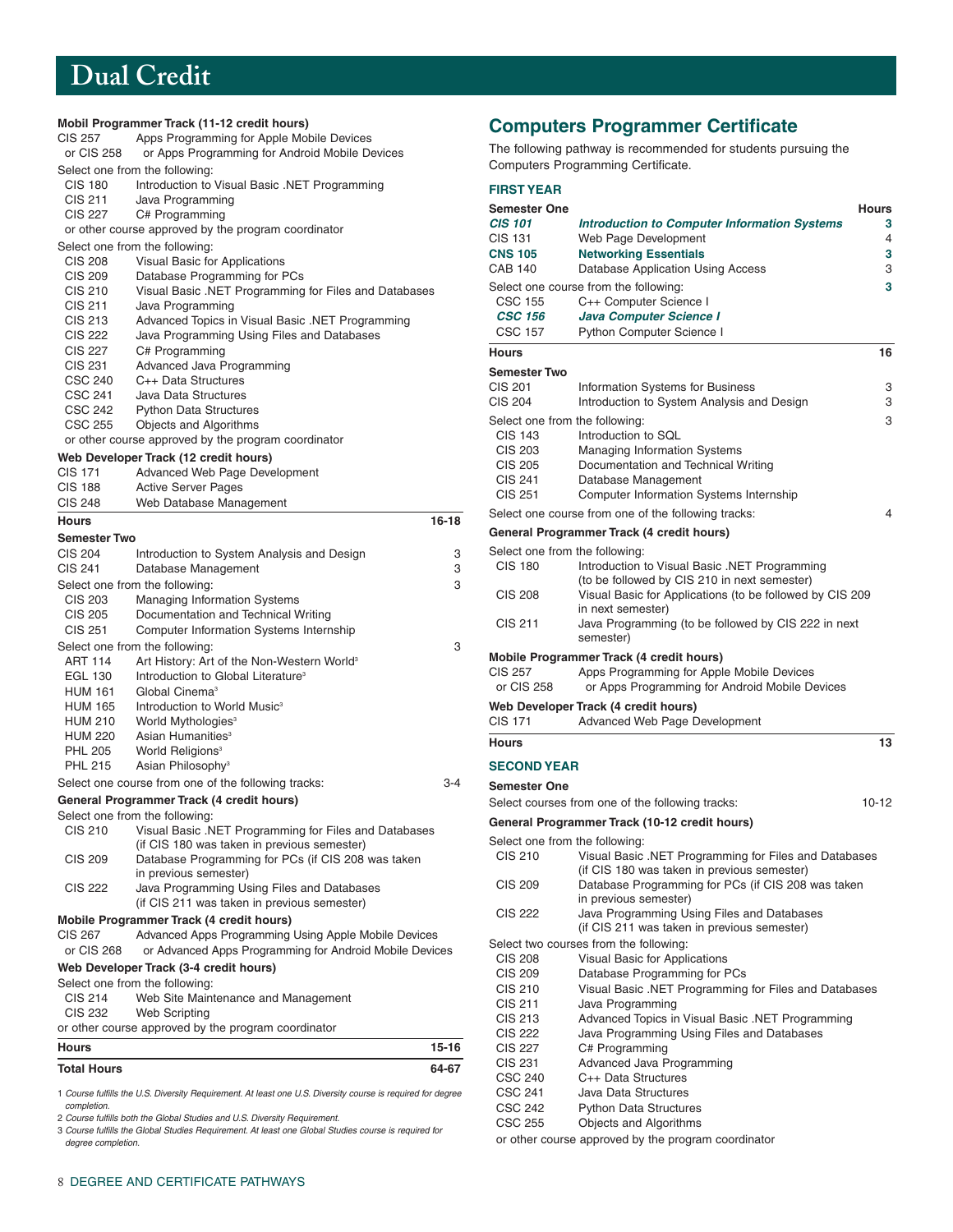**Mobile Programmer Track (11-12 credit hours)**  CIS 267 Advanced Apps Programming Using Apple Mobile Devices or CIS 268 or Advanced Apps Programming for Android Mobile Devices Select one from the following: CIS 180 Introduction to Visual Basic .NET Programming CIS 211 Java Programming CIS 227 C# Programming or other course approved by the program coordinator Select one from the following: CIS 208 Visual Basic for Applications CIS 209 Database Programming for PCs CIS 210 Visual Basic .NET Programming for Files and Databases CIS 211 Java Programming CIS 213 Advanced Topics in Visual Basic .NET Programming CIS 222 Java Programming Using Files and Databases<br>CIS 227 C# Programming C# Programming CIS 231 Advanced Java Programming CSC 240 C++ Data Structures CSC 241 Java Data Structures CSC 255 Objects and Algorithms or other course approved by the program coordinator **Web Developer Track (12 credit hours)**  CIS 188 Active Server Pages CIS 248 Web Database Management Select one from the following: CIS 214 Web Site Maintenance and Management CIS 232 Web Scripting or other course approved by the program coordinator **Hours 10-12 Total Hours 39-41** 

# **Internet and Computer Core (IC3) Certificate**

This certificate is designed to develop an individual's basic computer skills and Internet knowledge to promote success in using a computer in day to-day living (school, work, personal). Students will understand the basic concepts and terminology related to computer technology. This certificate can be completed in one semester.

| <b>Courses for a Certificate</b> |                                                 | <b>Hours</b> |
|----------------------------------|-------------------------------------------------|--------------|
| <b>CIS 103</b>                   | <b>Computer Software and Concepts</b>           | 4            |
| <b>CIS 111</b>                   | Fundamentals of the Internet                    | 2            |
| <b>CIS 116</b>                   | Introduction to the MS-Windows Operating System | 2            |
| <b>CNS 105</b>                   | <b>Networking Essentials</b>                    | 3            |
| ELT 130                          | Microcomputer Hardware Systems                  | 3            |
| <b>Total Hours</b>               |                                                 | 14           |

# **Management of Information Systems (MIS) Certificate**

The following pathway is recommended for students pursuing the Management of Information Systems (MIS) Certificate. This certificate prepares students to use computer technology for solving real-world business issues in information systems such as billing, payroll, financial transaction, scheduling, and customer service.

#### **FIRST YEAR**

| <b>Semester One</b>    |                                                             | Hours     |
|------------------------|-------------------------------------------------------------|-----------|
| CIS 201                | Information Systems for Business                            | 3         |
| <b>CIS 204</b>         | Introduction to System Analysis and Design                  | 3         |
| <b>CIS 236</b>         | <b>Project Management</b>                                   | 3         |
| <b>CIS 205</b>         | Documentation and Technical Writing                         |           |
| or MGT 118             | or Effective Management Communications                      | 3         |
|                        | Any CNS course (example: CNS 105)                           | 3         |
| <b>Hours</b>           |                                                             | 15        |
| <b>Semester Two</b>    |                                                             |           |
| CIS 203                | <b>Managing Information Systems</b>                         | 3         |
| CIS 241                | Database Management                                         | 3         |
|                        | Select two courses from one of the following tracks:        | $6 - 8$   |
|                        | Database Applications Track (6-7 credit hours)              |           |
| CIS 143                | Introduction to SQL                                         |           |
| CIS 145                | Database Fundamentals I                                     |           |
| CIS 245                | Database Fundamentals II                                    |           |
| CIS 209                | Database Programming for PCs                                |           |
|                        | <b>Programming Applications Track (8 credit hours)</b>      |           |
| CIS 180                | Introduction to Visual Basic .NET Programming               |           |
|                        | Any 200-level Programming Language course:                  |           |
| CIS 209                | Database Programming for PCs (recommended)                  |           |
| <b>CIS 210</b>         | Visual Basic .NET Programming for Files and                 |           |
|                        | Databases (recommended)                                     |           |
|                        | Web Applications Track (7-8 credit hours)                   |           |
| <b>CIS 171</b>         | Advanced Web Page Development                               |           |
| CIS 214                | Web Site Maintenance and Management                         |           |
| CIS 248                | Web Database Management                                     |           |
|                        | or other CIS course (contact an academic advisor for a list |           |
| of acceptable courses) |                                                             |           |
| <b>Hours</b>           |                                                             | $12 - 14$ |
| <b>Total Hours</b>     |                                                             | 27-29     |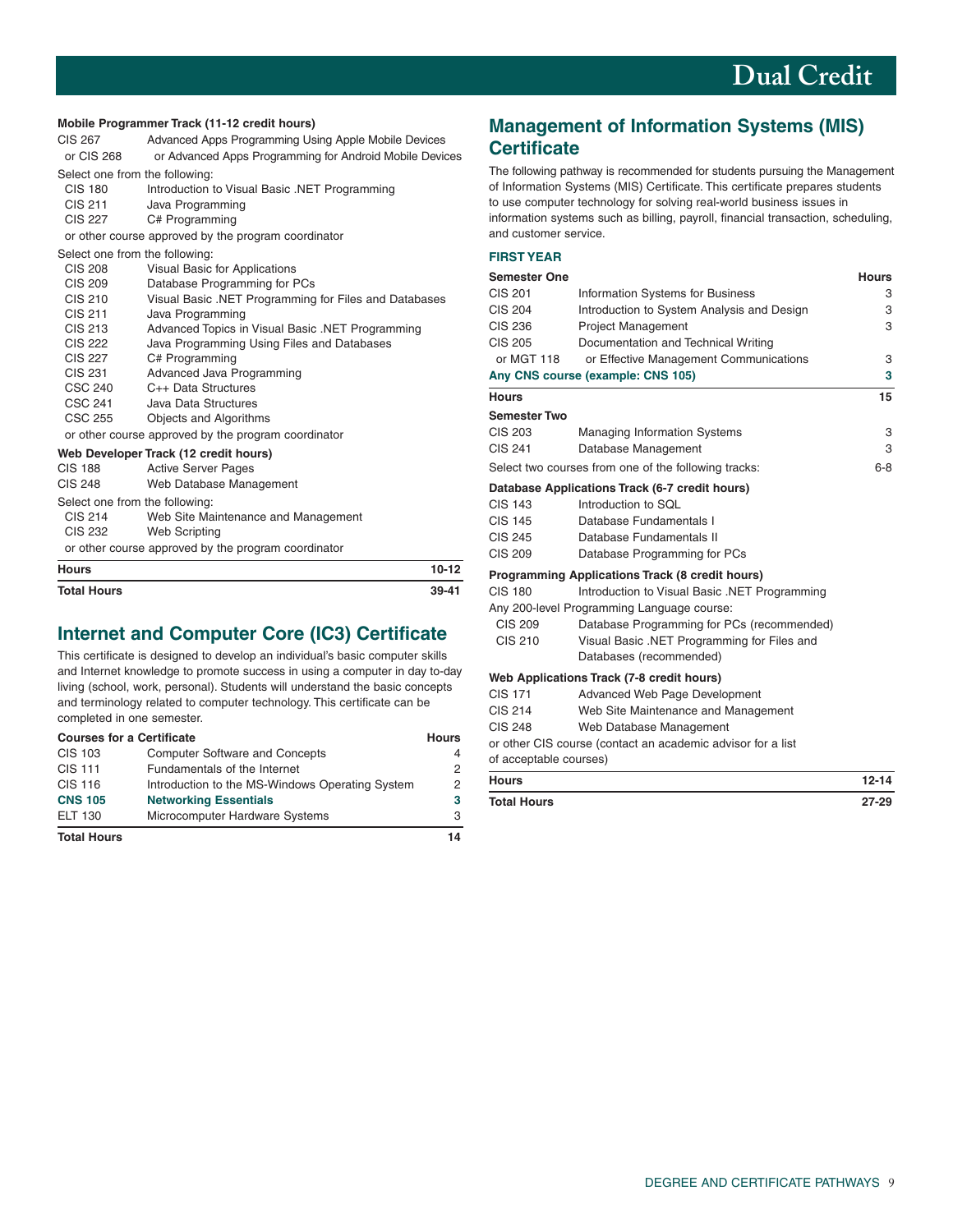# <span id="page-11-0"></span>**PC Support Specialist Certificate**

The following pathway is recommended for students pursuing the PC Support Specialist Certificate.This certificate prepares the student to provide an entry-level support of a computer system software and hardware in a business environment or to be a liaison between the IT department and other departments in the organization.

#### **FIRST YEAR**

| <b>Semester One</b>            |                                                     | <b>Hours</b> |
|--------------------------------|-----------------------------------------------------|--------------|
| <b>CIS 101</b>                 | <b>Introduction to Computer Information Systems</b> | 3            |
| <b>CAB 135</b>                 | <b>Electronic Spreadsheeting Using Excel</b>        | 2            |
| <b>CAB 140</b>                 | Database Application Using Access                   | 3            |
| <b>BUS 101</b>                 | Introduction to Business                            | 3            |
| <b>Hours</b>                   |                                                     | 11           |
| <b>Semester Two</b>            |                                                     |              |
|                                | CIS 103 Computer Software and Concepts 4            |              |
|                                | CIS 201 Information Systems for Business 3          |              |
|                                | ELT 130 Microcomputer Hardware Systems 3            |              |
| Select one from the following: |                                                     | 2            |
| CAB 125                        | Word Processing Using Word                          |              |
| <b>CAB 130</b>                 | Presentation Software Using PowerPoint              |              |
| CAB 235                        | Advanced Spreadsheeting Using Excel                 |              |
|                                | or other CAB, CIS or CNS course (except CAB 110)    |              |
| <b>Hours</b>                   |                                                     | 12           |
| <b>SECOND YEAR</b>             |                                                     |              |
| <b>Semester One</b>            |                                                     |              |
| CIS 116                        | Introduction to the MS-Windows Operating System     |              |
| or CIS 118                     | or Linux Operating System                           | 2            |
|                                | or other CAB, CIS or CNS course (except CAB 110)    |              |
| CIS 203                        | <b>Managing Information Systems</b>                 | 3            |
| <b>CIS 205</b>                 | Documentation and Technical Writing                 | 3            |
| Select one from the following: |                                                     | 3            |
| <b>CAB 104</b>                 | Skill Building and Formatting                       |              |
| <b>CAB 184</b>                 | <b>Communication Strategies</b>                     |              |
| <b>CNS 105</b>                 | <b>Networking Essentials</b>                        |              |
| <b>Hours</b>                   |                                                     | 11           |
| <b>Total Hours</b>             |                                                     | 34           |

# **Computer Networking and Systems A.A.S.**

#### **60 Semester Credit Hours**

The Computer Networking and Systems associate degree program is designed to provide students with the knowledge and skills necessary to obtain a position in Networking.

**Note:** Refer to page 25 for guidelines on IAI General Education course selection.

| <b>General Education Requirements:</b>                       | <b>Hours</b> |
|--------------------------------------------------------------|--------------|
| Area $A -$ Communications                                    |              |
| EGL 101 Composition I (also available as AP)                 | з            |
| Select one from the following:                               | 3            |
| <b>EGL 102 Composition II</b>                                |              |
| EGL 111 Introduction to Business and Technical Writing       |              |
| EGL 212 Technical Writing Applications                       |              |
| SPE 103 Effective Speech                                     |              |
| Area B - Mathematics                                         | $3 - 4$      |
| Select course from Area B (Mathematics)                      |              |
| MAT 114 Applied Mathematics I (or higher)                    |              |
| Area C - Science                                             | 3            |
| Select one course from a science discipline                  |              |
| PHY 101 Applied Physics (recommended)                        |              |
| Area D - Social and Behavioral Sciences                      | 3            |
| One course from a social or behavioral science discipline    |              |
| Area E - Humanities/Fine Arts                                | 3            |
| One course from a humanities or fine arts discipline         |              |
| Area F - Global Studies <sup>1</sup>                         | $0 - 3$      |
| One course that satisfies Global Studies requirement         |              |
| GBS 101 Introduction to Global Business (recommended)        |              |
| Area G $-$ U.S. Diversity Studies <sup>2</sup>               | $0 - 3$      |
| One course that satisfies U.S. Diversity Studies requirement |              |
| <b>Total Hours</b>                                           | 18           |

1 Students may take a Global Studies course that satisfies both Area F and another Area requirement. 2 Students may take a U.S. Diversity course that satisfies both Area G and another Area requirement.

#### **Major Requirements**

| <b>CIS 101</b>            | <b>Introduction to Computer Information Systems</b>         | 3  |
|---------------------------|-------------------------------------------------------------|----|
| <b>CNS 105</b>            | <b>Networking Essentials</b>                                | 3  |
| <b>CNS 110</b>            | Windows Client Desktop <sup>1</sup>                         | 3  |
| CNS 150                   | Windows Client Desktop <sup>2</sup>                         | 3  |
| <b>CNS 170</b>            | <b>Principles of Information Security</b>                   | 3  |
| or CNS 176                | or Network Security                                         |    |
| CNS 172                   | Network Defense and Countermeasures                         | 3  |
| CNS 174                   | Introduction to Computer Forensics                          | 3  |
|                           | Select at least twelve credit hours from the following:     | 12 |
|                           | Nine credit hours from any CNS courses not taken previously |    |
|                           | CIS 118 Linux Operating System (or higher)                  |    |
| or any CSC or ELT courses |                                                             |    |
| Cisco Track               |                                                             |    |
| CNS 141                   | Cisco Introduction to Networks                              | 3  |
| CNS 142                   | Cisco Switching, Routing, and Wireless Essentials           | 3  |
| CNS 143                   | Cisco Enterprise Networking, Security, and Automation       | 3  |
| <b>Total Hours</b>        |                                                             | 9  |
| <b>Microsoft Track</b>    |                                                             |    |
| CNS 111                   | Windows Server <sup>1</sup>                                 | 3  |
| CNS 114                   | Windows Server <sup>2</sup>                                 | 3  |
| CNS 116                   | Windows Server <sup>3</sup>                                 | 3  |
|                           |                                                             |    |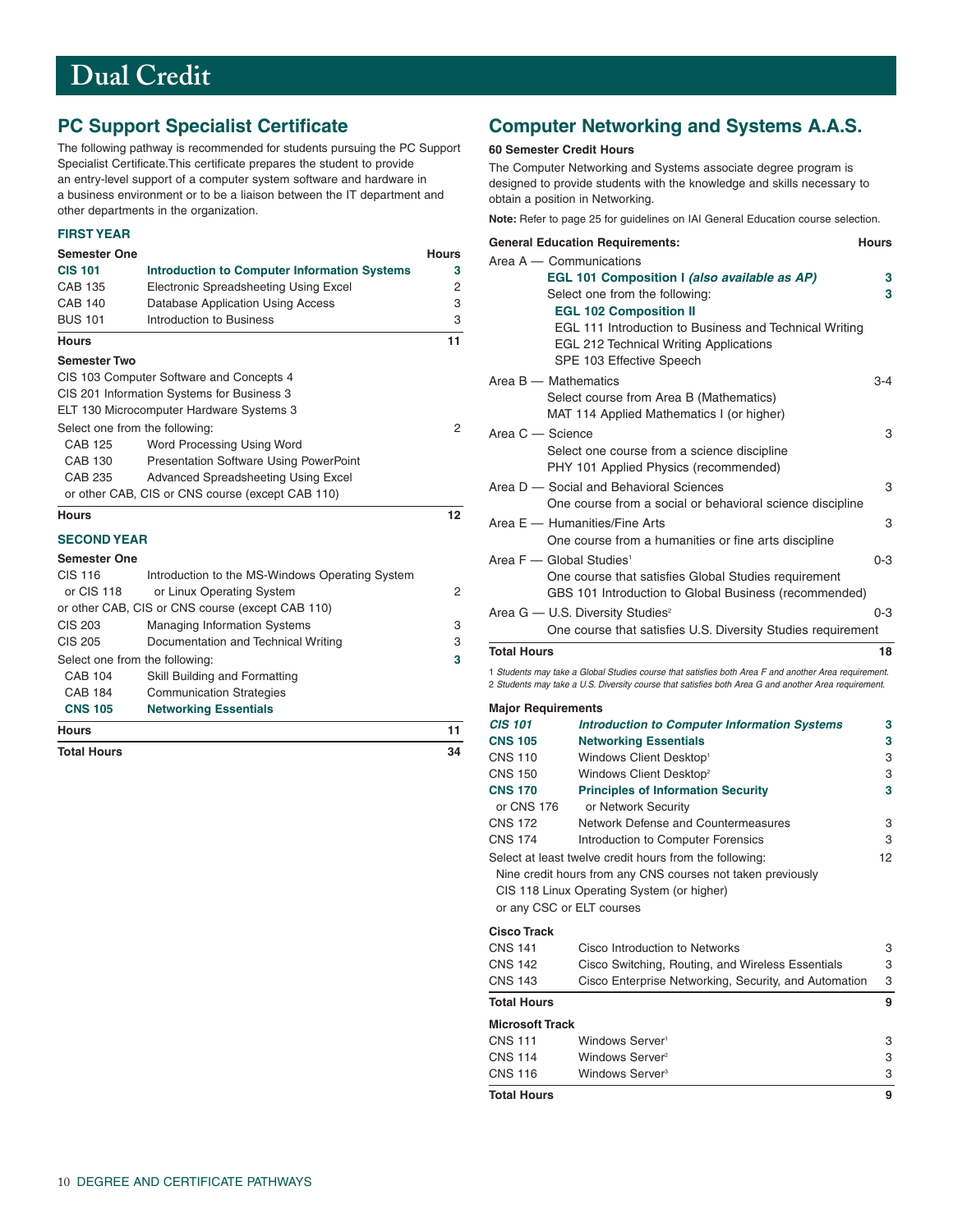# **Network Security Administration A.A.S.**

#### **60 Semester Credit Hours**

The Network Security Administration degree program provides a foundation in network security and provides students with the knowledge and skills necessary to obtain positions as cybersecurity analysts and technical security support personnel.

**Note:** Refer to page 25 for guidelines on IAI General Education course selection.

| <b>General Education Requirements:</b>                                                                        | <b>Hours</b> |
|---------------------------------------------------------------------------------------------------------------|--------------|
| Area $A -$ Communications                                                                                     |              |
| EGL 101 Composition I (also available as AP)                                                                  | 3            |
| Select one from the following:                                                                                | 3            |
| <b>EGL 102 Composition II</b>                                                                                 |              |
| EGL 111 Introduction to Business and Technical Writing<br>(recommended)                                       |              |
| <b>EGL 212 Technical Writing Applications</b>                                                                 |              |
| SPE 103 Effective Speech (recommended)                                                                        |              |
| Area $B - M$ athematics                                                                                       | 4            |
| One course from Area B                                                                                        |              |
| MAT 114 Applied Mathematics I (or higher)                                                                     |              |
| Area C - Science                                                                                              | 3            |
| One course from a science discipline                                                                          |              |
| PHY 101 Applied Physics (recommended)                                                                         |              |
| Area D - Social and Behavioral Sciences                                                                       | 3            |
| One course from a social or behavioral science discipline                                                     |              |
| Area E - Humanities/Fine Arts                                                                                 | 3            |
| One course from a humanities or fine arts discipline                                                          |              |
| Area F - Global Studies <sup>1</sup>                                                                          | $0 - 3$      |
| One course that satisfies Global Studies requirement<br>GBS 101 Introduction to Global Business (recommended) |              |
| Area G - U.S. Diversity Studies <sup>2</sup>                                                                  | $0 - 3$      |
| One course that satisfies U.S. Diversity Studies requirement                                                  |              |

#### **Total Hours** 19

1 Students may take a Global Studies course that satisfies both Area F and another Area requirement. 2 Students may take a U.S. Diversity course that satisfies both Area G and another Area requirement.

#### **Major Requirements**

| <b>Total Hours</b> |                                                                    | 41      |
|--------------------|--------------------------------------------------------------------|---------|
| <b>MAT 140</b>     | <b>College Algebra</b>                                             |         |
| MAT 116            | <b>Applied Mathematics II</b>                                      |         |
| <b>ELT 150</b>     | A+ Certification Preparation                                       |         |
| <b>ELT 140</b>     | Computer Peripherals                                               |         |
| <b>CIS/CNS 238</b> | Linux Network Services Administration                              |         |
| <b>CIS 103</b>     | <b>Computer Software and Concepts</b>                              |         |
|                    | Select any CNS courses 111 or higher not taken previously          |         |
| <b>CNS 101</b>     | Orientation to IT Professions                                      |         |
| required total:    |                                                                    | $3 - 6$ |
|                    | Select electives form the following to complete the 60-credit-hour |         |
| <b>ELT 130</b>     | Microcomputer Hardware Systems                                     | 3       |
| <b>CNS 195</b>     | <b>TCP/IP Packet Analysis</b>                                      | 3       |
| <b>CNS 176</b>     | <b>Network Security</b>                                            | 3       |
| <b>CNS 174</b>     | Introduction to Computer Forensics                                 | 3       |
| <b>CNS 172</b>     | Network Defense and Countermeasures                                | 3       |
| <b>CNS 171</b>     | <b>Hardening Network Security</b>                                  | 3       |
| <b>CNS 170</b>     | <b>Principles of Information Security</b>                          | 3       |
| <b>CNS 110</b>     | Windows Client Desktop <sup>1</sup>                                | 3       |
| <b>CNS 105</b>     | <b>Networking Essentials</b>                                       | 3       |
| CIS/CNS 228        | Linux Administration                                               | 3       |
| <b>CIS 118</b>     | <b>Linux Operating System</b>                                      | 2       |
| <b>CIS 101</b>     | <b>Introduction to Computer Information Systems</b>                | 3       |
| major noquiromonto |                                                                    |         |

## **Network Security Administrator Certificate**

| <b>Courses for a Certificate</b> |                                                   | Hours |
|----------------------------------|---------------------------------------------------|-------|
| <b>CNS 105</b>                   | <b>Networking Essentials</b>                      | 3     |
| <b>CNS 141</b>                   | Cisco Introduction to Networks                    | З     |
| <b>CNS 142</b>                   | Cisco Switching, Routing, and Wireless Essentials | З     |
| CSC 157                          | <b>Python Computer Science I</b>                  | З     |
| <b>CNS 172</b>                   | Network Defense and Countermeasures               | 3     |
| <b>CNS 174</b>                   | Introduction to Computer Forensics                | З     |
| <b>CNS 176</b>                   | <b>Network Security</b>                           | 3     |
| <b>CNS 181</b>                   | Implementing and Operating Cisco Security         |       |
|                                  | Technologies                                      | З     |
| <b>CNS 195</b>                   | <b>TCP/IP Packet Analysis</b>                     | 3     |
| <b>CNS 121</b>                   | <b>IT Certification Preparation</b>               |       |
| CNS/CIS 228                      | Linux Administration                              | З     |
| <b>Total Hours</b>               |                                                   | 31    |

### **Windows Server Administration Certificate**

| <b>Courses for a Certificate</b> |                                     | <b>Hours</b> |
|----------------------------------|-------------------------------------|--------------|
| <b>CNS 105</b>                   | <b>Networking Essentials</b>        |              |
| <b>CNS 111</b>                   | Windows Server <sup>1</sup>         | 3            |
| <b>CNS 114</b>                   | Windows Server <sup>2</sup>         | 3            |
| <b>CNS 116</b>                   | Windows Server <sup>3</sup>         | 3            |
| <b>CNS 121</b>                   | <b>IT Certification Preparation</b> |              |
| <b>CNS 214</b>                   | Securing Enterprise Server          | З            |
| <b>Total Hours</b>               |                                     | 16           |

# **Windows Support Technician Certificate**

| <b>Courses for a Certificate</b> |                                                     | <b>Hours</b> |
|----------------------------------|-----------------------------------------------------|--------------|
| <b>CIS 101</b>                   | <b>Introduction to Computer Information Systems</b> | 3            |
| or CIS 103                       | or Computer Software and Concepts                   |              |
| <b>CNS 105</b>                   | <b>Networking Essentials</b>                        | 3            |
| <b>CNS 110</b>                   | Windows Client Desktop <sup>1</sup>                 | 3            |
| <b>CNS 121</b>                   | <b>IT Certification Preparation</b>                 | 1            |
| <b>CNS 150</b>                   | Windows Client Desktop <sup>2</sup>                 | 3            |
| <b>CNS 170</b>                   | <b>Principles of Information Security</b>           | 3            |
| or CNS 176                       | or Network Security                                 |              |

**Total Hours** 16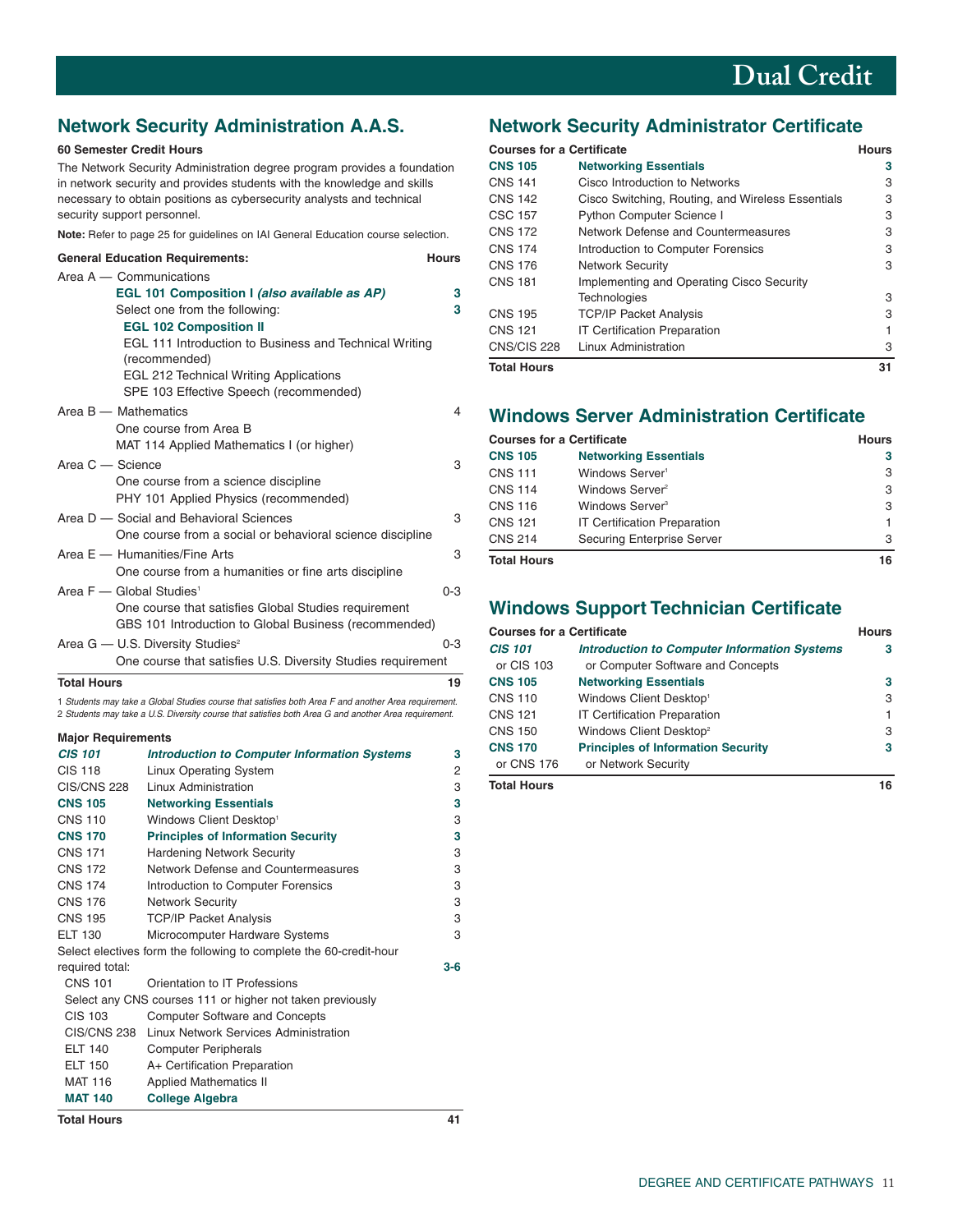# <span id="page-13-0"></span>**Early Childhood Education**

The Early Childhood Education program is designed to educate professionals in a range of diverse positions to serve infants, toddlers, preschoolers and school-age children in group situations, as well as to serve their families. Students are trained in college affiliated, nationally accredited early childhood education centers which serve as field sites.

To earn an Associate in Applied Science degree or one of several certificates, ECE students must achieve a minimum grade of C in all Early Childhood Education courses and successfully complete field experiences before being accepted in practicum, earning a certificate, or being granted the A.A.S. degree.

The National Association for the Education of Young Children and Oakton's ECE program encourage persons entering the field to have a minimum of an ECE certificate or an A.A.S. degree.

The Illinois Department of Children and Family Services requires child care workers to have a minimum of six credit hours in early childhood education, and two years of college credit to be licensed to teach young children in group situations. Students seeking to meet only these minimum DCFS requirements should take the following ECE core courses:

| <b>Core Courses</b>            |                                                  | <b>Hours</b> |
|--------------------------------|--------------------------------------------------|--------------|
| <b>ECE 102</b>                 | <b>Child Growth and Development</b>              | 3.           |
| One course from the following: |                                                  | 3            |
| <b>ECE 104</b>                 | Introduction to Early Childhood Education        |              |
| <b>ECE 107</b>                 | Observation and Assessment of the Young Child    |              |
| <b>ECE 108</b>                 | Nutrition, Health and Safety for the Young Child |              |
| <b>ECE 270</b>                 | Child, Family, and Community Relations           |              |

# **Early Childhood Education A.A.S.**

#### **60 Semester Credit Hours**

The following pathway is recommended for students pursuing an Associate in Applied Science degree in Early Childhood Education.

**Note:** Refer to page 25 for guidelines on IAI General Education course selection.

#### **FIRST YEAR**

| <b>Semester One</b>            |                                                      | <b>Hours</b> |
|--------------------------------|------------------------------------------------------|--------------|
| <b>ECE 102</b>                 | <b>Child Growth and Development</b>                  | 3            |
| <b>ECE 104</b>                 | Introduction to Early Childhood Education            | 3            |
| <b>ECE 108</b>                 | Nutrition, Health and Safety for the Young Child     | 3            |
| <b>EGL 101</b>                 | Composition I (also available as AP)                 | 3            |
| <b>MAT 125</b>                 | <b>General Education Mathematics</b>                 |              |
| or MAT 131                     | or Elementary Statistics                             | 4            |
| <b>Hours</b>                   |                                                      | 16           |
| <b>Semester Two</b>            |                                                      |              |
| <b>ECE 107</b>                 | Observation and Assessment of the Young Child        | 3            |
| <b>ECE 180</b>                 | The Exceptional Child                                | 3            |
| <b>ECE 270</b>                 | Child, Family, and Community Relations               | 3            |
| <b>ECE 255</b>                 | Curriculum Design for Early Childhood Programs       | 3            |
| <b>EGL 102</b>                 | <b>Composition II</b>                                | 3            |
| or SPE 103                     | or Effective Speech                                  |              |
| <b>Hours</b>                   |                                                      | 15           |
| <b>SECOND YEAR</b>             |                                                      |              |
| <b>Semester One</b>            |                                                      |              |
| <b>ECE 226</b>                 | Language Arts and Social Studies for the Young Child | 3            |
| <b>ECE 228</b>                 | Language Development of Children                     | 3            |
| SOC 101                        | Introduction to Sociology <sup>1</sup>               | 3            |
|                                | Select one Humanities/Fine Arts course               |              |
| Select one from the following: |                                                      | 3            |
|                                | <b>PSY 101 Introduction to Psychology</b>            |              |

or one Global Studies course?

|                                                                  | <b>Hours</b> |
|------------------------------------------------------------------|--------------|
| Math and Science for the Young Child                             | З            |
| Early Childhood Education Practicum                              | 5            |
| Select elective courses from the following disciplines:          | 7            |
| ECE (Early Childhood Education)                                  |              |
| EDN (Education)                                                  |              |
| PSY (Psychology)                                                 |              |
| Modern Language Course (202 <sup>2</sup> or higher) <sup>3</sup> |              |
|                                                                  | 15           |
|                                                                  |              |

| <b>Total Hours</b> |  |
|--------------------|--|
|                    |  |

1 Course fulfills the U.S. Diversity Requirement. At least one U.S. Diversity course is required for degree completion.

2 Course fulfills the Global Studies Requirement. At least one Global Studies course is required for degree completion.

3 Transfer institutions may have a language requirement. Any Modern Language Intermediate II course can meet the Humanities and Global Studies requirements.

# **Basic Early Childhood Education Certificate**

The following pathway is recommended for students pursuing the Basic Early Childhood Education Certificate.

#### **FIRST YEAR**

| <b>Fall Semester</b>   |                                                  | <b>Hours</b> |
|------------------------|--------------------------------------------------|--------------|
| <b>ECE 102</b>         | <b>Child Growth and Development</b>              | з            |
| ECE 104                | Introduction to Early Childhood Education        | З            |
| ECE 108                | Nutrition, Health and Safety for the Young Child | З            |
| Hours                  |                                                  | 9            |
| <b>Spring Semester</b> |                                                  |              |
| ECE 107                | Observation and Assessment of the Young Child    | З            |
| ECE 180                | The Exceptional Child                            | З            |
| ECE 270                | Child, Family, and Community Relations           | З            |
| <b>Hours</b>           |                                                  | 9            |
| Total Hours            |                                                  | 18           |

## **Advanced Early Childhood Education Certificate**

The following pathway is recommended for students pursuing the Advanced Early Childhood Education Certificate.

#### **FIRST YEAR**

| <b>Fall Semester</b>   |                                                  | <b>Hours</b> |
|------------------------|--------------------------------------------------|--------------|
| <b>ECE 102</b>         | <b>Child Growth and Development</b>              | 3            |
| ECE 104                | Introduction to Early Childhood Education        | 3            |
| ECE 108                | Nutrition, Health and Safety for the Young Child | 3            |
| <b>EGL 101</b>         | Composition I (also available as AP)             | 3            |
| <b>MAT 125</b>         | <b>General Education Mathematics</b>             |              |
| or MAT 131             | or Elementary Statistics                         | 4            |
| Hours                  |                                                  | 16           |
| <b>Spring Semester</b> |                                                  |              |
| ECE 107                | Observation and Assessment of the Young Child    | 3            |
| ECE 180                | The Exceptional Child                            | 3            |
| ECE 270                | Child, Family, and Community Relations           | 3            |
| <b>ECE 255</b>         | Curriculum Design for Early Childhood Programs   | 3            |
| SOC 101                | Introduction to Sociology                        | 3            |
| Hours                  |                                                  | 15           |
| Total Hours            |                                                  | 31           |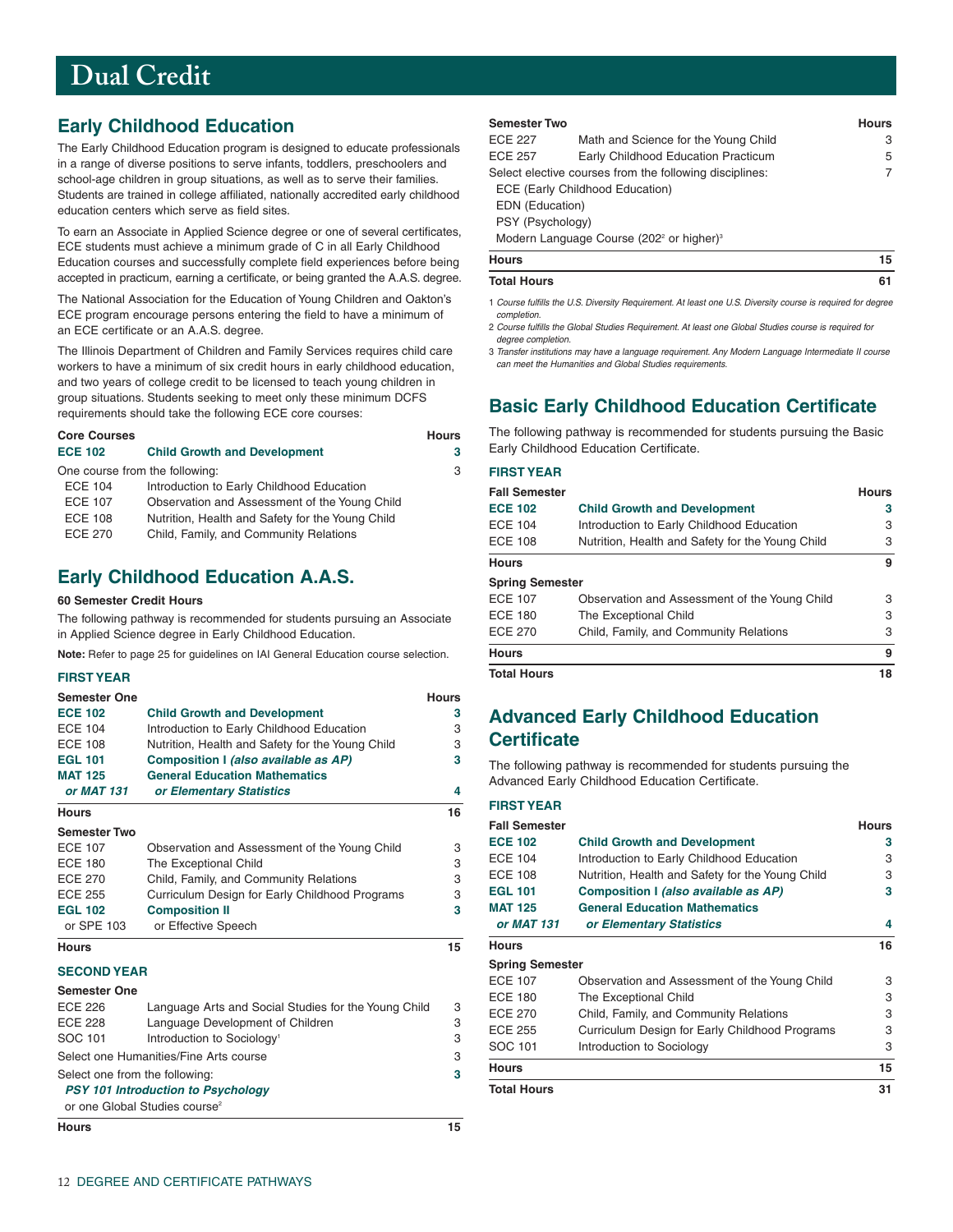# **Basic Infant Toddler Certificate**

The following pathway is recommended for students pursuing the Basic Infant Toddler Certificate.

#### **FIRST YEAR**

| <b>Fall Semester</b><br><b>ECE 102</b><br><b>ECE 104</b> | <b>Child Growth and Development</b><br>Introduction to Early Childhood Education | <b>Hours</b><br>3 |
|----------------------------------------------------------|----------------------------------------------------------------------------------|-------------------|
| <b>ECE 108</b><br><b>Hours</b>                           | Nutrition, Health and Safety for the Young Child                                 | З<br>9            |
| <b>Spring Semester</b>                                   |                                                                                  |                   |
| <b>ECE 107</b>                                           | Observation and Assessment of the Young Child                                    | з                 |
| <b>ECE 180</b>                                           | The Exceptional Child                                                            | З                 |
| <b>ECE 270</b>                                           | Child, Family, and Community Relations                                           | З                 |
| <b>ECE 215</b>                                           | Infant Toddler Techniques                                                        | З                 |
| <b>Hours</b>                                             |                                                                                  | 12                |
| <b>Total Hours</b>                                       |                                                                                  | 21                |

### **Advanced Infant Toddler Certificate**

The following pathway is recommended for students pursuing the Advanced Infant Toddler Certificate.

#### **FIRST YEAR**

| <b>Fall Semester</b>   |                                                  | <b>Hours</b> |
|------------------------|--------------------------------------------------|--------------|
| <b>ECE 102</b>         | <b>Child Growth and Development</b>              | з            |
| <b>ECE 104</b>         | Introduction to Early Childhood Education        | 3            |
| <b>ECE 215</b>         | Infant Toddler Techniques                        | 3            |
| <b>EGL 101</b>         | Composition I (also available as AP)             | 3            |
| <b>MAT 125</b>         | <b>General Education Mathematics</b>             |              |
| or MAT 131             | or Elementary Statistics                         | 4            |
| <b>Hours</b>           |                                                  | 16           |
| <b>Spring Semester</b> |                                                  |              |
| <b>ECE 107</b>         | Observation and Assessment of the Young Child    | 3            |
| ECE 216                | Infant-Toddler Programming                       | З            |
| <b>ECE 270</b>         | Child, Family, and Community Relations           | 3            |
| <b>ECE 255</b>         | Curriculum Design for Early Childhood Programs   | 3            |
| SOC 101                | Introduction to Sociology                        | 3            |
| <b>Hours</b>           |                                                  | 15           |
| <b>Summer Semester</b> |                                                  |              |
| <b>ECE 108</b>         | Nutrition, Health and Safety for the Young Child | З            |
| <b>ECE 180</b>         | The Exceptional Child                            | 3            |
| <b>Hours</b>           |                                                  | 6            |
| <b>Total Hours</b>     |                                                  | 37           |

# **Basic Family Child Care Provider Certificate**

The following pathway is recommended for students pursuing the Basic Family Child Care Provider Certificate.

#### **FIRST YEAR**

| <b>Total Hours</b>     |                                                  | 21           |
|------------------------|--------------------------------------------------|--------------|
| <b>Hours</b>           |                                                  | 9            |
| <b>ECE 270</b>         | Child, Family, and Community Relations           | 3            |
| <b>ECE 180</b>         | The Exceptional Child                            | 3            |
| <b>ECE 107</b>         | Observation and Assessment of the Young Child    | 3            |
| <b>Spring Semester</b> |                                                  |              |
| <b>Hours</b>           |                                                  | 12           |
| <b>ECE 165</b>         | Family Child Care Provider I                     | 3            |
| <b>ECE 108</b>         | Nutrition, Health and Safety for the Young Child | 3            |
| <b>ECE 104</b>         | Introduction to Early Childhood Education        | 3            |
| <b>ECE 102</b>         | <b>Child Growth and Development</b>              | з            |
| <b>Fall Semester</b>   |                                                  | <b>Hours</b> |

## **Advanced Family Child Care Provider Certificate**

The following pathway is recommended for students pursuing the Advanced Family Child Care Provider Certificate.

#### **FIRST YEAR**

| <b>Fall Semester</b>   |                                                  |    |
|------------------------|--------------------------------------------------|----|
| <b>ECE 102</b>         | <b>Child Growth and Development</b>              | 3  |
| <b>ECE 104</b>         | Introduction to Early Childhood Education        | 3  |
| <b>ECE 165</b>         | Family Child Care Provider I                     | 3  |
| <b>EGL 101</b>         | Composition I (also available as AP)             | 3  |
| <b>MAT 125</b>         | <b>General Education Mathematics</b>             |    |
| or MAT 131             | or Elementary Statistics                         | 4  |
| <b>Hours</b>           |                                                  | 16 |
| <b>Spring Semester</b> |                                                  |    |
| <b>ECE 107</b>         | Observation and Assessment of the Young Child    | 3  |
| <b>ECE 166</b>         | Family Child Care Provider II                    | 3  |
| <b>ECE 255</b>         | Curriculum Design for Early Childhood Programs   | 3  |
| <b>ECE 270</b>         | Child, Family, and Community Relations           | 3  |
| SOC 101                | Introduction to Sociology                        | 3  |
| <b>Hours</b>           |                                                  | 15 |
| <b>Summer Semester</b> |                                                  |    |
| <b>ECE 108</b>         | Nutrition, Health and Safety for the Young Child | 3  |
| <b>ECE 180</b>         | The Exceptional Child                            | 3  |
| <b>Hours</b>           |                                                  | 6  |
| <b>Total Hours</b>     |                                                  | 37 |

# **Early Childhood Education Administration Certificate**

The following pathway is recommended for students pursuing the Early Childhood Education Administration Certificate

#### **FIRST YEAR Fall Semester Hours ECE 102 Child Growth and Development 3**  ECE 107 Observation and Assessment of the Young Child 3 ECE 108 Nutrition, Health and Safety for the Young Child 3 ECE 270 Child, Family, and Community Relations 3<br>
ECE 273 Introduction to Early Childhood Administration 3 Introduction to Early Childhood Administration 3 **Hours 15 Spring Semester**  ECE 180 The Exceptional Child 3 ECE 255 Curriculum Design for Early Childhood Programs 3 ECE 282 Marketing and Public Relations for the Early Childhood Program Director 2 ECE 283 Staff Management and Human Relations in Early Childhood Programs 1 ECE 284 Leadership and Advocacy for the Early Childhood Program Director 1 ECE 285 Communications for the Early Childhood Program Director 1 ECE 274 Early Childhood Director Practicum 3 **Hours 14 Summer Semester**  ECE 280 Legal Aspects of Early Childhood Administration 1 ECE 281 Fiscal Management in Early Childhood Administration 2 **Hours 3 Total Hours 32**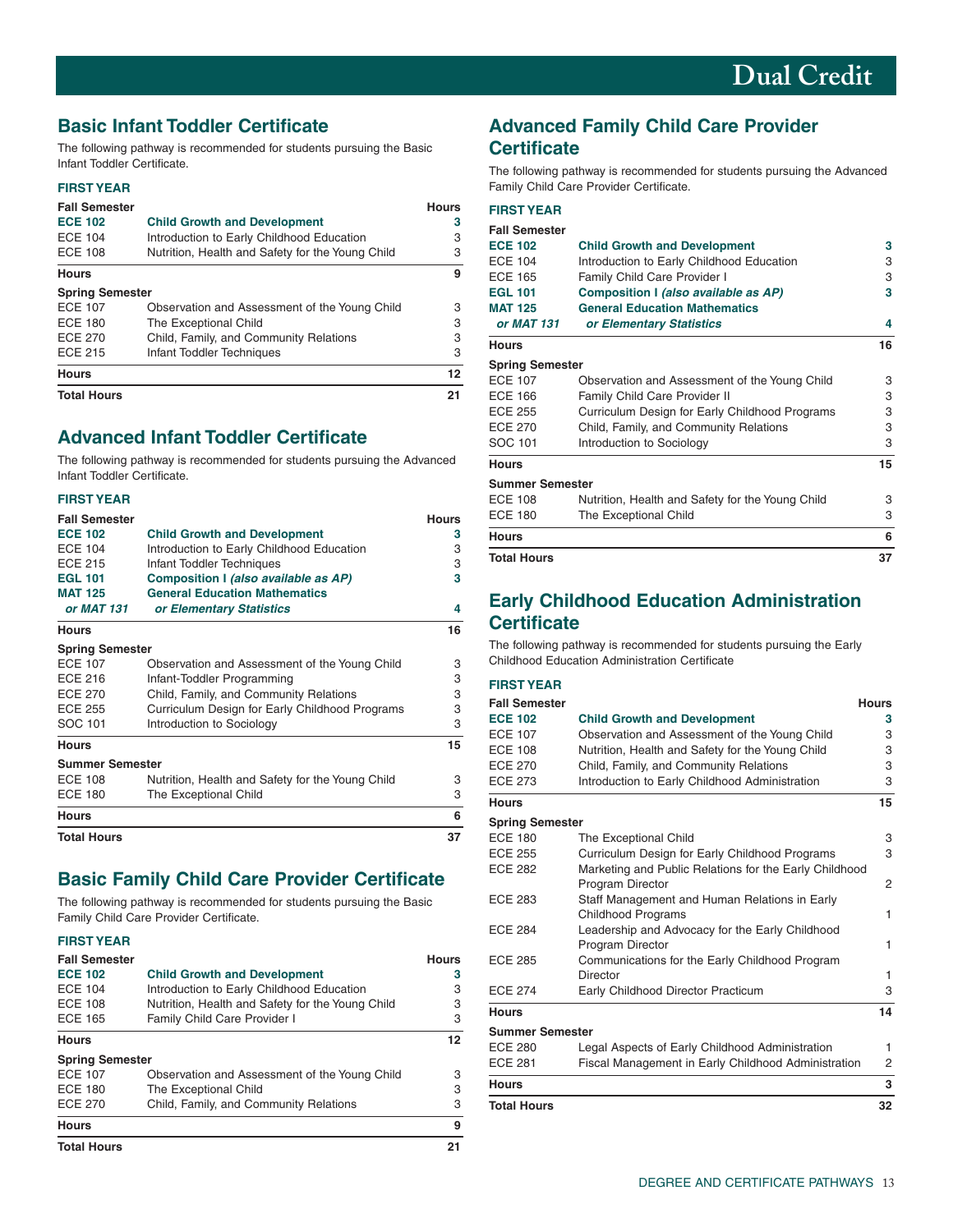# <span id="page-15-0"></span>**Electronics and Computer Technology A.A.S.**

#### **60 Semester Credit Hours**

This program provides knowledge of emerging technologies and hands-on skills to analyze, configure, design, test and trouble-shoot analog and digital circuits, install and service electronic equipment and systems, and install, operate and service modern electronic and data communication systems. Curriculum includes an introduction to AC/DC circuits and Ohm's law, digital and semiconductor devices and circuits, microprocessors, CAD, wireless applications, home automation technologies, and fast track A+ certification.

Students can receive an A.A.S. degree or can focus on technical courses in the following certificate programs: electronics technology; electronics computer technician; A+ computer diagnostic specialist; and home/office technology integrator.

**Note:** Refer to page 25 for guidelines on IAI General Education course selection.

#### **FIRST YEAR**

| <b>Semester One</b> |                                      | <b>Hours</b> |
|---------------------|--------------------------------------|--------------|
| <b>ELT 101</b>      | Introduction to Electronics          | 5            |
| <b>ELT 130</b>      | Microcomputer Hardware Systems       | 3            |
| <b>CNS 105</b>      | <b>Networking Essentials</b>         | 3            |
| <b>MAT 114</b>      | <b>Applied Mathematics I</b>         | 4            |
| <b>Hours</b>        |                                      | 15           |
| <b>Semester Two</b> |                                      |              |
| <b>EGL 101</b>      | Composition I (also available as AP) | 3            |
| ELT 106             | Semiconductor Theory                 | 3            |
| <b>ELT 110</b>      | Electronic Drafting Using CAD        | 4            |
| <b>ELT 140</b>      | <b>Computer Peripherals</b>          | 3            |
| MAT 116             | <b>Applied Mathematics II</b>        | 3            |

#### **Hours 16**

#### **SECOND YEAR**

| <b>Digital Circuit Fundamentals</b>            | 3  |
|------------------------------------------------|----|
| <b>Integrated Circuits</b>                     | 3  |
| <b>Applied Physics</b>                         | 4  |
| Select one from the following:                 | 3  |
| <b>Composition II</b>                          |    |
| Introduction to Business and Technical Writing |    |
| <b>Technical Writing Applications</b>          |    |
| <b>Effective Speech</b>                        |    |
| Select one from the following:                 | 3  |
| Introduction to World Music <sup>1</sup>       |    |
| World Mythologies <sup>1</sup>                 |    |
| World Religions <sup>1</sup>                   |    |
|                                                | 16 |
|                                                |    |

| <b>Total Hours</b>  |                                             | 62-63     |
|---------------------|---------------------------------------------|-----------|
| <b>Hours</b>        |                                             | $15 - 16$ |
| <b>ELT 154</b>      | <b>Fundamentals of Solar Energy Systems</b> |           |
| <b>ELT 150</b>      | A+ Certification Preparation                |           |
|                     | Select one from the following:              | $2 - 3$   |
| <b>SSC 105</b>      | Introduction to Ethnic Studies <sup>2</sup> |           |
| SOC 103             | Social Problems <sup>3</sup>                |           |
| SOC 101             | Introduction to Sociology <sup>2</sup>      |           |
|                     | Select one from the following:              | 3         |
| <b>MFG 240</b>      | Programmable Logic Controllers (PLC)        | 4         |
| <b>ELT 231</b>      | Fundamentals of Microprocessors             | 3         |
| <b>ELT 225</b>      | <b>Digital Integrated Circuits</b>          | 3         |
| <b>Semester Two</b> |                                             |           |

1 Course fulfills the Global Studies Requirement. At least one Global Studies course is required for degree completion.

2 Course fulfills the U.S. Diversity Requirement. At least one Global Studies course is required for degree completion.

3 Course fulfills both, the Global Studies and U.S. Diversity Requirements.

# **Electronics Technology Certificate**

The following pathway is recommended for students pursuing the Electronics Technology Certificate.

|  | <b>FIRST YEAR</b> |  |  |
|--|-------------------|--|--|
|  |                   |  |  |

| <b>Semester One</b> |                                        | <b>Hours</b> |
|---------------------|----------------------------------------|--------------|
| FIT 101             | Introduction to Electronics            | 5            |
| <b>ELT 130</b>      | Microcomputer Hardware Systems         | 3            |
| <b>CNS 105</b>      | <b>Networking Essentials</b>           | 3            |
| <b>MAT 114</b>      | <b>Applied Mathematics I</b>           | 4            |
| <b>Hours</b>        |                                        | 15           |
| <b>Semester Two</b> |                                        |              |
| <b>ELT 106</b>      | Semiconductor Theory                   | 3            |
| <b>ELT 110</b>      | <b>Electronic Drafting Using CAD</b>   | 4            |
| <b>PHY 101</b>      | <b>Applied Physics</b>                 | 4            |
| <b>MAT 116</b>      | <b>Applied Mathematics II</b>          | $3 - 4$      |
| or MAT 140          | or College Algebra                     |              |
| <b>Hours</b>        |                                        | $14 - 15$    |
| <b>SECOND YEAR</b>  |                                        |              |
| <b>Semester One</b> |                                        |              |
| <b>ELT 221</b>      | <b>Digital Circuit Fundamentals</b>    | 3            |
| <b>ELT 231</b>      | <b>Fundamentals of Microprocessors</b> | 3            |
| <b>MFG 240</b>      | Programmable Logic Controllers (PLC)   | 4            |
| <b>ELT 225</b>      | <b>Digital Integrated Circuits</b>     |              |
| or ELT 224          | or Industrial Circuit Applications     | 3            |
| <b>Hours</b>        |                                        | 13           |
| <b>Total Hours</b>  |                                        | 42-43        |

### **Electronics Computer Technician Certificate**

The following pathway is recommended for students pursuing the Electronics Computer Technician Certificate.

**FIRST YEAR** 

| <b>Semester One</b> |                                         | <b>Hours</b>   |
|---------------------|-----------------------------------------|----------------|
| <b>ELT 101</b>      | Introduction to Electronics             | 5              |
| <b>ELT 130</b>      | Microcomputer Hardware Systems          | 3              |
| <b>ELT 140</b>      | <b>Computer Peripherals</b>             | 3              |
| <b>MAT 114</b>      | <b>Applied Mathematics I</b>            | $\overline{4}$ |
| <b>Hours</b>        |                                         | 15             |
| <b>Semester Two</b> |                                         |                |
| <b>ELT 106</b>      | Semiconductor Theory                    | 3              |
| <b>ELT 110</b>      | <b>Electronic Drafting Using CAD</b>    | 4              |
| CIS 103             | <b>Computer Software and Concepts</b>   | 4              |
| <b>CNS 105</b>      | <b>Networking Essentials</b>            | 3              |
| <b>Hours</b>        |                                         | 14             |
| <b>SECOND YEAR</b>  |                                         |                |
| <b>Semester One</b> |                                         |                |
| <b>ELT 221</b>      | <b>Digital Circuit Fundamentals</b>     | 3              |
| <b>ELT 231</b>      | <b>Fundamentals of Microprocessors</b>  | 3              |
| <b>ELT 150</b>      | A+ Certification Preparation            |                |
| or ELT 154          | or Fundamentals of Solar Energy Systems | 2-3            |
| <b>Hours</b>        |                                         | 8-9            |
| <b>Total Hours</b>  |                                         | 37-38          |

### **Home/Office Technology Integrator Certificate**

This certificate can be completed in one semester.

| <b>Courses for a Certificate</b> | <b>Hours</b>                             |   |
|----------------------------------|------------------------------------------|---|
| ELT 105                          | Network Infrastructure Essentials        | З |
| or CNS 140                       | or Network Infrastructure Essentials     |   |
| ELT 108                          | Home Technology Integration              | 3 |
| ELT 114                          | <b>Residential Wiring</b>                | 3 |
| or ELT 204                       | or Wireless Technology Integration (WTI) |   |
| Total Hours                      |                                          | 9 |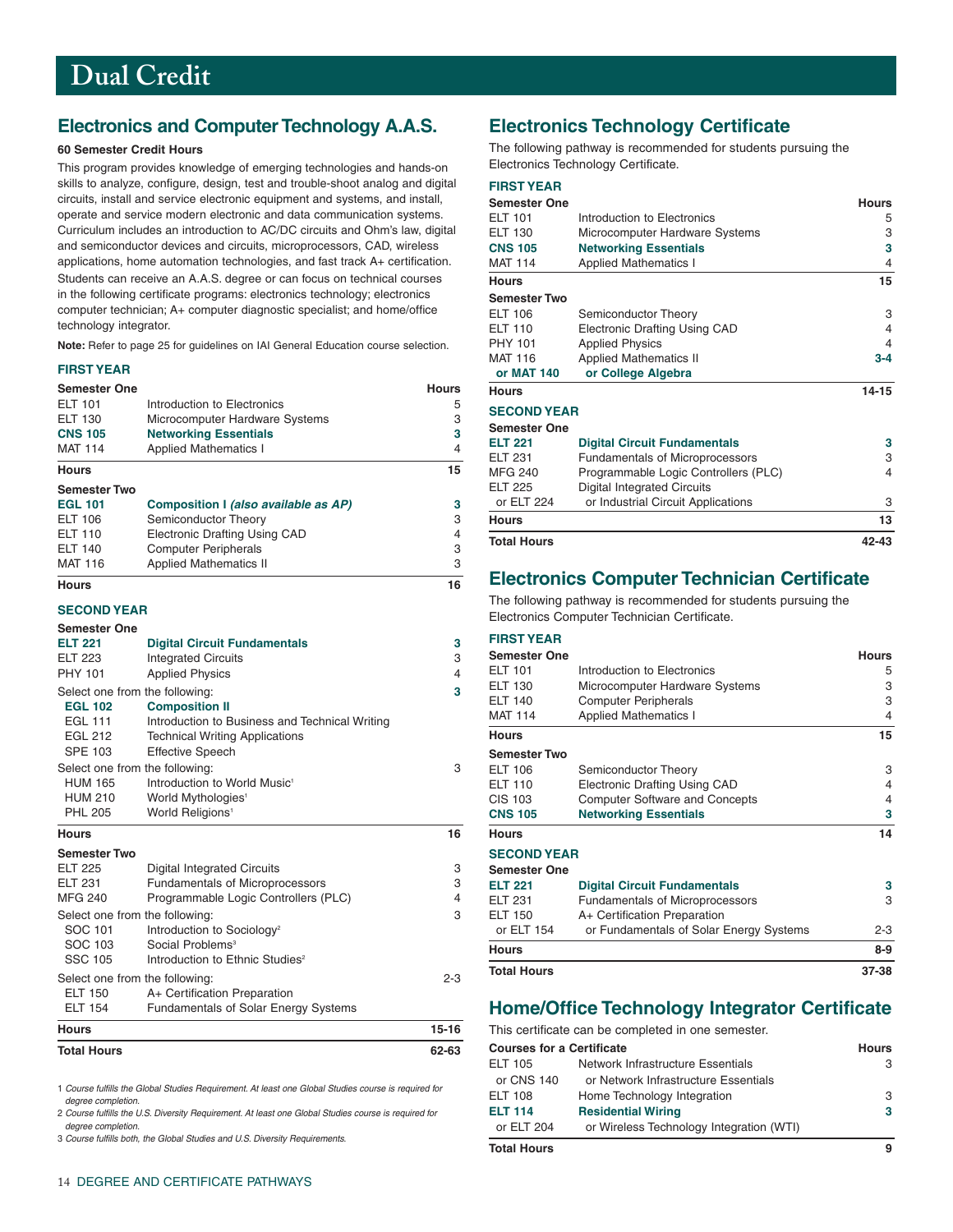# <span id="page-16-0"></span>**Graphic Design A.A.S.**

#### **63 Semester Credit Hours**

The goal of the Associate in Applied Science degree in Graphic Design is to provide students with skills in a variety of animated graphic design areas, and for students to build a portfolio of work for admission to either a baccalaureate-granting institution or art school, to acquire skills for employment, and to earn a certificate in Animation and Multimedia, Game Development, Web Graphic Page Design, or Photography.

Experience and training is presented in areas including, but not limited to, Web site creation, studio photographer, video broadcast and sound production, World Wide Web, CD and game production, photojournalism and portraiture, 3-D cutscene artist, project manager.

**Note:** Refer to page 25 for guidelines on IAI General Education course selection.

#### **FIRST YEAR**

| <b>Semester One</b>            |                                                                     | <b>Hours</b> |
|--------------------------------|---------------------------------------------------------------------|--------------|
| <b>EGL 101</b>                 | Composition I (also available as AP)                                | 3            |
| <b>ART 131</b>                 | <b>Drawing I</b>                                                    | 3            |
| <b>ART 250</b>                 | Introduction to Computer Art                                        | 3            |
| <b>ART 105</b>                 | <b>Fundamentals of Two-Dimensional Art I</b>                        |              |
| or GRD 101                     | or Introduction to Visual Communication                             | 3            |
| <b>ART 115</b>                 | <b>Beginning Photography</b>                                        | 3            |
| or ART 117                     | or Digital Photography                                              |              |
| <b>Hours</b>                   |                                                                     | 15           |
| <b>Semester Two</b>            |                                                                     |              |
| <b>ART 216</b>                 | Introduction to Digital Imaging                                     | 3            |
| <b>ART 224</b>                 | Introduction to Graphic Design                                      | 3            |
| <b>ART 268</b>                 | Digital 2D Animation and Multimedia                                 | 3            |
| Select one from the following: |                                                                     | 3            |
| <b>EGL 111</b>                 | Introduction to Business and Technical Writing                      |              |
| <b>EGL 212</b>                 | <b>Technical Writing Applications</b>                               |              |
| <b>SPE 103</b>                 | <b>Effective Speech</b>                                             |              |
| <b>MAT 125</b>                 | <b>General Education Mathematics</b>                                | 4            |
|                                | (or other Mathematics or Science course)                            |              |
| <b>Hours</b>                   |                                                                     | 16           |
| <b>SECOND YEAR</b>             |                                                                     |              |
| <b>Semester One</b>            |                                                                     |              |
| <b>ART 225</b>                 | Graphic Design Layout and Typography                                | 3            |
| <b>ART 259</b>                 | Introduction to Web Design                                          | 3            |
| <b>ART 260</b>                 | Introduction to 3D Animation and Multimedia                         | 3            |
|                                | Select one course from one of the Media Tracks listed on the degree |              |
| requirements page              |                                                                     | $3 - 4$      |
| Select one from the following: |                                                                     | 3            |
| <b>ANT 102</b>                 | Introduction to Social and Cultural Anthropology <sup>1</sup>       |              |
| SOC 103                        | Social Problems <sup>2</sup>                                        |              |
| SOC 232                        | Sociology of Race and Ethnicity <sup>3</sup>                        |              |
| <b>SSC 105</b>                 | Introduction to Ethnic Studies <sup>3</sup>                         |              |
| <b>SSC 201</b>                 | Introduction to Global Studies <sup>1</sup>                         |              |
|                                | or other Social and Behavioral Sciences course                      |              |
| Select one from the following: |                                                                     | 3            |
| ART 114                        | Art History: Art of the Non-Western World <sup>1</sup>              |              |
| <b>ART 125</b>                 | History of Graphic Design                                           |              |
| <b>HUM 122</b>                 | Contemporary Culture and the Arts                                   |              |
| <b>HUM 127</b>                 | Introduction to Philosophy                                          |              |
| <b>HUM 161</b>                 | Global Cinema <sup>1</sup>                                          |              |
| <b>HUM 162</b>                 | <b>Film and Literature</b>                                          |              |
| <b>HUM 210</b>                 | World Mythologies <sup>1</sup>                                      |              |
|                                | or other Humanities/Fine Arts course                                |              |

**Semester Two** 

| ART 267                        | Web Design Layout and Typography                                     | 3       |
|--------------------------------|----------------------------------------------------------------------|---------|
| ART 272                        | Portfolio Development                                                | 3       |
| GRD 251                        | Graphic Design Practicum                                             | 3       |
|                                | Select one course from one of the Media Tracks listed on the degree  |         |
|                                | requirements page (see Overview tab)                                 | $3 - 4$ |
| Select one from the following: |                                                                      | 3       |
| <b>HIS 115</b>                 | African American History: Reconstruction to the Present <sup>3</sup> |         |
| <b>HUM 124</b>                 | African-American Culture and the Arts <sup>3</sup>                   |         |
| <b>HUM 140</b>                 | Introduction to Women's and Gender Studies <sup>3</sup>              |         |
| <b>HUM 141</b>                 | Introduction to LGBTO Studies <sup>3</sup>                           |         |
| <b>HUM 142</b>                 | Women and Creativity <sup>3</sup>                                    |         |
| <b>HUM 242</b>                 | Women, Art and Culture <sup>3</sup>                                  |         |
| SOC 230                        | Sociology of Sex and Gender <sup>3</sup>                             |         |
|                                | or other U.S. Diversity Studies course                               |         |

| Hours              | $15 - 16$ |
|--------------------|-----------|
| <b>Total Hours</b> | 64-66     |
|                    |           |

1 Course fulfills the Global Studies Requirement. At least one Global Studies course is required for degree completion.

2 Course fulfills both, the Global Studies and U.S. Diversity Requirements.

3 Course fulfills the U.S. Diversity Requirement. At least one Global Studies course is required for degree completion.

### **Photography Certificate**

The following pathway is recommended for students pursuing the Photography Certificate.

#### **FIRST YEAR**

| <b>Semester One</b>            |                                                | <b>Hours</b> |
|--------------------------------|------------------------------------------------|--------------|
| <b>ART 105</b>                 | <b>Fundamentals of Two-Dimensional Art I</b>   | 3            |
| or GRD 101                     | or Introduction to Visual Communication        |              |
| <b>ART 115</b>                 | <b>Beginning Photography</b>                   | 3            |
| <b>ART 117</b>                 | Digital Photography                            | 3            |
| ART 216                        | Introduction to Digital Imaging                | 3            |
| <b>ART 250</b>                 | Introduction to Computer Art                   | 3            |
| <b>Hours</b>                   |                                                | 15           |
| <b>Semester Two</b>            |                                                |              |
| ART 215                        | Color Photography                              | 3            |
| <b>ART 219</b>                 | Photographic Lighting                          | 3            |
| <b>ART 227</b>                 | Medium Format Photography                      | 3            |
| <b>ART 278</b>                 | The Digital Darkroom                           | 3            |
| <b>GRD 254</b>                 | Photography Practicum                          | 3            |
| Select one from the following: |                                                | 3            |
| <b>ART 107</b>                 | <b>Fundamentals of Three-Dimensional Art I</b> |              |
| <b>ART 110</b>                 | History of Photography                         |              |
| <b>ART 116</b>                 | Alternative Photographic Processes             |              |
| <b>ART 217</b>                 | Advanced Digital Imaging                       |              |
| ART 218                        | Advanced Black and White Photography           |              |
| <b>ART 220</b>                 | <b>Advanced Digital Photography</b>            |              |
| <b>ART 222</b>                 | <b>View Camera</b>                             |              |
| <b>ART 223</b>                 | Landscape Photography Field Study              |              |
| <b>ART 227</b>                 | Medium Format Photography                      |              |
| <b>ART 230</b>                 | Architectural Photography                      |              |
| <b>ART 237</b>                 | Documentary Photography                        |              |
| <b>ART 257</b>                 | Advanced Masking and Compositing               |              |
| <b>Hours</b>                   |                                                | 18           |
| <b>Total Hours</b>             |                                                | 33           |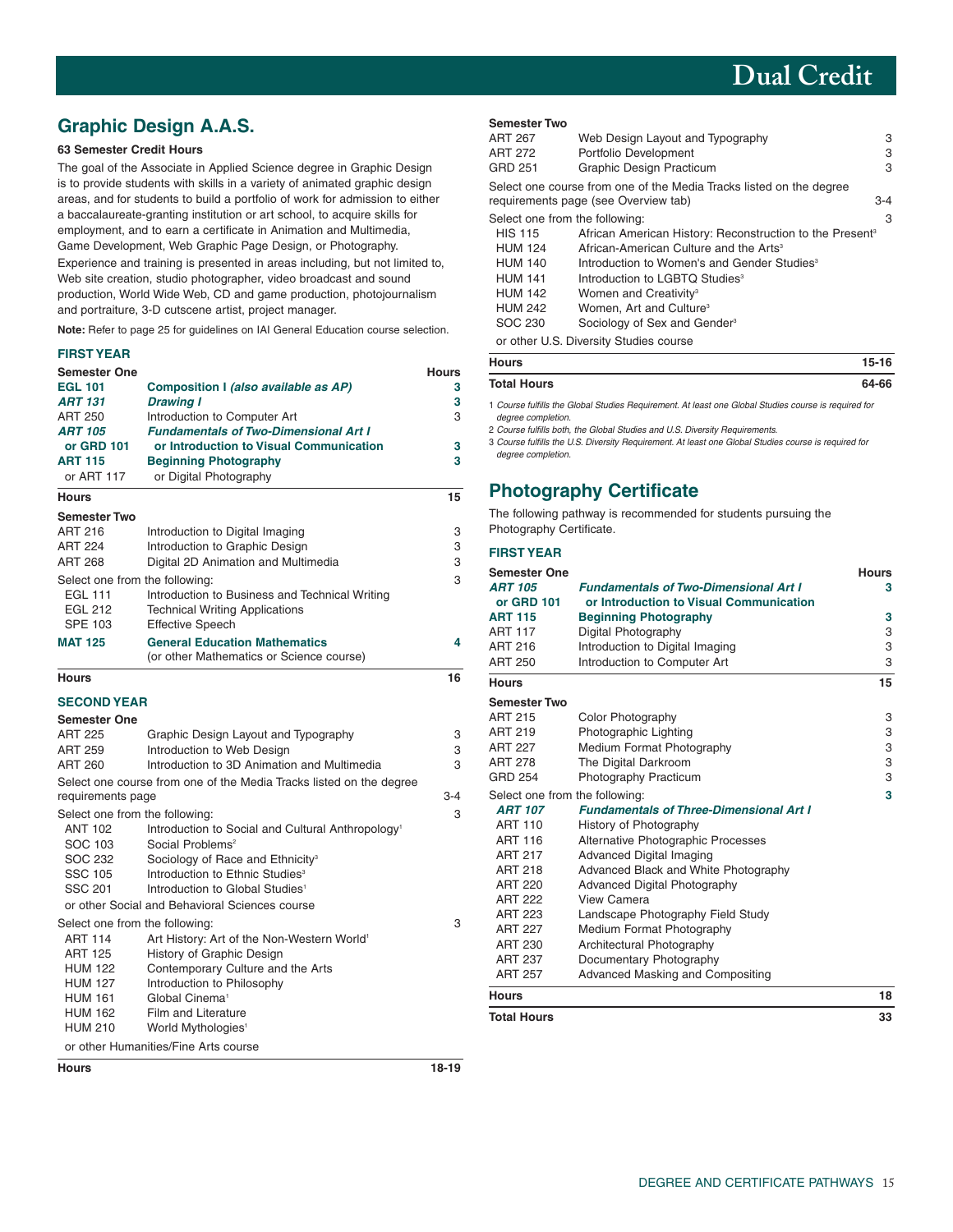# <span id="page-17-0"></span>**Health Information Technology A.A.S.**

Associate in Applied Science in Health Information Technology prepares graduates for positions in health information management, clinical data specialist, medical coding, record processing, quality improvement, utilization management and reimbursement in the prospective payment system.

This program combines academic and technical studies as well as a professional practice experience in medical facilities and related settings. Graduates of the Associate Degree program qualify to take the national certification examination, the RHIT (Registered Health Information Technician), given by the American Health Information Management Association (AHIMA). The Health Information Technology program is accredited by the Commission on Accreditation for Health Informatics and Information Management Education (CAHIIM), in cooperation with AHIMA's Council on Accreditation.

**Note:** Refer to page 25 for guidelines on IAI General Education course selection.

| <b>FIRST YEAR</b>              |                                                           |              |
|--------------------------------|-----------------------------------------------------------|--------------|
|                                | <b>Program Minimum Requirements</b>                       | <b>Hours</b> |
| <b>BIO 114</b>                 | <b>Basic Human Anatomy and Physiology</b>                 | 3            |
| <b>HIT 104</b>                 | <b>Medical Terminology</b>                                | 3            |
| <b>HIT 105</b>                 | Pharmacology for Health Record Documentation              | 1            |
| <b>Hours</b>                   |                                                           | 7            |
| Semester One (Fall)            |                                                           |              |
| <b>MAT 131</b>                 | <b>Elementary Statistics</b>                              | 4            |
| <b>EGL 101</b>                 | Composition I (also available as AP)                      | 3            |
| <b>HIT 121</b>                 | Fundamentals of Health Information Management             | 3            |
| <b>HIT 124</b>                 | <b>Fundamentals of Medical Science</b>                    | 3            |
| <b>Hours</b>                   |                                                           | 13           |
| <b>Semester Two (Spring)</b>   |                                                           |              |
| <b>HIT 108</b>                 | International Classification of Disease (ICD)             | 3            |
| <b>HIT 131</b>                 | <b>Healthcare Statistics and Registries</b>               | 2            |
| <b>HIT 170</b>                 | <b>CPT Coding</b>                                         | 2            |
|                                | Select one Social and Behavioral Science course           | 3            |
|                                | Select one U.S. Diversity Studies course:                 | 0-3          |
| <b>EGL 135</b>                 | Introduction to Native American Literature <sup>1</sup>   |              |
| SOC 101                        | Introduction to Sociology (recommended) <sup>2</sup>      |              |
| <b>SSC 105</b>                 | Introduction to Ethnic Studies <sup>2</sup>               |              |
| <b>SPE 115</b>                 | Interpersonal Communication Across Cultures <sup>1</sup>  |              |
|                                | or other U.S. Diversity Studies course                    |              |
|                                | Select at least three credit hours from the following:    | 3            |
| <b>CAB 130</b>                 | Presentation Software Using PowerPoint                    |              |
| <b>CAB 135</b>                 | <b>Electronic Spreadsheeting Using Excel</b>              |              |
| <b>CAB 140</b>                 | <b>Database Application Using Access</b>                  |              |
| <b>HIT 111</b>                 | ICD-10-CM Coding for the Physician Office                 |              |
| <b>HIT 112</b>                 | Anatomy and Physiology for ICD-10-CM Coding               |              |
| <b>HIT 115</b>                 | Insurance Procedures for the Medical Office: Medicare     |              |
| <b>HIT 116</b>                 | Insurance Procedures for the Medical Office: Non-Medicare |              |
| <b>PHL 180</b>                 | <b>Medical Ethics</b>                                     |              |
| <b>Hours</b>                   |                                                           | $13 - 16$    |
| <b>SECOND YEAR</b>             |                                                           |              |
| <b>Semester One (Fall)</b>     |                                                           |              |
| <b>HIT 120</b>                 | Evaluation and Management Coding in CPT                   | 1            |
| <b>HIT 194</b>                 | Electronic Health Record and Applications                 | З            |
| <b>HIT 251</b>                 | Health Information Technology Practicum I                 | 3            |
| <b>HIT 260</b>                 | Principles of Healthcare Reimbursement                    | 3            |
| Select one from the following: |                                                           | 3            |
| <b>EGL 102</b>                 | <b>Composition II (recommended)</b>                       |              |
| EGI 111                        | Introduction to Rusiness and Technical Writing            |              |

 EGL 111 Introduction to Business and Technical Writing EGL 212 Technical Writing Applications SPE 103 Effective Speech (recommended)

#### **Hours** 13

#### **Semester Two (Spring)**

| <b>Total Hours</b>                            |                                                                     | 61-67     |
|-----------------------------------------------|---------------------------------------------------------------------|-----------|
| <b>Hours</b>                                  |                                                                     | $15 - 18$ |
|                                               | Select one elective to complete 61 credit hours required for degree | 3         |
| Select one Global Studies course <sup>3</sup> |                                                                     | $0 - 3$   |
| Select one Humanities/Fine Arts course        |                                                                     | 3         |
| <b>HIT 252</b>                                | Health Information Technology Practicum II                          | З         |
|                                               | <b>Information Management</b>                                       | 3         |
| <b>HIT 222</b>                                | Healthcare Management and Law for Health                            |           |
| <b>HIT 221</b>                                | Quality Improvement and Assessment in Healthcare                    | 3         |

1 Course fulfills both, the Global Studies and U.S. Diversity Requirements.

2 Course fulfills the U.S. Diversity Requirement. At least one U.S. Diversity course is required for degree completion.

3 Course fulfills the Global Studies Requirement. At least one Global Studies course is required for degree completion.

# **Medical Coding and Billing Certificate**

The following pathway is recommended for students pursuing the Medical Coding and Billing Certificate. This curriculum prepares students for billing positions in physician offices and billing offices. Students take courses in computing, insurance procedures, CPT, ICD-10-CM coding, and medical terminology. Students must receive a minimum grade of C in all courses.

#### **FIRST YEAR**

| <b>Spring Semester</b> |                                                       | <b>Hours</b>   |
|------------------------|-------------------------------------------------------|----------------|
| <b>HIT 104</b>         | <b>Medical Terminology</b>                            | 3              |
| <b>HIT 105</b>         | Pharmacology for Health Record Documentation          |                |
| <b>HIT 111</b>         | ICD-10-CM Coding for the Physician Office             | 2              |
| <b>HIT 112</b>         | Anatomy and Physiology for ICD-10-CM Coding           | 3              |
| <b>Hours</b>           |                                                       | 9              |
| <b>Summer Semester</b> |                                                       |                |
| <b>HIT 170</b>         | CPT Coding                                            | $\overline{2}$ |
| <b>Hours</b>           |                                                       | $\overline{2}$ |
| <b>SECOND YEAR</b>     |                                                       |                |
| <b>Fall Semester</b>   |                                                       |                |
| <b>HIT 115</b>         | Insurance Procedures for the Medical Office: Medicare |                |
| <b>HIT 116</b>         | Insurance Procedures for the Medical Office:          |                |
|                        | Non-Medicare                                          | 1              |
| <b>HIT 120</b>         | Evaluation and Management Coding in CPT               |                |
| <b>HIT 125</b>         | <b>Medical Billing Practices</b>                      | 2              |
| <b>Hours</b>           |                                                       | 5              |
| <b>Total Hours</b>     |                                                       | 16             |

### **Basic Nurse Assistant Training Certificate**

The Basic Nurse Assistant Training (BNAT) curriculum offers a basic study of principles and procedures used by the nurse assistant in long term care, home health settings and hospitals, and focuses on basic human needs and care of the elderly. Integration of skills and concepts is acquired through hands-on clinical experience at local health care facilities. This course is approved by the Illinois Department of Public Health (IDPH).

Upon completion, students may apply to take the Illinois Nurse Assistant/Home Health Aide Competency Exam. Those students who complete BNAT, and pass the Competency Exam and a criminal background check will be entered as Certified Nursing Assistants on the Health Care Worker Registry. For students interested in continuing their nursing studies at the college, CNA Certification is a prerequisite. This certificate can be completed in one semester.

| <b>Courses for a Certificate</b> |                                           | <b>Hours</b> |
|----------------------------------|-------------------------------------------|--------------|
| <b>BNA 100</b>                   | <b>Basic Nurse Assistant Training</b>     |              |
| <b>BNA 105</b>                   | <b>Basic Nurse Assistant Job Training</b> |              |
| <b>Total Hours</b>               |                                           |              |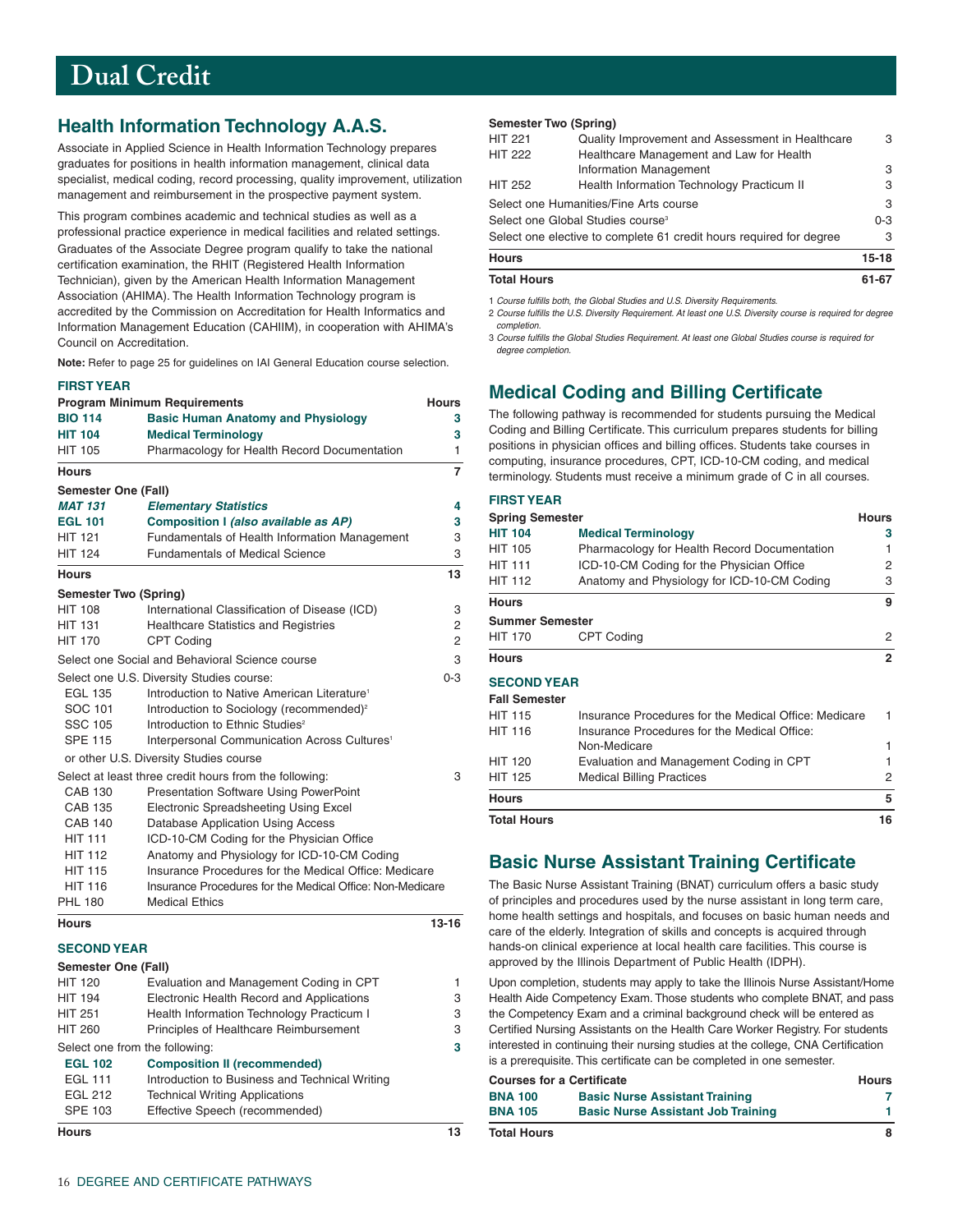# **Medical Assistant Certificate**

The Medical Assistant Certificate prepares students for careers in a medical office or ambulatory care setting. The medical assistant performs a variety of administrative and clinical skills to assist physicians or other health professionals. Students will learn skills in accordance with the standards and guidelines recommended by the Medical Assistant Education Review Board. Upon successful completion of the program, the graduate is eligible to take a national certification exam.

#### **FIRST YEAR**

| <b>Semester One</b>   |                                                        | <b>Hours</b>   |
|-----------------------|--------------------------------------------------------|----------------|
| MAP 120               | Basic Healthcare Skills For The Medical Assistant      | 2              |
| <b>MAP 180</b>        | Healthcare Office Procedures for the Medical Assistant | З              |
| <b>HIT 104</b>        | <b>Medical Terminology</b>                             | 3              |
| <b>MLT 105</b>        | Introduction to Health Care Issues                     | 1              |
| <b>MLT 107</b>        | Phlebotomy                                             | 4              |
| <b>Hours</b>          |                                                        | 13             |
| <b>Semester Two</b>   |                                                        |                |
| MAP 185               | Medical Billing and Coding For the Medical Assistant   | 3              |
| MAP 230               | Clinical Skills for the Medical Assistant              | 6              |
| <b>HIT 105</b>        | Pharmacology for Health Record Documentation           | 1              |
| <b>MLT 204</b>        | Phlebotomy Practicum                                   | $\overline{2}$ |
| <b>Hours</b>          |                                                        | 12             |
| <b>Semester Three</b> |                                                        |                |
| MAP 260               | Medical Assistant Practicum                            | 3              |
| Hours                 |                                                        | 3              |
| <b>Total Hours</b>    |                                                        | 28             |

# **Phlebotomy Certificate**

The following pathway is recommended for students pursuing the Phlebotomy Certificate. The goal of the Phlebotomy Certificate program is to train individuals to perform phlebotomy procedures, the collection of blood for diagnostic testing. The curriculum at Oakton is in compliance with standardized educational curricula and accepted routes for national certification, in preparation for qualification by national and state agencies. This certificate is of value to health care professionals, including nurses.

#### **FIRST YEAR**

| Semester One (Fall or Spring) |                                    | <b>Hours</b> |
|-------------------------------|------------------------------------|--------------|
| <b>HIT 104</b>                | <b>Medical Terminology</b>         | з            |
| <b>MLT 105</b>                | Introduction to Health Care Issues |              |
| <b>MLT 107</b>                | Phlebotomy                         | 4            |
| <b>Hours</b>                  |                                    | 8            |
|                               | Semester Two (Spring or Summer)    |              |
| <b>MLT 204</b>                | Phlebotomy Practicum               | 2            |
| <b>Hours</b>                  |                                    | 2            |
| <b>Total Hours</b>            |                                    | 10           |

2 Course fulfills the U.S. Diversity Requirement. At least one U.S. Diversity course is required for degree completion.

3 Course fulfills the Global Studies Requirement. At least one Global Studies course is required for degree completion.

# **Physical Therapist Assistant A.A.S.**

#### **69 Semester Credit Hours**

The goal of the Physical Therapist Assistant program is to prepare students to provide skilled, direct patient care under the supervision of a licensed physical therapist in a variety of health care settings. Courses at the Des Plaines campus include classroom and laboratory instruction in such therapeutic interventions as heat and cold applications, electrotherapy, and therapeutic exercise. Planned clinical experience is provided in off-campus medical facilities.

**Note:** Refer to page 25 for guidelines on IAI General Education course selection.

| <b>FIRST YEAR</b><br><b>Semester One</b><br><b>BIO 231</b><br><b>HIT 104</b><br><b>PTA 100</b><br>PTA 103<br><b>PTA 105</b><br><b>Hours</b><br><b>Semester Two</b><br><b>BIO 232</b><br><b>EGL 101</b><br><b>PTA 107</b><br><b>PTA 110</b><br><b>PTA 114</b><br><b>PTA 161</b><br><b>Hours</b> | Human Anatomy and Physiology I<br><b>Medical Terminology</b><br>Orientation to Physical Therapist Assistant<br>Communication and Interpersonal Skills for PTA<br>Basic Health Skills for the PTA<br>Human Anatomy and Physiology II<br>Composition I (also available as AP)<br>Physical Agents I<br>Therapeutic Exercise I<br><b>Basic Professional Reading Skills</b><br>Clinical Practicum I | Hours<br>4<br>3<br>2<br>2<br>5<br>16<br>4<br>3<br>3<br>4<br>1<br>1<br>16 |
|------------------------------------------------------------------------------------------------------------------------------------------------------------------------------------------------------------------------------------------------------------------------------------------------|------------------------------------------------------------------------------------------------------------------------------------------------------------------------------------------------------------------------------------------------------------------------------------------------------------------------------------------------------------------------------------------------|--------------------------------------------------------------------------|
| Semester Three (Summer)                                                                                                                                                                                                                                                                        |                                                                                                                                                                                                                                                                                                                                                                                                |                                                                          |
| PSY 101<br><b>PTA 162</b>                                                                                                                                                                                                                                                                      | <b>Introduction to Psychology</b><br><b>Clinical Practicum II</b>                                                                                                                                                                                                                                                                                                                              | 3<br>2                                                                   |
| <b>Hours</b>                                                                                                                                                                                                                                                                                   |                                                                                                                                                                                                                                                                                                                                                                                                | 5                                                                        |
|                                                                                                                                                                                                                                                                                                |                                                                                                                                                                                                                                                                                                                                                                                                |                                                                          |
| <b>SECOND YEAR</b>                                                                                                                                                                                                                                                                             |                                                                                                                                                                                                                                                                                                                                                                                                |                                                                          |
| <b>Semester One</b><br><b>PTA 207</b>                                                                                                                                                                                                                                                          | <b>Physical Agents II</b>                                                                                                                                                                                                                                                                                                                                                                      | 3                                                                        |
| <b>PTA 210</b>                                                                                                                                                                                                                                                                                 | Therapeutic Exercise II                                                                                                                                                                                                                                                                                                                                                                        | 4                                                                        |
| <b>PTA 211</b>                                                                                                                                                                                                                                                                                 | Neurology for the PTA                                                                                                                                                                                                                                                                                                                                                                          | 2                                                                        |
| <b>PTA 241</b>                                                                                                                                                                                                                                                                                 | Workplace Issues in Physical Therapy                                                                                                                                                                                                                                                                                                                                                           | 1                                                                        |
| <b>PTA 261</b><br>Select one from the following:                                                                                                                                                                                                                                               | Clinical Practicum III                                                                                                                                                                                                                                                                                                                                                                         | 1<br>3                                                                   |
| <b>EGL 102</b>                                                                                                                                                                                                                                                                                 | <b>Composition II</b>                                                                                                                                                                                                                                                                                                                                                                          |                                                                          |
| <b>EGL 111</b>                                                                                                                                                                                                                                                                                 | Introduction to Business and Technical Writing                                                                                                                                                                                                                                                                                                                                                 |                                                                          |
| EGL 212                                                                                                                                                                                                                                                                                        | <b>Technical Writing Applications</b>                                                                                                                                                                                                                                                                                                                                                          |                                                                          |
| SPE 103                                                                                                                                                                                                                                                                                        | <b>Effective Speech</b>                                                                                                                                                                                                                                                                                                                                                                        |                                                                          |
| Select one from the following:                                                                                                                                                                                                                                                                 |                                                                                                                                                                                                                                                                                                                                                                                                | 0-3                                                                      |
| EGL 135<br>SOC 101                                                                                                                                                                                                                                                                             | Introduction to Native American Literature <sup>1</sup>                                                                                                                                                                                                                                                                                                                                        |                                                                          |
| SPE 115                                                                                                                                                                                                                                                                                        | Introduction to Sociology <sup>2</sup><br>Interpersonal Communication Across Cultures <sup>1</sup>                                                                                                                                                                                                                                                                                             |                                                                          |
| <b>SSC 105</b>                                                                                                                                                                                                                                                                                 | Introduction to Ethnic Studies <sup>2</sup>                                                                                                                                                                                                                                                                                                                                                    |                                                                          |
|                                                                                                                                                                                                                                                                                                | or other U.S. Diversity Studies course                                                                                                                                                                                                                                                                                                                                                         |                                                                          |
| <b>Hours</b>                                                                                                                                                                                                                                                                                   |                                                                                                                                                                                                                                                                                                                                                                                                | 14-17                                                                    |
| <b>Semester Two</b>                                                                                                                                                                                                                                                                            |                                                                                                                                                                                                                                                                                                                                                                                                |                                                                          |
| <b>PTA 218</b>                                                                                                                                                                                                                                                                                 | Clinical Applications in PTA                                                                                                                                                                                                                                                                                                                                                                   | 2                                                                        |
| <b>PTA 220</b><br>PTA 230                                                                                                                                                                                                                                                                      | Topics in Pathology for the PTA<br>Advanced Procedures for the PTA                                                                                                                                                                                                                                                                                                                             | 3<br>3                                                                   |
| <b>PTA 242</b>                                                                                                                                                                                                                                                                                 | Career Strategies for the PTA                                                                                                                                                                                                                                                                                                                                                                  | 1                                                                        |
| Select one from the following:                                                                                                                                                                                                                                                                 |                                                                                                                                                                                                                                                                                                                                                                                                | 3                                                                        |
| <b>HUM 161</b>                                                                                                                                                                                                                                                                                 | Global Cinema <sup>3</sup>                                                                                                                                                                                                                                                                                                                                                                     |                                                                          |
| <b>HUM 165</b>                                                                                                                                                                                                                                                                                 | Introduction to World Music <sup>3</sup>                                                                                                                                                                                                                                                                                                                                                       |                                                                          |
| <b>PHL 180</b>                                                                                                                                                                                                                                                                                 | <b>Medical Ethics</b>                                                                                                                                                                                                                                                                                                                                                                          |                                                                          |
| <b>PHL 205</b><br><b>PHL 240</b>                                                                                                                                                                                                                                                               | World Religions <sup>3</sup><br>Philosophy of Religion <sup>3</sup>                                                                                                                                                                                                                                                                                                                            |                                                                          |
| or other Humanities course                                                                                                                                                                                                                                                                     |                                                                                                                                                                                                                                                                                                                                                                                                |                                                                          |
| Select one from the following:                                                                                                                                                                                                                                                                 |                                                                                                                                                                                                                                                                                                                                                                                                | 3                                                                        |
| ANT 102                                                                                                                                                                                                                                                                                        | Introduction to Social and Cultural Anthropology <sup>3</sup>                                                                                                                                                                                                                                                                                                                                  |                                                                          |
| <b>ART 114</b>                                                                                                                                                                                                                                                                                 | Art History: Art of the Non-Western World <sup>3</sup>                                                                                                                                                                                                                                                                                                                                         |                                                                          |
| HIS 113                                                                                                                                                                                                                                                                                        | History of Native Americans <sup>1</sup>                                                                                                                                                                                                                                                                                                                                                       |                                                                          |
|                                                                                                                                                                                                                                                                                                | Modern Language courses (202 or higher) <sup>3</sup> or other Global Studies course                                                                                                                                                                                                                                                                                                            |                                                                          |
| <b>Hours</b>                                                                                                                                                                                                                                                                                   |                                                                                                                                                                                                                                                                                                                                                                                                | 15                                                                       |
| <b>Semester Three (Summer)</b><br><b>PTA 262</b>                                                                                                                                                                                                                                               | <b>Clinical Practicum IV</b>                                                                                                                                                                                                                                                                                                                                                                   | З                                                                        |
| <b>Hours</b>                                                                                                                                                                                                                                                                                   |                                                                                                                                                                                                                                                                                                                                                                                                | 3                                                                        |
| <b>Total Hours</b>                                                                                                                                                                                                                                                                             |                                                                                                                                                                                                                                                                                                                                                                                                | 69-72                                                                    |
|                                                                                                                                                                                                                                                                                                |                                                                                                                                                                                                                                                                                                                                                                                                |                                                                          |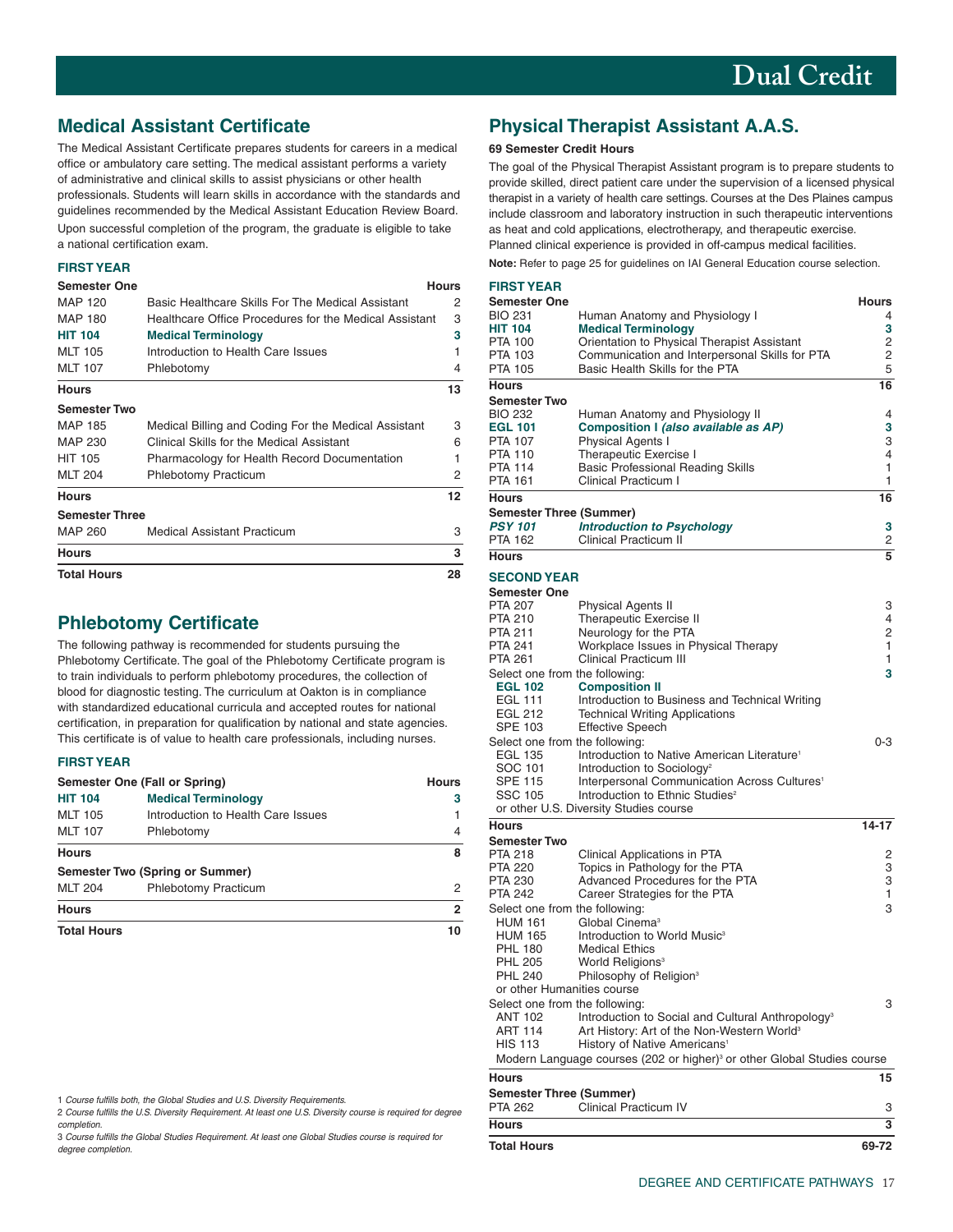# <span id="page-19-0"></span>**Law Enforcement and Criminal Justice A.A.S.**

#### **60 Semester Credit Hours**

The goal of the Law Enforcement and Criminal Justice curriculum is preparation for careers in the field of law enforcement: police and sheriffs' departments, federal and state agencies, retail/hospital/industrial security, and private investigative agencies.

**Note:** Refer to page 25 for guidelines on IAI General Education course selection.

#### **FIRST YEAR**

| <b>Semester One</b>            |                                             | <b>Hours</b> |
|--------------------------------|---------------------------------------------|--------------|
| <b>EGL 101</b>                 | Composition I (also available as AP)        | 3            |
| <b>LAE 101</b>                 | Introduction to Criminal Justice            | 3            |
| <b>LAE 270</b>                 | Law of Evidence                             | 3            |
| Select one from the following: |                                             | 3            |
| SOC 101                        | Introduction to Sociology <sup>1</sup>      |              |
| SOC 103                        | Social Problems <sup>2</sup>                |              |
| <b>SSC 105</b>                 | Introduction to Ethnic Studies <sup>1</sup> |              |
| Select one from the following: |                                             | 3            |
| <b>PHL 105</b>                 | Logic                                       |              |
| <b>PHL 106</b>                 | Ethics                                      |              |
| <b>PHL 205</b>                 | World Religions <sup>3</sup>                |              |
| <b>Hours</b>                   |                                             | 15           |
| <b>Semester Two</b>            |                                             |              |
| <b>LAE 221</b>                 | Criminal Law                                | 3            |
| <b>LAE 245</b>                 | Juvenile Delinquency                        | 3            |
| <b>SPE 103</b>                 | <b>Effective Speech</b>                     | 3            |
| Select one from the following: |                                             | 3            |
| <b>BIO 109</b>                 | <b>Plants and Society</b>                   |              |
| <b>EAS 105</b>                 | Introduction to Weather and Climate         |              |
| <b>EAS 121</b>                 | <b>Physical Geography</b>                   |              |
| <b>EAS 205</b>                 | <b>Environmental Geology</b>                |              |
| Select one from the following: |                                             | 3            |
| <b>PHL 205</b>                 | World Religions <sup>3</sup>                |              |
| <b>PSC 202</b>                 | International Relations <sup>3</sup>        |              |
| <b>Hours</b>                   |                                             | 15           |
| <b>SECOND YEAR</b>             |                                             |              |
| Semester One                   |                                             |              |
| <b>LAE 121</b>                 | Police Organization and Administration      | 3            |
| <b>LAE 122</b>                 | <b>Police Operations</b>                    | 3            |
| <b>LAE 201</b>                 | Criminology                                 | 3            |

| <b>Hours</b>        |                                            | 15 |
|---------------------|--------------------------------------------|----|
| <b>Semester Two</b> |                                            |    |
| LAE 235             | Criminal Investigations                    | 3  |
| <b>LAE 260</b>      | Community Relations and Procedural Justice | 3  |
|                     | Select three from the following:           | 9  |
| <b>LAE 130</b>      | Vice And Drug Control                      |    |
| <b>LAE 135</b>      | <b>Forensics I</b>                         |    |
| <b>LAE 140</b>      | Introduction to Corrections                |    |
| <b>LAE 239</b>      | Forensics II                               |    |
| <b>LAE 240</b>      | Police Strategies and Tactics              |    |
| <b>LAE 276</b>      | Traffic Investigation                      |    |
| <b>Hours</b>        |                                            | 15 |
| <b>Total Hours</b>  |                                            | 60 |

LAE 223 Criminal Procedures 3 LAE 234 Ethics and Leadership in Policing 3

1 Course fulfills the U.S. Diversity Requirement. At least one U.S. Diversity course is required for degree completion.

2 Course fulfills both, the Global Studies and U.S. Diversity Requirements.

3 Course fulfills the Global Studies Requirement. At least one Global Studies course is required for degree completion.

# **Forensics Certificate**

The following pathway is recommended for students pursuing the Forensics Certificate. This certificate provides students with practical hands on experience in the proper techniques of identifying, processing, collecting, and preserving physical evidence associated with crime scenes. The instruction focuses on the understanding of the criminal justice field, the investigative process, criminal law, and the legal aspects of handling evidence and recovered property. The forensic science/evidence technician supports criminal justice professionals in the investigation and prosecution of criminal activity. Graduates and certificate holders may be employed as forensic evidence technicians, property custodians, arson investigators and investigators for local law enforcement and fire services, federal agencies, local, regional and national crime labs, as well as private industry that includes insurance agencies.

### **FIRST YEAR**

| <b>Semester One</b>       |                                  | <b>Hours</b> |  |
|---------------------------|----------------------------------|--------------|--|
| <b>LAE 101</b>            | Introduction to Criminal Justice | З<br>3<br>3  |  |
| <b>LAE 135</b><br>LAE 239 | <b>Forensics I</b>               |              |  |
|                           | Forensics II                     |              |  |
| <b>Hours</b>              |                                  | 9            |  |
| <b>Semester Two</b>       |                                  |              |  |
| <b>LAE 221</b>            | Criminal Law                     | 3            |  |
| LAE 235                   | Criminal Investigations          | 3            |  |
| LAE 270                   | Law of Evidence                  | 3            |  |
| <b>Hours</b>              |                                  | 9            |  |
| <b>Total Hours</b>        |                                  | 18           |  |

### **Private Security Certificate**

This 18 credit-hour certificate program is designed to serve the needs of individuals who want the core education the Law Enforcement and Criminal Justice program offers. Upon completion, students will be prepared and certified to seek entry level employment positions in the private security field, which include but are not limited to: security officers, loss prevention officers, private inspectors, and private detectives. Completion of the Private Security Certificate also allows students to obtain certification through the state of Illinois as a security officer or private investigator (PERC Certification).

#### **Courses for a Certificate**

| <b>Total Hours</b> |                                  | 18 |
|--------------------|----------------------------------|----|
| <b>LAE 275</b>     | Security Guard Training          | 3  |
| LAE 235            | Criminal Investigations          | 3  |
| <b>LAE 221</b>     | Criminal Law                     | 3  |
| <b>LAE 135</b>     | <b>Forensics I</b>               | 3  |
| <b>LAE 122</b>     | <b>Police Operations</b>         | 3  |
| <b>LAE 101</b>     | Introduction to Criminal Justice | 3  |
|                    |                                  |    |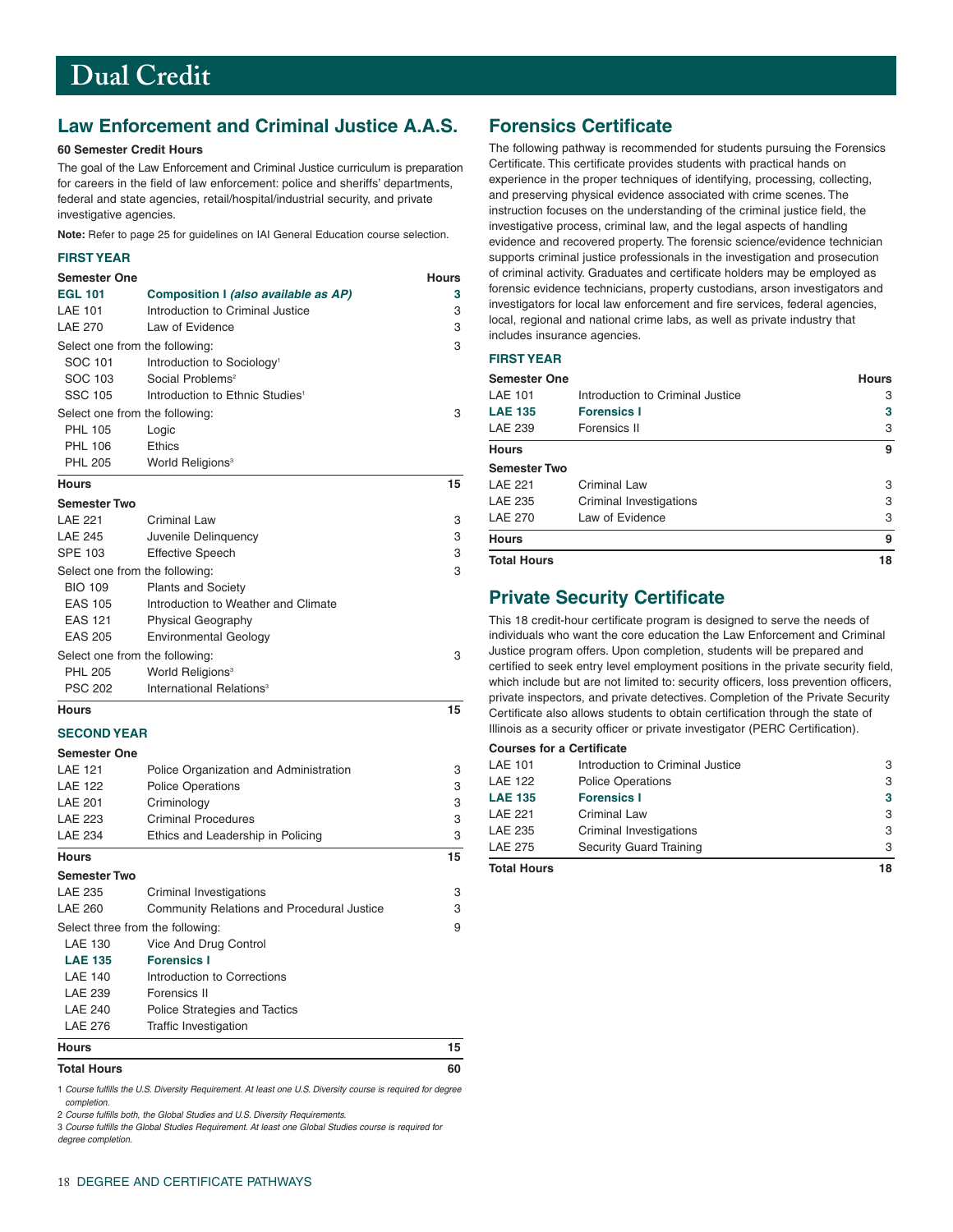# <span id="page-20-0"></span>**Manufacturing Technology A.A.S.**

#### **60 Semester Credit Hours**

This degree prepares students for technical positions in modern manufacturing production and engineering design. The curriculum focuses on preparing the student for job positions in the CNC setup and programming, machine maintenance, manufacturing engineering, and product and fixture design.

**Note:** Refer to page 25 for guidelines on IAI General Education course selection.

| <b>FIRST YEAR</b>              |                                                                                        |              |
|--------------------------------|----------------------------------------------------------------------------------------|--------------|
| <b>Fall Semester</b>           |                                                                                        | <b>Hours</b> |
| <b>EGL 101</b>                 | Composition I (also available as AP)                                                   | 3            |
| <b>MAT 114</b>                 | <b>Applied Mathematics I</b>                                                           | 4            |
| <b>CAD 116</b>                 | <b>Basic AutoCAD</b>                                                                   | 3            |
| <b>MFG 102</b>                 | <b>Industrial Drafting and Design</b>                                                  | 3            |
| <b>MFG 110</b>                 | <b>Introduction to Machining</b>                                                       | 3            |
| <b>Hours</b>                   |                                                                                        | 16           |
| <b>Spring Semester</b>         |                                                                                        |              |
| <b>ELT 101</b>                 | Introduction to Electronics                                                            | 5            |
| <b>MFG 135</b>                 | Hydraulics, Pneumatics and Controls                                                    | 3            |
| <b>MFG 141</b>                 | CNC Machine Operation - NIMS Test Preparation                                          | 4            |
| Select one from the following: |                                                                                        | 3            |
| <b>EGL 102</b>                 | <b>Composition II</b>                                                                  |              |
| <b>EGL 111</b>                 | Introduction to Business and Technical Writing                                         |              |
| <b>EGL 212</b>                 | <b>Technical Writing Applications</b>                                                  |              |
| <b>SPE 103</b>                 | <b>Effective Speech</b>                                                                |              |
| <b>Hours</b>                   |                                                                                        | 15           |
| <b>SECOND YEAR</b>             |                                                                                        |              |
| <b>Fall Semester</b>           |                                                                                        |              |
| <b>MFG 140</b>                 | Introduction to Robotics and Vision Systems                                            | 4            |
| <b>MFG 144</b>                 | Introduction to CNC Programming                                                        | 4            |
| <b>MFG 165</b>                 | Mastercam Computer Aided Manufacturing                                                 | 4            |
| Select one from the following: |                                                                                        | 4            |
| <b>MFG 240</b>                 | Programmable Logic Controllers (PLC)                                                   |              |
| <b>MFG 245</b>                 | Programmable Automation Controllers (PAC)                                              |              |
| <b>Hours</b>                   |                                                                                        | 16           |
| <b>Spring Semester</b>         |                                                                                        |              |
| Select one from the following: |                                                                                        | 4            |
| <b>MFG 145</b>                 | <b>Advanced CNC Programming</b>                                                        |              |
| <b>MFG 166</b>                 | Mastercam Computer Aided Manufacturing II                                              |              |
| MFG 250                        | Advanced Automation Applications (PLC/PAC/HMI)                                         |              |
|                                | Select one Social and Behavioral Sciences course that also satisfies                   |              |
|                                | Global Studies <sup>1</sup> or U.S. Diversity Studies <sup>2</sup> requirement         | 3            |
|                                | Select one Humanities/Fine Arts course that also satisfies Global Studies <sup>1</sup> |              |
|                                | or U.S. Diversity Studies <sup>2</sup> requirement                                     | 3            |
|                                | Select one additional MFG course                                                       | 4            |
| <b>Hours</b>                   |                                                                                        | 14           |
| <b>Total Hours</b>             |                                                                                        | 61           |

# **Mechatronics Technology A.A.S.**

#### **60 Semester Credit Hours**

This program, a merger of electronics and manufacturing courses, prepares students for technical job positions in automation and industrial maintenance. Possible job positions would be in Computer Integrated Manufacturing (CIM), robotic engineering, system integrations, and industrial equipment design.

**Note:** Refer to page 25 for guidelines on IAI General Education course selection.

| <b>FIRST YEAR</b>              |                                                                                        |              |
|--------------------------------|----------------------------------------------------------------------------------------|--------------|
| <b>Fall Semester</b>           |                                                                                        | <b>Hours</b> |
| <b>EGL 101</b>                 | Composition I (also available as AP)                                                   | 3.           |
| <b>MAT 114</b>                 | <b>Applied Mathematics I</b>                                                           | 4            |
| <b>MFG 102</b>                 | <b>Industrial Drafting and Design</b>                                                  | 3            |
| <b>MFG 111</b>                 | <b>Introduction to Computer Integrated</b>                                             |              |
|                                | <b>Manufacturing (CIM)</b>                                                             | 3            |
| <b>MFG 220</b>                 | <b>Automation Vision Systems</b>                                                       | 3            |
| <b>Hours</b>                   |                                                                                        | 16           |
| <b>Spring Semester</b>         |                                                                                        |              |
| <b>ELT 101</b>                 | Introduction to Electronics                                                            | 5            |
| <b>MFG 135</b>                 | <b>Hydraulics, Pneumatics and Controls</b>                                             | З            |
| Select one from the following: |                                                                                        | 3            |
| <b>EGL 102</b>                 | <b>Composition II</b>                                                                  |              |
| <b>EGL 111</b>                 | Introduction to Business and Technical Writing                                         |              |
| EGL 212                        | <b>Technical Writing Applications</b>                                                  |              |
| <b>SPE 103</b>                 | <b>Effective Speech</b>                                                                |              |
| Select one from the following: |                                                                                        | 4            |
| <b>CAD 210</b>                 | <b>Industrial Design Engineering Techniques</b>                                        |              |
| CAD 230                        | Introduction to SolidWorks                                                             |              |
| <b>ELT 110</b>                 | <b>Electronic Drafting Using CAD</b>                                                   |              |
| <b>MFG 245</b>                 | Programmable Automation Controllers (PAC)                                              |              |
| <b>Hours</b>                   |                                                                                        | 15           |
| <b>SECOND YEAR</b>             |                                                                                        |              |
| <b>Fall Semester</b>           |                                                                                        |              |
| <b>ELT 106</b>                 | Semiconductor Theory                                                                   | 3            |
| <b>ELT 221</b>                 | <b>Digital Circuit Fundamentals</b>                                                    | 3            |
| <b>MFG 140</b>                 | Introduction to Robotics and Vision Systems                                            | 4            |
| <b>MFG 240</b>                 | Programmable Logic Controllers (PLC)                                                   | 4            |
| <b>Hours</b>                   |                                                                                        | 14           |
| <b>Spring Semester</b>         |                                                                                        |              |
| <b>ELT 223</b>                 | <b>Integrated Circuits</b>                                                             | 3            |
| <b>ELT 231</b>                 | Fundamentals of Microprocessors                                                        | 3            |
| MFG 250                        | Advanced Automation Applications (PLC/PAC/HMI)                                         | 4            |
|                                | Select one Social and Behavioral Sciences course that also satisfies                   |              |
|                                | Global Studies <sup>1</sup> or U.S. Diversity Studies <sup>2</sup> requirement         | 3            |
|                                | Select one Humanities/Fine Arts course that also satisfies Global Studies <sup>1</sup> |              |
|                                | or U.S. Diversity Studies <sup>2</sup> requirement                                     | 3            |
| <b>Hours</b>                   |                                                                                        | 16           |
| <b>Total Hours</b>             |                                                                                        | 61           |

1 At least one Global Studies course is required for degree completion.

2 At least one U.S. Diversity Studies course is required for degree completion.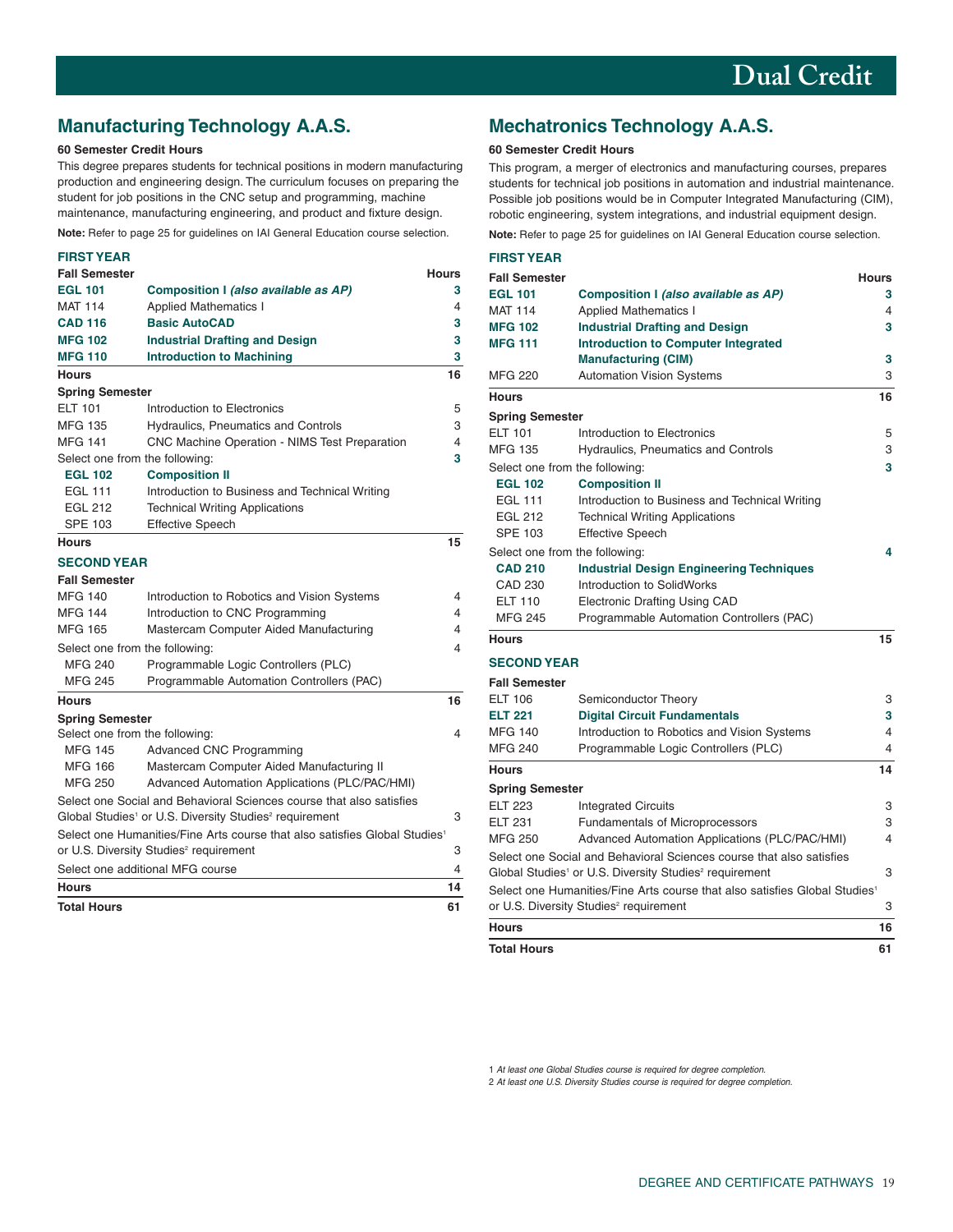# **Supply Chain Automation A.A.S.**

#### **60 Semester Credit Hours**

The Supply Chain and Automation Program prepares students for an industrial certification designed to develop the skills and knowledge necessary to enter into the growing field of supply chain logistics, advanced manufacturing, transportation and warehousing. Students will demonstrate skills in overall automated processes and procedures used in warehousing, productions, inventory control, and distribution.

**Note:** Refer to page 25 for guidelines on IAI General Education course selection.

#### **FIRST YEAR**

| <b>Fall Semester</b>             |                                                                                                                                                        | Hours   |
|----------------------------------|--------------------------------------------------------------------------------------------------------------------------------------------------------|---------|
| <b>EGL 101</b>                   | Composition I (also available as AP)                                                                                                                   | 3       |
| <b>MAT 114</b>                   | <b>Applied Mathematics I</b>                                                                                                                           | 4       |
| <b>MFG 102</b>                   | <b>Industrial Drafting and Design</b>                                                                                                                  | 3       |
| <b>MFG 112</b>                   | Automated Storage and Distribution                                                                                                                     | 3       |
|                                  | Select one Social and Behavioral Sciences course that also satisfies<br>Global Studies <sup>1</sup> or U.S. Diversity Studies <sup>2</sup> requirement | 3       |
| <b>Hours</b>                     |                                                                                                                                                        | 16      |
| <b>Spring Semester</b>           |                                                                                                                                                        |         |
| ELT 101                          | Introduction to Electronics                                                                                                                            | 5       |
| <b>MFG 135</b>                   | Hydraulics, Pneumatics and Controls                                                                                                                    | 3       |
| Select one from the following:   |                                                                                                                                                        | 3       |
| <b>EGL 102</b>                   | <b>Composition II</b>                                                                                                                                  |         |
| <b>EGL 111</b>                   | Introduction to Business and Technical Writing                                                                                                         |         |
| EGL 212                          | <b>Technical Writing Applications</b>                                                                                                                  |         |
| <b>SPE 103</b>                   | <b>Effective Speech</b>                                                                                                                                |         |
| Select one from the following:   |                                                                                                                                                        | 3       |
| <b>CNS 105</b>                   | <b>Networking Essentials</b>                                                                                                                           |         |
| ELT 120                          | Introduction to Radio Frequency Identification                                                                                                         |         |
| <b>MFG 110</b>                   | <b>Introduction to Machining</b>                                                                                                                       |         |
| <b>MFG 220</b>                   | <b>Automation Vision Systems</b>                                                                                                                       |         |
| <b>MGT 155</b><br><b>MGT 156</b> | Operations and Supply Chain Management<br>Introduction to Transportation, Warehousing and Logistics                                                    |         |
| <b>Hours</b>                     |                                                                                                                                                        | 14      |
|                                  |                                                                                                                                                        |         |
| <b>SECOND YEAR</b>               |                                                                                                                                                        |         |
| <b>Fall Semester</b>             |                                                                                                                                                        |         |
| <b>ELT 107</b>                   | <b>Survey of Electronics</b>                                                                                                                           | 3       |
| <b>MFG 120</b>                   | <b>Introduction to Welding</b>                                                                                                                         | 4       |
| <b>MFG 240</b>                   | Programmable Logic Controllers (PLC)                                                                                                                   | 4       |
| Select one from the following:   |                                                                                                                                                        | 4       |
| GIS/EAS 190                      | Geographic Information Systems I                                                                                                                       |         |
| <b>MFG 140</b>                   | Introduction to Robotics and Vision Systems                                                                                                            |         |
| <b>MFG 250</b>                   | Advanced Automation Applications (PLC/PAC/HMI)                                                                                                         |         |
| <b>Hours</b>                     |                                                                                                                                                        | 15      |
| <b>Spring Semester</b>           |                                                                                                                                                        |         |
| <b>ELT 231</b>                   | Fundamentals of Microprocessors                                                                                                                        | 3       |
| <b>MEC 220</b>                   | Elements of Machine Design                                                                                                                             | 3<br>4  |
| MFG 245                          | Programmable Automation Controllers (PAC)                                                                                                              |         |
|                                  | Select one elective course not taken previously:                                                                                                       | $3 - 4$ |
| <b>CNS 105</b><br><b>ELT 120</b> | <b>Networking Essentials</b>                                                                                                                           |         |
| GIS/EAS 190                      | Introduction to Radio Frequency Identification<br>Geographic Information Systems I                                                                     |         |
| <b>MFG 110</b>                   | <b>Introduction to Machining</b>                                                                                                                       |         |
| MFG 140                          | Introduction to Robotics and Vision Systems                                                                                                            |         |
| <b>MFG 220</b>                   | <b>Automation Vision Systems</b>                                                                                                                       |         |
| <b>MFG 250</b>                   | Advanced Automation Applications (PLC/PAC/HMI)                                                                                                         |         |
| <b>MGT 155</b>                   | Operations and Supply Chain Management                                                                                                                 |         |
| <b>MGT 156</b>                   | Introduction to Transportation, Warehousing and Logistics                                                                                              |         |
|                                  | Select one Humanities/Fine Arts course that also satisfies Global Studies <sup>1</sup>                                                                 |         |
|                                  | or U.S. Diversity Studies <sup>2</sup> requirement                                                                                                     | 3       |

| <b>Hours</b>       | 16-17 |
|--------------------|-------|
| <b>Total Hours</b> | 61-62 |

1 At least one Global Studies course is required for degree completion. 2 At least one U.S. Diversity course is required for degree completion.

# **Manufacturing Technology Certificate**

The following pathway is recommended for students pursuing the Manufacturing Technology Certificate. This certificate offers a general multi-purpose curriculum which covers a broad area of manufacturing technology.

#### **FIRST YEAR**

| <b>Semester One</b>            |                                                | <b>Hours</b> |
|--------------------------------|------------------------------------------------|--------------|
| <b>MAT 114</b>                 | <b>Applied Mathematics I</b>                   | 4            |
| <b>MFG 110</b>                 | <b>Introduction to Machining</b>               | 3            |
| <b>MFG 140</b>                 | Introduction to Robotics and Vision Systems    | 4            |
| <b>CAD 116</b>                 | <b>Basic AutoCAD</b>                           | 3            |
| or MFG 102                     | or Industrial Drafting and Design              |              |
| <b>MFG 240</b>                 | Programmable Logic Controllers (PLC)           |              |
| or MFG 245                     | or Programmable Automation Controllers (PAC)   | 4            |
| <b>Hours</b>                   |                                                | 18           |
| <b>Semester Two</b>            |                                                |              |
| <b>MFG 135</b>                 | <b>Hydraulics, Pneumatics and Controls</b>     | 3            |
| <b>MFG 141</b>                 | CNC Machine Operation - NIMS Test Preparation  | 4            |
| <b>MFG 165</b>                 | Mastercam Computer Aided Manufacturing         | 4            |
| Select one from the following: |                                                | $3 - 5$      |
| <b>ELT 101</b>                 | Introduction to Electronics                    |              |
| <b>MFG 111</b>                 | <b>Introduction to Computer Integrated</b>     |              |
|                                | <b>Manufacturing (CIM)</b>                     |              |
| <b>MFG 144</b>                 | Introduction to CNC Programming                |              |
| <b>MFG 250</b>                 | Advanced Automation Applications (PLC/PAC/HMI) |              |
| <b>Hours</b>                   |                                                | 14           |
| <b>Total Hours</b>             |                                                | 32           |

# **Mechatronics Supply Chain Technician Certificate**

The following pathway is recommended for students pursuing the Mechatronics Supply Chain Technician Certificate. This certificate prepares students for careers in Supply Chain Management (SCM). Possible jobs positions would be in technical support and overseeing of the flow of goods and services. It includes the movement and storage of raw materials, work-in-process inventory, and finished goods from point of origin to point of consumption.

#### **FIRST YEAR**

| <b>Fall Semester</b>   |                                             |                 |
|------------------------|---------------------------------------------|-----------------|
| <b>MFG 111</b>         | <b>Introduction to Computer Integrated</b>  |                 |
|                        | <b>Manufacturing (CIM)</b>                  | 3               |
| MGT 155                | Operations and Supply Chain Management      | 3               |
| <b>Hours</b>           |                                             | 6               |
| <b>Spring Semester</b> |                                             |                 |
| MFG 135                | <b>Hydraulics, Pneumatics and Controls</b>  | 3               |
| MGT 156                | Introduction to Transportation, Warehousing |                 |
|                        | and Logistics                               | 3               |
| <b>Hours</b>           |                                             | 6               |
| <b>Total Hours</b>     |                                             | 12 <sup>2</sup> |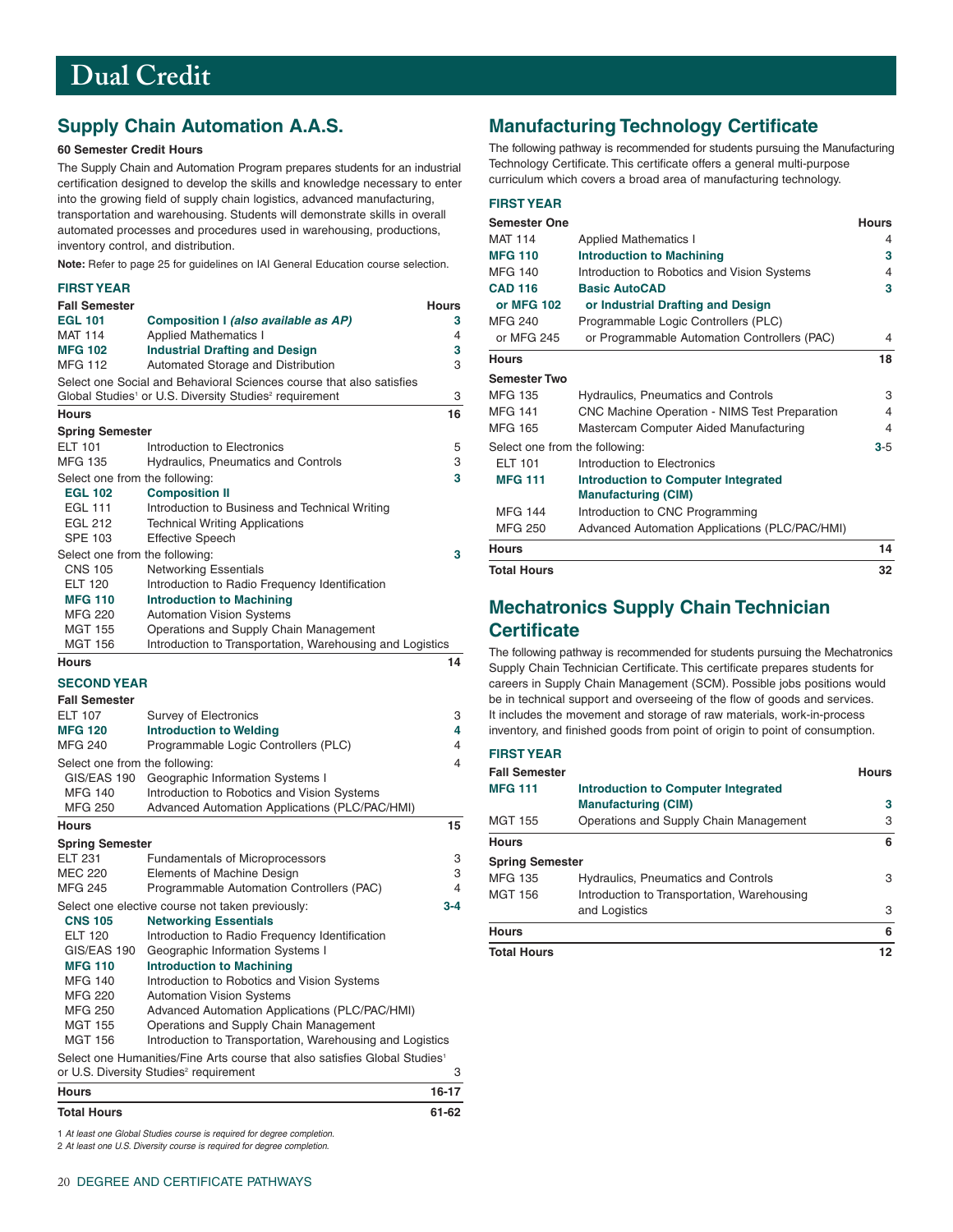# **Mechatronics Technology Certificate**

The following pathway is recommended for students pursuing the Mechatronics Technology Certificate. This certificate offers a general multi-purpose curriculum which covers a broad area of mechatronics technology.

#### **FIRST YEAR**

| <b>Fall Semester</b>           |                                                | <b>Hours</b> |
|--------------------------------|------------------------------------------------|--------------|
| <b>CAD 116</b>                 | <b>Basic AutoCAD</b>                           | 3            |
| <b>ELT 101</b>                 | Introduction to Electronics                    | 5            |
| <b>MFG 240</b>                 | Programmable Logic Controllers (PLC)           | 4            |
| <b>Hours</b>                   |                                                | 12           |
| <b>Spring Semester</b>         |                                                |              |
| ELT 106                        | Semiconductor Theory                           | 3            |
| MFG 135                        | <b>Hydraulics, Pneumatics and Controls</b>     | З            |
| MFG 250                        | Advanced Automation Applications (PLC/PAC/HMI) | 4            |
| Select one from the following: |                                                | 3            |
| <b>ELT 110</b>                 | <b>Electronic Drafting Using CAD</b>           |              |
| <b>ELT 231</b>                 | <b>Fundamentals of Microprocessors</b>         |              |
| <b>MFG 102</b>                 | <b>Industrial Drafting and Design</b>          |              |
| <b>Hours</b>                   |                                                | 13           |

#### **SECOND YEAR**

| <b>Total Hours</b>   |                                             | 38 |
|----------------------|---------------------------------------------|----|
| <b>Hours</b>         |                                             | 13 |
| <b>MFG 140</b>       | Introduction to Robotics and Vision Systems |    |
| <b>ENG 120</b>       | <b>Engineering Graphics</b>                 | 3  |
| <b>ELT 223</b>       | <b>Integrated Circuits</b>                  | 3  |
| <b>ELT 221</b>       | <b>Digital Circuit Fundamentals</b>         | з  |
| <b>Fall Semester</b> |                                             |    |

# **Automation and Controls Certificate**

This certificate prepares students for technical job positions in industrial maintenance and automation. Possible job positions would be in automated production line maintenance, robotic cell safeguarding, and industrial machine up keeping. This certificate can be completed in one semester.

| <b>Courses for a Certificate</b> |                                                   | <b>Hours</b> |
|----------------------------------|---------------------------------------------------|--------------|
| <b>MFG 111</b>                   | <b>Introduction to Computer Integrated</b>        |              |
|                                  | <b>Manufacturing (CIM)</b>                        | з            |
| <b>MFG 135</b>                   | <b>Hydraulics, Pneumatics and Controls</b>        | З            |
| <b>MFG 140</b>                   | Introduction to Robotics and Vision Systems       | 4            |
| <b>MFG 240</b>                   | Programmable Logic Controllers (PLC) Programmable | 4            |
| or MFG 245                       | or Automation Controllers (PAC)                   |              |
| <b>Total Hours</b>               |                                                   | 14           |

# **Welding Certificate**

Welding is a skill used by various trades and welding applications that range from sculptures by home hobbyist to heavy metal fabrication of bridges, ships, and many other projects. The Welding Certificate follows the standards of American Welding Society (AWS) and covers training of the four welding systems including electric arc, oxy-fuel, gas metal arc, and gas tungsten arc welding processes with emphasis on OSHA operational safety requirements. Welders are employed in shipyards, manufacturing, building and construction, industrial maintenance, repair shops and more. This certificate can be completed in one semester.

| <b>Courses for a Certificate</b> |                                       | Hours |
|----------------------------------|---------------------------------------|-------|
| <b>MFG 102</b>                   | <b>Industrial Drafting and Design</b> |       |
| <b>MFG 110</b>                   | <b>Introduction to Machining</b>      | 3     |
| <b>MFG 120</b>                   | <b>Introduction to Welding</b>        | 4     |
|                                  |                                       |       |

**Total Hours 10**

# **Advanced CNC Machinist Certificate**

This certificate is intended for students who are interested in expanding their knowledge and skills beyond CNC machine operation, setup, and programming. Students will acquire essential skills for a professional CNC programmer, such as industrial design and CAD. Additionally, students will learn about industrial robotics and Programmable Logic Controllers (PLC), which are integral parts of modern CNC operations.

| <b>Courses for a Certificate</b>                                                     |                                                                                                                                | <b>Hours</b> |
|--------------------------------------------------------------------------------------|--------------------------------------------------------------------------------------------------------------------------------|--------------|
| <b>CAD 116</b>                                                                       | <b>Basic AutoCAD</b>                                                                                                           | з            |
| or MFG 110                                                                           | or Introduction to Machining                                                                                                   |              |
| <b>MFG 102</b>                                                                       | <b>Industrial Drafting and Design</b>                                                                                          | 3            |
| <b>MFG 140</b>                                                                       | Introduction to Robotics and Vision Systems                                                                                    | 4            |
| or MFG 165                                                                           | or Mastercam Computer Aided Manufacturing                                                                                      |              |
| <b>MFG 141</b>                                                                       | <b>CNC Machine Operation - NIMS Test Preparation</b>                                                                           | 4            |
| <b>MFG 144</b>                                                                       | Introduction to CNC Programming                                                                                                | 4            |
| <b>MFG 240</b><br>or MFG 245                                                         | Programmable Logic Controllers (PLC) Programmable<br>or Automation Controllers (PAC)                                           | 4            |
| Select one from the following:<br><b>MFG 145</b><br><b>MFG 166</b><br><b>MFG 250</b> | <b>Advanced CNC Programming</b><br>Mastercam Computer Aided Manufacturing II<br>Advanced Automation Applications (PLC/PAC/HMI) | 4            |
| <b>Total Hours</b>                                                                   |                                                                                                                                | 26           |

### **Production Technician Certificate**

The Production Technician Certificate offers credentials for entry-level manufacturing production workers. The material taught in the program provides the fundamental knowledge and skill sets for anyone seeking a job in the manufacturing industry. Prospective students who earn the certification will enter production market with an understanding of manufacturing technology processes and technical skills required for the position.

| <b>Courses for a Certificate</b> |                                            | Hours |
|----------------------------------|--------------------------------------------|-------|
| MFG 102                          | <b>Industrial Drafting and Design</b>      | з.    |
| <b>MFG 110</b>                   | <b>Introduction to Machining</b>           | 3     |
| <b>MFG 111</b>                   | <b>Introduction to Computer Integrated</b> |       |
|                                  | <b>Manufacturing (CIM)</b>                 | 3     |

**Total Hours 9** 

# **Programmable Controllers (PLC/PAC) Technician Certificate**

The following pathway is recommended for students pursuing the Programmable Controllers (PLC/PAC) Technician Certificate. The job of Programmable Controllers (PLC/PAC) Technician is to design, program, calibrate, monitor, troubleshoot, and repair automation systems ranging from simple traffic lights to complex industrial automation systems. These sophisticated automation systems are controlled by devices commonly known as Programmable Logic/Automation Controllers (PLC/PAC) and Human Machine Interface (HMI). The purpose of the program is to prepare students to this challenging yet highly rewarding opportunity in modern automation/ mechatronics field.

#### **FIRST YEAR**

| <b>Fall Semester</b> |                                                | <b>Hours</b> |
|----------------------|------------------------------------------------|--------------|
| <b>MFG 111</b>       | <b>Introduction to Computer Integrated</b>     |              |
|                      | <b>Manufacturing (CIM)</b>                     | з            |
| MFG 240              | Programmable Logic Controllers (PLC)           |              |
| <b>Hours</b>         |                                                |              |
| Spring Semester      |                                                |              |
| MFG 245              | Programmable Automation Controllers (PAC)      | 4            |
| MFG 250              | Advanced Automation Applications (PLC/PAC/HMI) | 4            |
| <b>Hours</b>         |                                                | 8            |
| Total Hours          |                                                | 15           |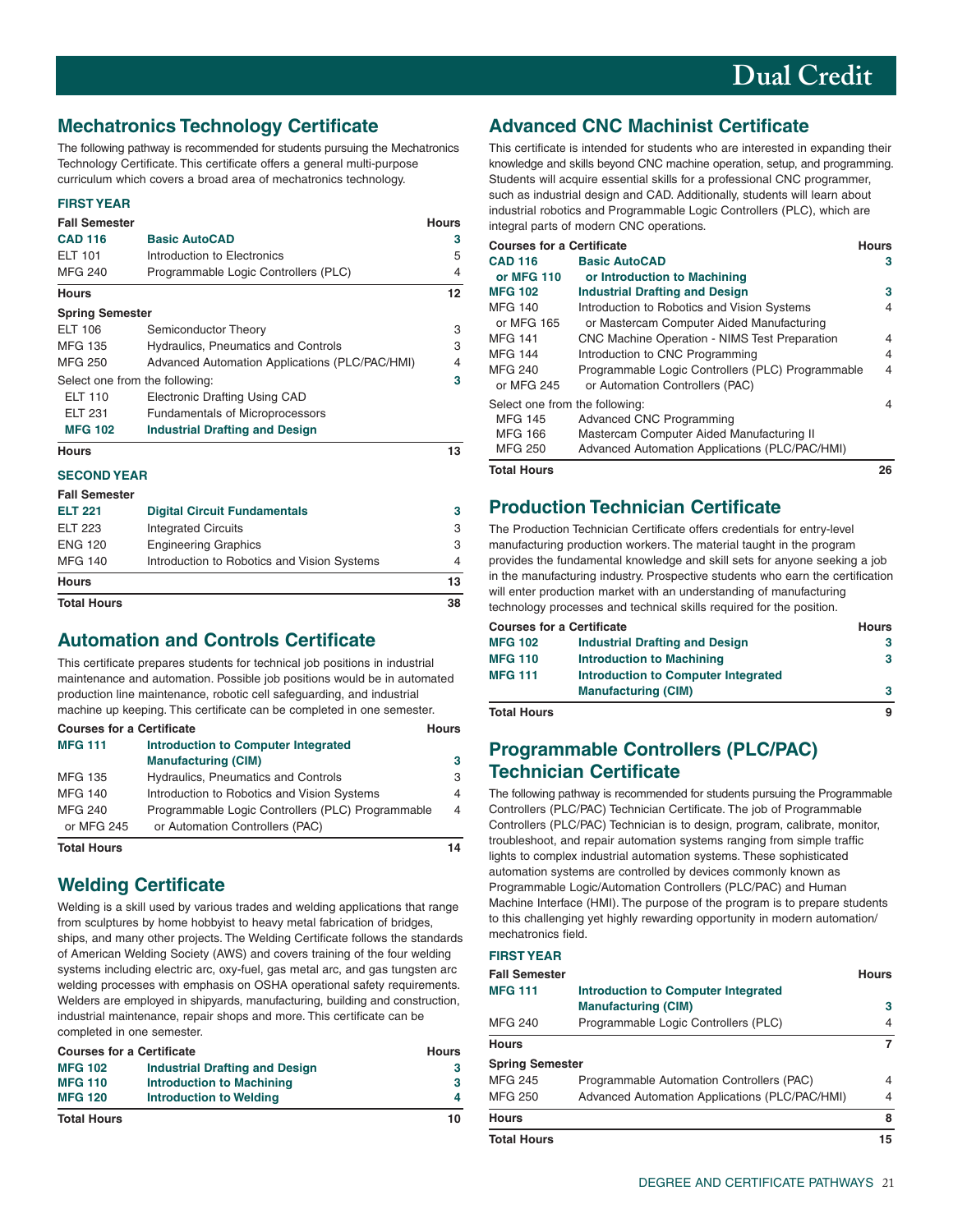# <span id="page-23-0"></span>**Mechanical Design/CAD A.A.S.**

#### **60 Semester Credit Hours**

The following pathway is recommended for students pursuing an Associate in Applied Science degree in Mechanical Design/CAD. The Mechanical Design/CAD A.A.S. degree curriculum focuses on preparing students for job positions in mechanical design, architectural design, interior design and building information management.

**Note:** Refer to page 25 for guidelines on IAI General Education course selection.

| <b>FIRST YEAR</b>                |                                                              |              |
|----------------------------------|--------------------------------------------------------------|--------------|
| <b>Semester One</b>              |                                                              | <b>Hours</b> |
| <b>EGL 101</b>                   | Composition I (also available as AP)                         | 3            |
| <b>CAD 116</b>                   | <b>Basic AutoCAD</b>                                         | 3            |
| <b>ENG 120</b>                   | <b>Engineering Graphics</b>                                  | 3            |
| <b>MEC 105</b><br><b>CAD 230</b> | <b>Processes and Materials</b><br>Introduction to SolidWorks | 3<br>4       |
|                                  |                                                              |              |
| <b>Hours</b>                     |                                                              | 16           |
| <b>Semester Two</b>              |                                                              |              |
| <b>MAT 114</b>                   | <b>Applied Mathematics I</b>                                 | 4            |
| <b>CAD 117</b>                   | <b>Intermediate AutoCAD</b>                                  | 4            |
| <b>CAD 107</b>                   | <b>Introduction to 3D Printing</b>                           | 2            |
| <b>MEC 220</b>                   | Elements of Machine Design                                   | 3            |
| CAD 232                          | Intermediate SolidWorks                                      | 4            |
| <b>Hours</b>                     |                                                              | 17           |
| <b>SECOND YEAR</b>               |                                                              |              |
| <b>Semester One</b>              |                                                              |              |
| CAD 118                          | Advanced AutoCAD                                             | 4            |
| <b>MEC 230</b>                   | Statics and Strength of Materials                            | 3            |
| <b>CAD 234</b>                   | <b>Advanced SolidWorks</b>                                   | 4            |
| <b>CIS 101</b>                   | <b>Introduction to Computer Information Systems</b>          | 3            |
|                                  | Select one elective from CAD, FME, GIS, MEC or MFG           | 2-4          |
| <b>Hours</b>                     |                                                              | $16 - 18$    |
| <b>Semester Two</b>              |                                                              |              |
| <b>PHY 101</b>                   | <b>Applied Physics</b>                                       | 4            |
| Select one from the following:   |                                                              | 3            |
| <b>EGL 102</b>                   | <b>Composition II</b>                                        |              |
| <b>EGL 111</b>                   | Introduction to Business and Technical Writing               |              |
| <b>EGL 212</b>                   | <b>Technical Writing Applications</b>                        |              |
| <b>SPE 103</b>                   | <b>Effective Speech</b>                                      |              |
| Select one from the following:   |                                                              | З            |
| <b>HUM 165</b>                   | Introduction to World Music <sup>1</sup>                     |              |
| <b>HUM 210</b>                   | World Mythologies <sup>1</sup>                               |              |
| <b>PHL 205</b>                   | World Religions <sup>1</sup>                                 |              |
| Select one from the following:   |                                                              | 3            |
| SOC 101                          | Introduction to Sociology <sup>2</sup>                       |              |
| SOC 103                          | Social Problems <sup>3</sup>                                 |              |
| <b>SSC 105</b>                   | Introduction to Ethnic Studies <sup>2</sup>                  |              |
| <b>Hours</b>                     |                                                              | 13           |
| <b>Total Hours</b>               |                                                              | 62-64        |

The following pathway is recommended for students pursuing the Mechanical Design/CAD Certificate.This certificate offers a general multi-purpose curriculum that covers a concentrated area of mechanical design/CAD courses. This certificate prepares students for job positions in mechanical design, architectural design, interior design and building information management.

**FIRST YEAR** 

| <b>Semester One</b>                                |                                                     |    |  |
|----------------------------------------------------|-----------------------------------------------------|----|--|
| <b>CAD 116</b>                                     | <b>Basic AutoCAD</b>                                | з  |  |
| <b>ENG 120</b>                                     | <b>Engineering Graphics</b>                         | 3  |  |
| <b>MEC 105</b>                                     | Processes and Materials                             | 3  |  |
| <b>CIS 101</b>                                     | <b>Introduction to Computer Information Systems</b> | 3  |  |
| Select one elective from CAD, FME, GIS, MEC or MFG |                                                     |    |  |
| <b>Hours</b>                                       |                                                     | 16 |  |
| <b>Semester Two</b>                                |                                                     |    |  |
| <b>CAD 117</b>                                     | <b>Intermediate AutoCAD</b>                         | 4  |  |
| CAD 118                                            | Advanced AutoCAD                                    | 4  |  |
| <b>MEC 220</b>                                     | Elements of Machine Design                          | 3  |  |
| <b>MEC 230</b>                                     | Statics and Strength of Materials                   | 3  |  |
| <b>Hours</b>                                       |                                                     | 14 |  |
| <b>Total Hours</b>                                 |                                                     | 30 |  |

### **Computer-Aided Design Certificate**

The Computer-Aided Design Certificate prepares students for CAD drafting job positions using AutoCAD software. Students will be proficient in drawing setup and drafting techniques for mechanical and architectural applications as well as general design fundamentals using CAD. Possible job positions include: Mechanical Draftsperson, Architectural Draftsperson, and General Design Draftsperson. This certificate can be completed in one semester.

| <b>Courses for a Certificate</b> |                             | <b>Hours</b> |  |
|----------------------------------|-----------------------------|--------------|--|
| <b>CAD 116</b>                   | <b>Basic AutoCAD</b>        |              |  |
| <b>CAD 117</b>                   | <b>Intermediate AutoCAD</b> | 4            |  |
| CAD 118                          | Advanced AutoCAD            |              |  |
| Tatal Hause                      |                             |              |  |

#### **Total Hours**

### **Industrial Design Engineering Certificate**

The following pathway is recommended for students pursuing the Industrial Design Engineering Certificate.This certificate prepares students for CAD drafting positions using parametric modeling software, such as SolidWorks and Inventor, to design and 3D print computer models. Students will be proficient in 3D Computer modeling and 2D drafting and annotation of part drawing techniques for manufacturing. Possible job positions include: Industrial drafts-person, 3D print technician, and mechanical designer.

| <b>FIRST YEAR</b> |  |  |
|-------------------|--|--|
|                   |  |  |

| Semester One       |                                                 | <b>Hours</b> |
|--------------------|-------------------------------------------------|--------------|
| <b>CAD 116</b>     | <b>Basic AutoCAD</b>                            | $3 - 4$      |
| or CAD 230         | or Introduction to SolidWorks                   |              |
| Hours              |                                                 | $3 - 4$      |
| Semester Two       |                                                 |              |
| <b>CAD 107</b>     | <b>Introduction to 3D Printing</b>              | 2            |
| <b>CAD 117</b>     | <b>Intermediate AutoCAD</b>                     | 4            |
| or CAD 234         | or Advanced SolidWorks                          |              |
| <b>Hours</b>       |                                                 | 6            |
| <b>SECOND YEAR</b> |                                                 |              |
| Semester One       |                                                 |              |
| <b>CAD 210</b>     | <b>Industrial Design Engineering Techniques</b> | 4            |
| <b>Hours</b>       |                                                 | 4            |
| <b>Total Hours</b> |                                                 | $13 - 14$    |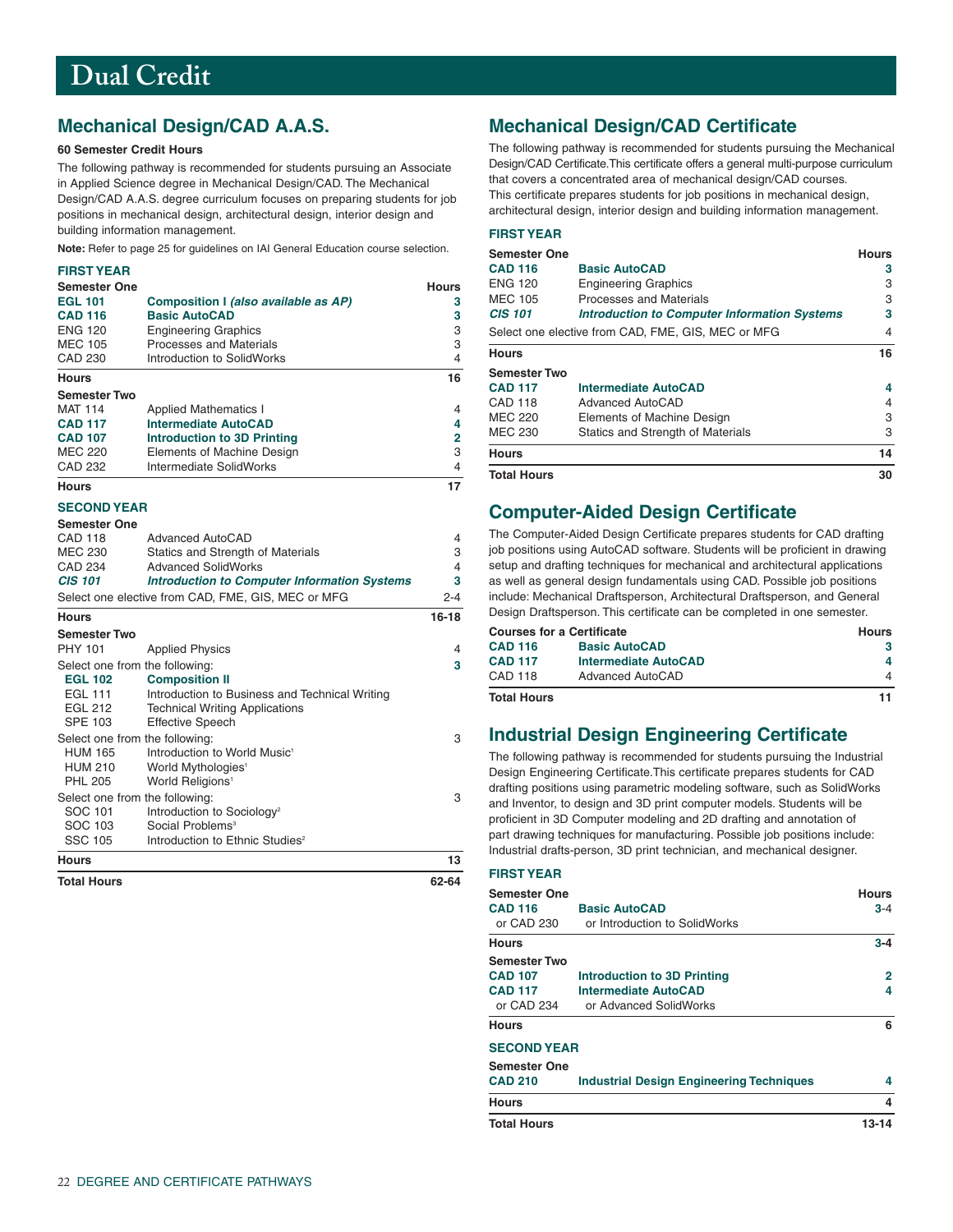# <span id="page-24-0"></span>**CAD Interior Design Certificate**

The CAD Interior Design Certificate prepares students for CAD drafting positions tailored towards Interior Design using AutoCAD for 2D and 3D design and drafting. Students will be proficient in creating floor plans and elevation drawings using AutoCAD and creating 3D computer models of interior floor plans. Possible job positions include CAD draftsperson and interior detail draftsperson. This certificate can be completed in one semester.

| <b>Courses for a Certificate</b> |                                          | Hours |
|----------------------------------|------------------------------------------|-------|
| <b>CAD 134</b>                   | <b>Basic AutoCAD for Interior Design</b> | 4     |
| CAD 136                          | Advanced AutoCAD for Interior Design     | 4     |
| <b>Total Hours</b>               |                                          | 8     |

## **General Design Certificate**

The General Design Certificate prepares students for general drafting positions using a variety of CAD software like AutoCAD, Inventor, Revit, and SolidWorks to design 2D and 3D CAD models and detail drawings. Possible job positions include CAD draftsperson and general CAD designer.

| <b>Courses for a Certificate</b> | <b>Hours</b> |
|----------------------------------|--------------|
|----------------------------------|--------------|

|                | Select nineteen credit hours in CAD, FME or GIS courses: | 19 |
|----------------|----------------------------------------------------------|----|
| <b>CAD 105</b> | <b>Industrial Design Engineering</b>                     |    |
| <b>CAD 107</b> | <b>Introduction to 3D Printing</b>                       |    |
| <b>CAD 116</b> | <b>Basic AutoCAD</b>                                     |    |
| <b>CAD 117</b> | <b>Intermediate AutoCAD</b>                              |    |
| CAD 118        | Advanced AutoCAD                                         |    |
| <b>CAD 134</b> | <b>Basic AutoCAD for Interior Design</b>                 |    |
| CAD 136        | Advanced AutoCAD for Interior Design                     |    |
| <b>CAD 210</b> | <b>Industrial Design Engineering Techniques</b>          |    |
| <b>CAD 220</b> | <b>CAD Introduction to Building Systems - Revit</b>      |    |
| <b>CAD 224</b> | <b>Advanced Building Information Modeling - Revit</b>    |    |
| CAD 228        | Revit MEP - Mechanical Electrical Plumbing               |    |
| CAD 230        | Introduction to SolidWorks                               |    |
| CAD 232        | Intermediate SolidWorks                                  |    |
| CAD 234        | <b>Advanced SolidWorks</b>                               |    |
| CAD 240        | Introduction to Autodesk Inventor                        |    |
| GIS/EAS 190    | Geographic Information Systems I                         |    |
|                |                                                          |    |

**Total Hours** 19

# **Revit – Building Information Modeling (BIM) Certificate**

The following pathway is recommended for students pursuing the Revit – Building Information Modeling (BIM) Certificate. This certificate prepares students for CAD design and drafting positions using Building Information Modeling software. BIM is an intelligent 3D model-based process that gives architecture, engineering, and construction (AEC) professionals the insight and tools to more efficiently plan, design, construct, and manage buildings and infrastructure. Possible job positions include Building Information Modeler, Architectural Draftsperson and Interior Draftsperson.

#### **FIRST YEAR**

| <b>Semester One</b> |                                                       | <b>Hours</b> |
|---------------------|-------------------------------------------------------|--------------|
| <b>CAD 220</b>      | <b>CAD Introduction to Building Systems - Revit</b>   | 4            |
| <b>Hours</b>        |                                                       | 4            |
| <b>Semester Two</b> |                                                       |              |
| <b>CAD 224</b>      | <b>Advanced Building Information Modeling - Revit</b> | 4            |
| or CAD 228          | or Revit MEP - Mechanical Electrical Plumbing         |              |
| <b>Hours</b>        |                                                       | 4            |
| <b>SECOND YEAR</b>  |                                                       |              |
| <b>Semester One</b> |                                                       |              |
| <b>CAD 224</b>      | <b>Advanced Building Information Modeling - Revit</b> | 4            |
| or CAD 228          | or Revit MEP - Mechanical Electrical Plumbing         |              |
| <b>Hours</b>        |                                                       | 4            |
| <b>Total Hours</b>  |                                                       | 12           |

# **Technical Communication Certificate**

The Technical Communication Certificate is designed for people with experience and/or education in specific fields who wish to improve their technical communication skills. Students will learn technical writing skills and apply them to a chosen career area. Fields in which technical information is conveyed include software development, engineering, manufacturing, health care, instructional design, marketing, and many other areas in business and industry.

| <b>Courses for a Certificate</b> |                                                                    | <b>Hours</b> |
|----------------------------------|--------------------------------------------------------------------|--------------|
| Communication                    |                                                                    |              |
| <b>EGL 111</b>                   | Introduction to Business and Technical Writing                     | З            |
| <b>EGL 211</b>                   | <b>Writing Digital Content</b>                                     | З            |
| <b>EGL 212</b>                   | <b>Technical Writing Applications</b>                              | 3            |
| <b>SPE 140</b>                   | <b>Professional Presentations</b>                                  | 3            |
| Design                           |                                                                    |              |
| <b>GRD 101</b>                   | <b>Introduction to Visual Communication</b>                        | 3            |
| ART 216                          | Introduction to Digital Imaging                                    | 3            |
| or CAB 172                       | or Adobe Photoshop                                                 |              |
| <b>ART 259</b>                   | Introduction to Web Design                                         | 3            |
| Electives <sup>1</sup>           |                                                                    |              |
|                                  | Select nine credit hours from the following (courses may be chosen |              |
|                                  | from one or several disciplines):                                  | 9            |
| <b>Graphic Design</b>            |                                                                    |              |
| <b>ART 225</b>                   | Graphic Design Layout and Typography                               |              |
| <b>ART 250</b>                   | Introduction to Computer Art                                       |              |
| ART 260                          | Introduction to 3D Animation and Multimedia                        |              |
| <b>ART 278</b>                   | The Digital Darkroom                                               |              |
|                                  | <b>Computer Applications for Business</b>                          |              |
| <b>CAB 150</b>                   | <b>Visio Fundamentals</b>                                          |              |
| <b>CAB 165</b>                   | Adobe InDesign                                                     |              |
| <b>Computer-Aided Design</b>     |                                                                    |              |
| <b>CAD 116</b>                   | <b>Basic AutoCAD</b>                                               |              |
| <b>CAD 117</b>                   | <b>Intermediate AutoCAD</b>                                        |              |
| <b>CAD 118</b>                   | Advanced AutoCAD                                                   |              |
|                                  | <b>Computer Information Systems</b>                                |              |
| CIS 131                          | Web Page Development                                               |              |
| CIS 152                          | Web Development Tools                                              |              |
| CIS 214                          | Web Site Maintenance and Management                                |              |
| <b>CIS 232</b>                   | <b>Web Scripting</b>                                               |              |
| <b>CIS 248</b>                   | Web Database Management                                            |              |
| <b>Marketing</b>                 |                                                                    |              |
| <b>MKT 131</b>                   | Principles of Marketing                                            |              |
| <b>MKT 134</b>                   | Fundraising and Grant Writing                                      |              |
| Tatal Hause                      |                                                                    | on.          |

**Total Hours 30**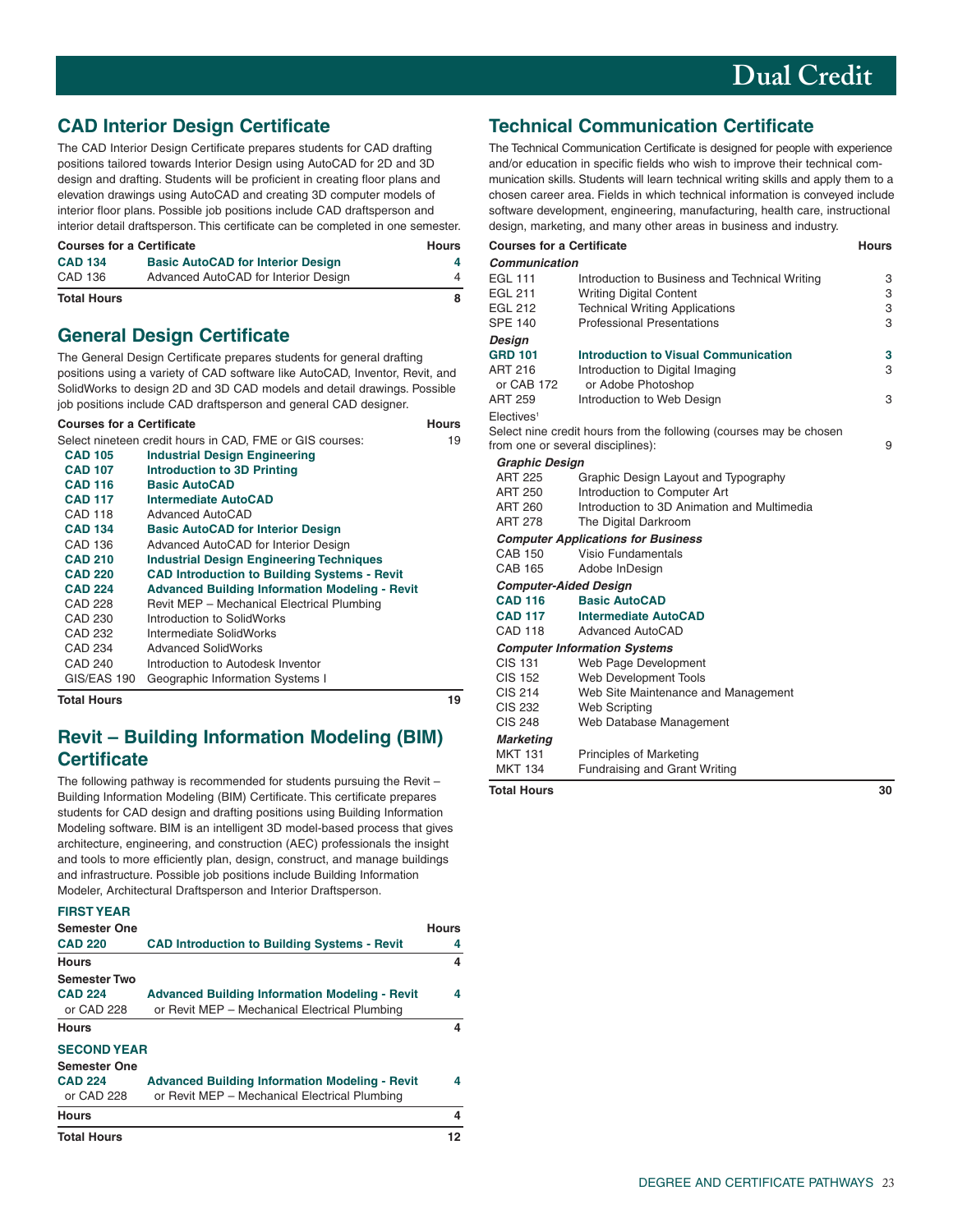# <span id="page-25-0"></span> **Advanced Placement (AP) Credit**

**AP courses are offered at your high school and are taught by high school faculty.** The courses are developed by a national organization called the College Board, ensuring that they meet strict standards for college rigor. This means that you'll be taking a course at your high school that's more difficult than the average high school course. In most cases, you'll take an AP exam to show that you've mastered the material at the college level. Upon successful completion of the exam with a score of 3 or higher, you can apply AP credit toward your degree or certificate at Oakton or any other school to which you apply.

*Advanced Placement (AP) Equivalencies are identified in green italics throughout this publication.*

# **Advanced Placement (AP) Equivalencies**

| Examination                          | <b>Minimum Score for Awarding Credit</b> | <b>Semester Credit Hours</b> | <b>Oakton Course Equivalent</b>                             |
|--------------------------------------|------------------------------------------|------------------------------|-------------------------------------------------------------|
| AP Capstone                          |                                          |                              |                                                             |
| Research                             |                                          | 3                            | Social Science Elective                                     |
| Seminar                              |                                          | 3                            | Social Science Elective                                     |
|                                      |                                          |                              |                                                             |
| Arts                                 |                                          |                              |                                                             |
| Art History                          | 3                                        | 6                            | ART 111, 112                                                |
| Studio Art: 2D Design                | 3                                        | 3                            | <b>ART 105</b>                                              |
| Studio Art: 3D Design                | 3                                        | 3                            | <b>ART 107</b>                                              |
| Studio Art: Drawing                  | 3                                        | 3                            | <b>ART 131</b>                                              |
| <b>Music Theory</b>                  | 3                                        | 6                            | MUS 121, 122                                                |
| English                              |                                          |                              |                                                             |
| English Language and Composition     | 3                                        | 3                            | <b>EGL 101</b>                                              |
| English Literature and Composition   | 3                                        | 3                            | <b>EGL 129</b>                                              |
|                                      |                                          |                              |                                                             |
| <b>History and Social Science</b>    |                                          |                              |                                                             |
| Government and Politics Comparative  | 3                                        | 3                            | <b>PSC 201</b>                                              |
| European History                     | 3                                        | 6                            | HIS 131, 132                                                |
| Human Geography                      | 3                                        | 3                            | <b>GEG 122</b>                                              |
| Macroeconomics                       | 3                                        | 3                            | ECO 201                                                     |
| Microeconomics                       | 3                                        | 3                            | <b>ECO 202</b>                                              |
| Psychology                           | 3                                        | 3                            | <b>PSY 101</b>                                              |
| U.S. Government and Politics         | 3                                        | 3                            | <b>PSC 101</b>                                              |
| U.S. History                         | 3                                        | 6                            | HIS 111, 112                                                |
| <b>World History</b>                 | 3                                        | 3                            | Social Science Elective                                     |
|                                      |                                          |                              |                                                             |
| Math and Computer Science            |                                          |                              |                                                             |
| Calculus AB                          | 3                                        | 5                            | <b>MAT 250</b>                                              |
| Calculus BC                          | 3                                        | 9                            | MAT 250, 251                                                |
| Computer Science A                   | 3                                        | 3                            | <b>CSC 156</b>                                              |
| <b>Computer Science Principles</b>   | 3                                        | 3                            | <b>CIS 101</b>                                              |
| <b>Statistics</b>                    | 3                                        | 3                            | <b>MAT 131</b>                                              |
| <b>Sciences</b>                      |                                          |                              |                                                             |
| Biology                              | 3                                        | 4                            | <b>BIO 121</b>                                              |
|                                      | 4                                        | 4                            | <b>BIO 121</b>                                              |
|                                      | 5                                        | 8                            | BIO 121, 122                                                |
| Chemistry                            | 3                                        | 4                            | <b>CHM 121</b>                                              |
|                                      | $4 - 5$                                  | 8                            | CHM 121,122                                                 |
| <b>Environmental Science</b>         | 3                                        | $\overline{4}$               | <b>BIO 106</b>                                              |
|                                      |                                          |                              |                                                             |
| Physics C: Electricity and Magnetism | 3                                        | 4                            | <b>Science Elective</b>                                     |
| Physics C: Mechanics                 | 3                                        | $\overline{4}$               | <b>Science Elective</b>                                     |
| Physics 1: Algebra-Based             | 3                                        | $\overline{4}$               | <b>Science Elective</b>                                     |
| Physics 2: Algebra-Based             | З                                        | 8                            | PHY 131, 132 (Must get 3 or higher on both Physics 1 and 2) |
| World Languages and Culture          |                                          |                              |                                                             |
| Chinese Language and Culture         | 3                                        | 8                            | CHI 101, 102                                                |
| French Language and Culture          | 3                                        | 8                            | FRE 101, 102                                                |
| German Language and Culture          | 3                                        | 8                            | GER 101, 102                                                |
| Italian Language and Culture         | 3                                        | 8                            | ITL 101, 102                                                |
| Japanese Language and Culture        | 3                                        | 8                            | JPN 101, 102                                                |
| Latin                                | 3                                        | 8                            | Language Elective                                           |
| Spanish Language and Culture         | 3                                        | 8                            | SPN 101, 102                                                |
| Spanish Literature and Culture       | 3                                        | 3                            | <b>SPN 210</b>                                              |
|                                      |                                          |                              |                                                             |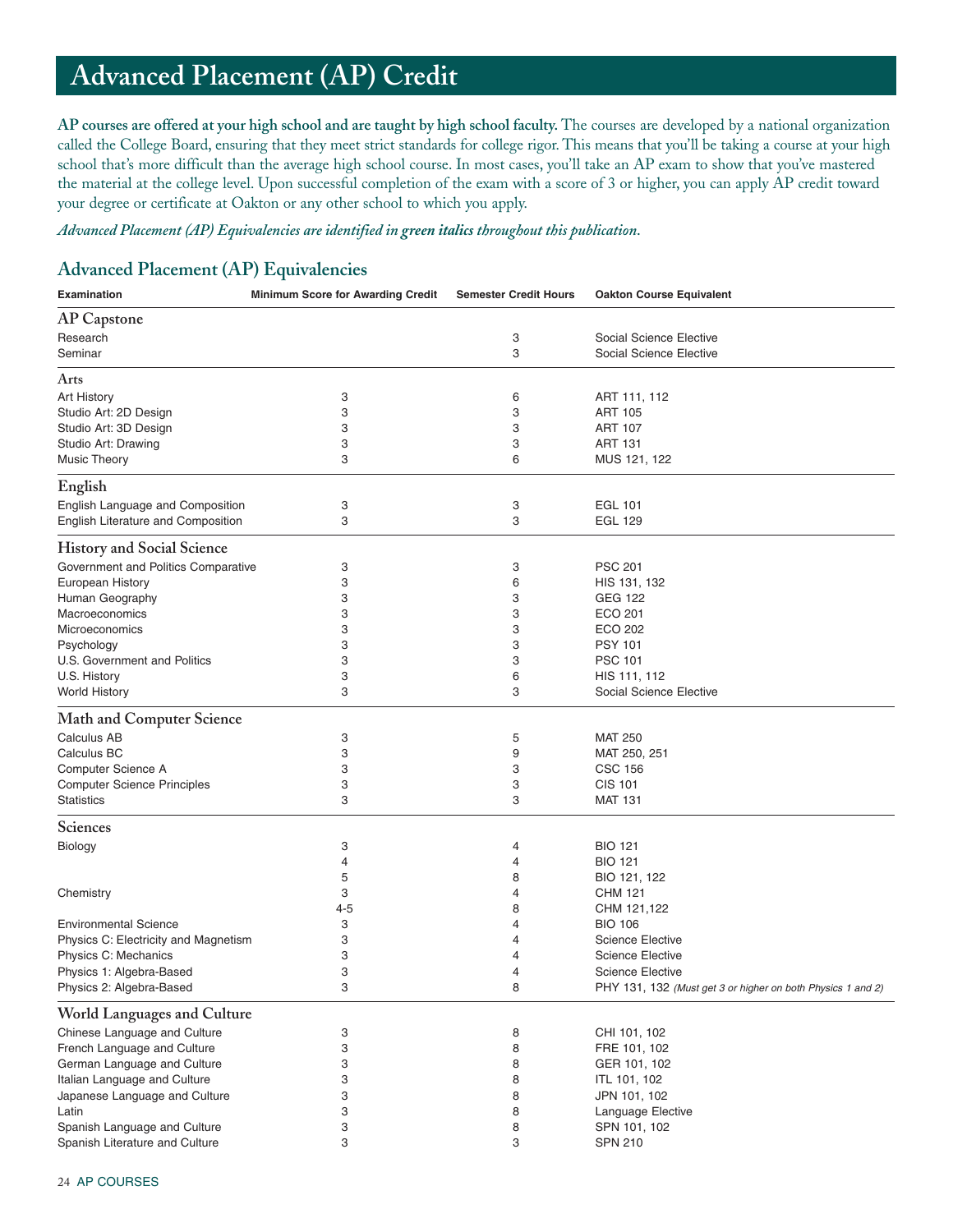# **Concurrent Enrollment**

<span id="page-26-0"></span>**If you're a high school junior or senior and have a minimum cumulative grade point average of C or higher, you may be eligible to take one college-level course at Oakton each semester.** These concurrent enrollment courses are taught by Oakton faculty on campus (and often, are available online). You'll be taking a college-level course with current Oakton students in addition to your high school course load. Your credit will go onto an Oakton transcript that you can apply toward your Oakton degree or certificate or transfer to a four-year college or university. This is a great way to explore your interests or start earning credit toward a degree pathway or pre-major. *All Oakton courses can be taken as concurrent enrollment pending all prerequisites are met.* 

#### **Earn Credit Toward Your General Education Requirements**

Students who start at Oakton and plan to transfer to a four-year institution choose from general education courses that are part of the Illinois Articulation Initiative. These courses are accepted as transfer credit at 100+ participating Illinois colleges and universities. A full listing of institutions can be found at *[itransfer.org](https://itransfer.org/)*. Several of these courses can also be earned through advanced placement or dual credit.

# **Illinois Articulation Initiative (IAI) General Education Courses**

**Students pursuing an associate degree leading to transfer (A.A., A.S., A.S.E., or A.F.A.) must select their general education courses from those listed below with IAI codes.** These courses are part of the Illinois Articulation Initiative general education core and will be accepted by all Illinois public and private colleges and universities subscribing to the Initiative. This includes all public two-year, four-year, and many independent colleges and universities. Transfer students may select other courses in these general education disciplines as electives. More information about the Illinois Articulation Initiative, including courses that are part of the IAI general education core is available at *[iTransfer.org](https://itransfer.org/)*.

**Students pursuing an associate degree in a career program (A.A.S.) or in General Studies (A.G.S.) may select their general education courses from the lists below, including those without IAI codes.**  These courses may also transfer as electives. Consult the Office of Advising, Transitions, and Student Success for more information.

Students may use two or more IAI general education courses with the same IAI code to fulfill general education requirements unless otherwise indicated in the Academic Catalog course descriptions.

Consult the Baccalaureate Transfer Programs and Career Programs sections of the Academic Catalog for specific requirements for associate degrees.

#### **Communications (Area A)**

| <b>Course</b> |                                                                    | <b>Hours</b> |
|---------------|--------------------------------------------------------------------|--------------|
|               | EGL 101 Composition I (C1 900) (also available as AP) <sup>1</sup> | з            |
|               | EGL 102 Composition II (C1 901R) <sup>1</sup>                      | з            |
|               | SPE 103 Effective Speech (C2 900)                                  | 3            |

1 IAI requires a grade of C or better in EGL 101 Composition I and EGL 102 Composition II.

**Note:** Students pursuing an associate degree in a career program (A.A.S.), may take EGL 111 and/or EGL 212 to satisfy general education requirements. These courses may also transfer as electives.

#### **Mathematics (Area B)**

| <b>Course</b>  | <b>Hours</b>                                                     |   |
|----------------|------------------------------------------------------------------|---|
| <b>MAT 125</b> | <b>General Education Mathematics (M1 904)</b>                    | 4 |
| <b>MAT 129</b> | Foundations of Mathematics for Elementary Teachers II (M1 903) 3 |   |
| <b>MAT 131</b> | <b>Elementary Statistics (M1 902)</b>                            |   |
| <b>MAT 143</b> | Finite Mathematics (M1 906)                                      | 4 |
| <b>MAT 144</b> | Discrete Mathematics (M1 905)                                    | 3 |
| <b>MAT 180</b> | Calculus for Business and Social Science (M1 900-B)              | 4 |
| <b>MAT 250</b> | <b>Calculus I (M1 900-1)</b>                                     | 5 |
| <b>MAT 251</b> | <b>Calculus II (M1 900-2)</b>                                    | 4 |
| <b>MAT 252</b> | <b>Calculus III (M1 900-3)</b>                                   |   |

**Note:** Students pursuing an associate degree in a career program (A.A.S.) may take other MAT courses at 100 level or above to satisfy general education requirements. These courses may also transfer as electives. Consult Oakton career associate degree information or transfer institution for specific information to select mathematics courses.

### **Science (Area C)**

Associate degrees leading to transfer, must include one course in the life science category and one course in the physical science category. At least one of the two courses must be a laboratory course, indicated by an "L" suffix at the end of IAI code.

| Course                  |                                                  | <b>Hours</b>   |  |  |
|-------------------------|--------------------------------------------------|----------------|--|--|
| <b>Life Science</b>     |                                                  |                |  |  |
| <b>BIO 101</b>          | Introduction to Life Science (L1 900L)           | 4              |  |  |
| <b>BIO 103</b>          | A Survey of Ecology (L1 905)                     | 3              |  |  |
| <b>BIO 104</b>          | Human Genetics (L1 906)                          | 3              |  |  |
| <b>BIO 105</b>          | Human Genetics (L1 906L)                         | 4              |  |  |
| <b>BIO 106</b>          | Introduction to Environmental Science (L1 905L)' | 4              |  |  |
| <b>BIO 109</b>          | Plants and Society (L1 901)                      | 3              |  |  |
| <b>BIO 116</b>          | Microbe and Society (L1 903)                     | 3              |  |  |
| <b>BIO 121</b>          | General College Biology I (L1 910L)              | 4              |  |  |
| <b>BIO 122</b>          | General College Biology II (L1 910L)             | 4              |  |  |
| <b>Physical Science</b> |                                                  |                |  |  |
| <b>CHM 101</b>          | Introductory Chemistry (P1 902L)                 | 4              |  |  |
| <b>CHM 105</b>          | Elements of Chemistry (P1 902L)                  | 4              |  |  |
| <b>CHM 121</b>          | <b>General College Chemistry I (P1 902L)</b>     | 4              |  |  |
| <b>EAS 100</b>          | Introduction to Earth Science (P1 905L)          | 4              |  |  |
| <b>EAS 101</b>          | <b>Physical Geology (P1 907L)</b>                | 4              |  |  |
| <b>EAS 102</b>          | Historical Geology (P1 907L)                     | 4              |  |  |
| <b>EAS 105</b>          | Introduction to Weather and Climate (P1 905)     | 3              |  |  |
| EAS 121                 | Physical Geography (P1 909)                      | 3              |  |  |
| <b>EAS 125</b>          | A Survey of Oceanography (P1 905)                | 3              |  |  |
| <b>EAS 205</b>          | Environmental Geology (P1 908)                   | 3              |  |  |
| <b>PHY 115</b>          | Descriptive Astronomy (P1 906)                   | 3              |  |  |
| <b>PHY 120</b>          | Practical Astronomy (P1 906L)                    | $\overline{4}$ |  |  |
| <b>PHY 131</b>          | <b>College Physics I (P1 900L)</b>               | 4              |  |  |
| <b>PHY 221</b>          | General Physics I (P2 900L)                      | 5              |  |  |
|                         |                                                  |                |  |  |

1 Course also fulfills the Global Studies requirement.

**Note:** Students pursuing an associate degree in a career program (A.A.S.), may take other general education courses in Biology (BIO), Chemistry (CHM), Earth Science (EAS), Geographic Information Systems (GIS), and Physics (PHY). These courses may also transfer as electives.

#### **Social and Behavioral Sciences (Area D)**

Associate degrees leading to transfer, must include courses in at least two different disciplines.

| <b>Course</b>    |                                                                         | <b>Hours</b> |  |
|------------------|-------------------------------------------------------------------------|--------------|--|
| Anthropology     |                                                                         |              |  |
| <b>ANT 102</b>   | Introduction to Social and Cultural Anthropology (S1 901N) <sup>1</sup> | 3            |  |
|                  | ANT 103 Introduction to Archaeology (S1 903)                            | 3            |  |
| ANT 104          | Introduction to Physical Anthropology (S1 902)                          | З            |  |
| <b>Economics</b> |                                                                         |              |  |
| ECO 110          | Elements of Economics (S3 900)                                          | 3            |  |
| <b>ECO 201</b>   | <b>Principles of Macroeconomics (S3 901)</b>                            | з            |  |
| <b>ECO 202</b>   | <b>Principles of Microeconomics (S3 902)</b>                            |              |  |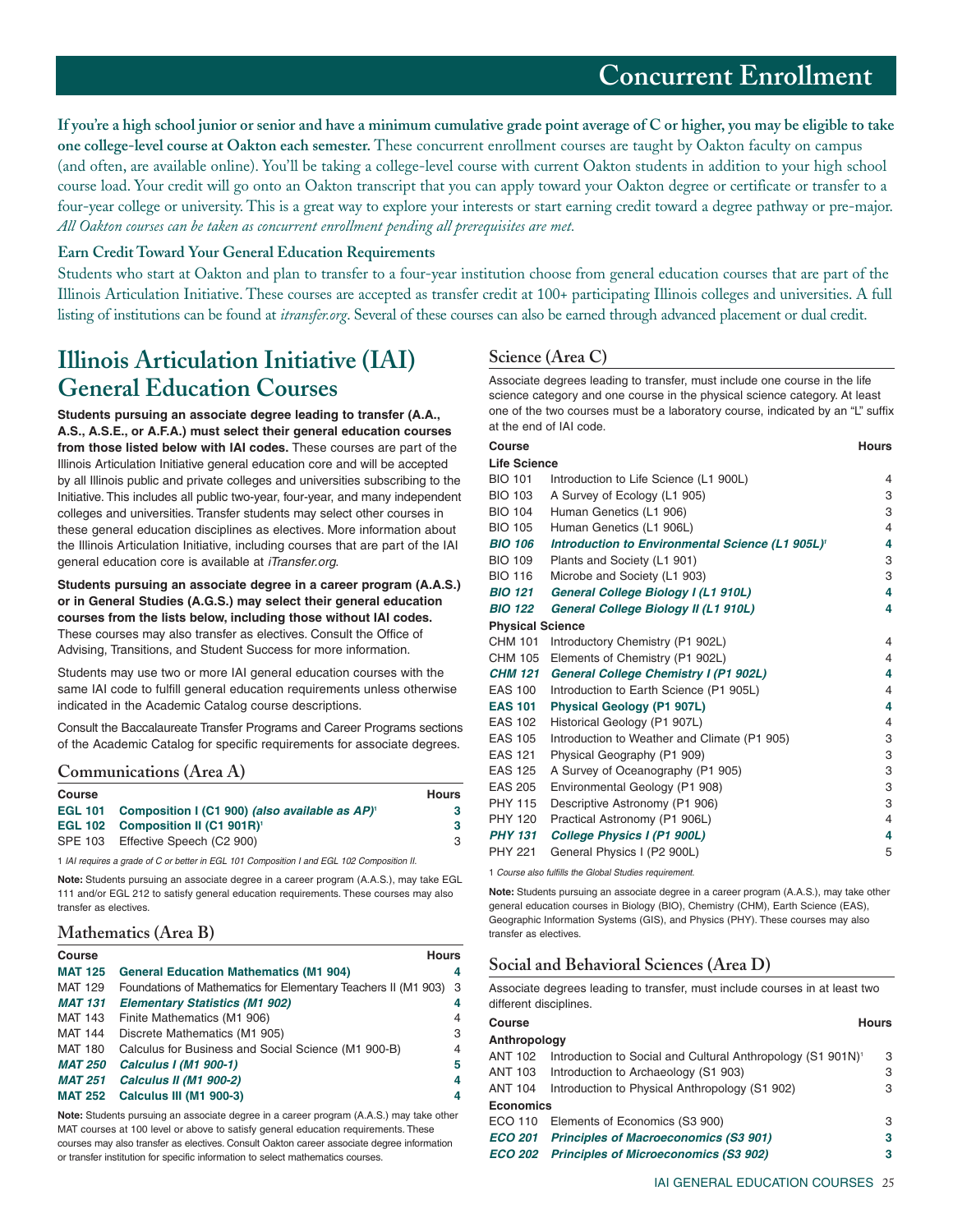# **Concurrent Enrollment**

#### **History**

| <b>HIS 111</b>           | United States History to 1877 (S2 900)                                                     | 3 |
|--------------------------|--------------------------------------------------------------------------------------------|---|
| <b>HIS 112</b>           | United States History from 1877 (S2 901)                                                   | 3 |
| <b>HIS 113</b>           | History of Native Americans (S2 923D) <sup>3</sup>                                         | 3 |
| <b>HIS 131</b>           | Western Civilization to 1650 (S2 902)                                                      | 3 |
| <b>HIS 132</b>           | <b>Western Civilization since 1650 (S2 903)</b>                                            | 3 |
| <b>HIS 139</b>           | History of the Non-Western World to 1900 (S2904N) <sup>1</sup>                             | 3 |
| <b>HIS 140</b>           | History of Contemporary Non-Western Civilizations (S2 905N) <sup>1</sup>                   | 3 |
| <b>HIS 203</b>           | History of South Asia I (S2 920N) <sup>1</sup>                                             | 3 |
| <b>HIS 204</b>           | History of South Asia II (S2 920N) <sup>1</sup>                                            | 3 |
| <b>HIS 208</b>           | History Of Ancient Africa (S2 920N) <sup>1</sup>                                           | 3 |
| <b>HIS 211</b>           | History of Modern Africa (S2 920N) <sup>1</sup>                                            | 3 |
| HIS 216                  | History of Modern China (S2 920N) <sup>1</sup>                                             | 3 |
| <b>HIS 225</b>           | History of the Islamic Middle East from the 7th                                            |   |
|                          | Century to 1918 (S2 920N) <sup>1</sup>                                                     | 3 |
| <b>HIS 226</b>           | History of the Islamic Middle East in Modern Times (S2 920N) <sup>1</sup>                  | 3 |
| <b>HIS 233</b>           | History of Latin America to Independence (S2920N) <sup>1</sup>                             | 3 |
| <b>HIS 234</b>           | History of Modern Latin America (S2 920N) <sup>1</sup>                                     | 3 |
| Geography                |                                                                                            |   |
| <b>GEG 120</b>           | World Regional Geography (S4 900N) <sup>1</sup>                                            | 3 |
| <b>GEG 122</b>           | <b>Cultural Geography (S4 900N)</b> <sup>1</sup>                                           | 3 |
| GEG 130                  | Introduction to Economic Geography (S4 903N) <sup>1</sup>                                  | 3 |
| <b>Political Science</b> |                                                                                            |   |
| <b>PSC 101</b>           | <b>American Government (S5 900)</b>                                                        | 3 |
| <b>PSC 103</b>           | Introduction to Political Science (S5 903)                                                 | 3 |
| <b>PSC 201</b>           | Comparative Government (S5 905) <sup>1</sup>                                               | 3 |
| <b>PSC 202</b>           | International Relations (S5 904) <sup>1</sup>                                              | 3 |
| Psychology               |                                                                                            |   |
| <b>PSY 101</b>           | Introduction to Psychology (S6 900)                                                        | 3 |
| <b>PSY 120</b>           | Human Development (S6 902)                                                                 | 3 |
| <b>PSY 202</b>           | Social Psychology (S8 900) <sup>2</sup>                                                    | 3 |
| <b>PSY 205</b>           | Adult Psychology (S6 905)                                                                  | 3 |
| <b>PSY 211</b>           | Child Psychology (S6 903)                                                                  | 3 |
| Sociology                |                                                                                            |   |
| SOC 101                  | Introduction to Sociology (S7 900) <sup>2</sup>                                            | 3 |
| SOC 103                  | Social Problems (S7 901) <sup>3</sup>                                                      | 3 |
| SOC 104                  | Sociology of Marriage and Family (S7 902) <sup>2</sup>                                     | 3 |
| <b>SOC 230</b>           | Sociology of Sex and Gender (S7 904D) <sup>2</sup>                                         | 3 |
| SOC 232                  | Sociology of Race and Ethnicity (S7 903D) <sup>2</sup>                                     | 3 |
| <b>Social Science</b>    |                                                                                            |   |
| <b>SSC 101</b>           | The Individual in Modern Society (S9 900)                                                  | 3 |
| <b>SSC 105</b>           | Introduction to Ethnic Studies (S7 903D) <sup>2</sup>                                      | 3 |
| <b>SSC 201</b>           | Introduction to Global Studies (S9 900) <sup>1</sup>                                       | 3 |
|                          | Note: Studente purcuing an accepiate degree in a career program $(A, A, C)$ mou take other |   |

**Note:** Students pursuing an associate degree in a career program (A.A.S.), may take other general education courses in Anthropology (ANT); Economics (ECO); Geography (GEG); History (HIS); Political Science (PSC); Psychology (PSY) (except PSY 230 and PSY 231); Social Science (SSC); Sociology (SOC). These courses may also transfer as electives.

#### **Humanities/Fine Arts (Area E)**

Associate degrees leading to transfer, must include courses in at least two different disciplines.

| Course         |                                                                   | <b>Hours</b> |  |  |  |
|----------------|-------------------------------------------------------------------|--------------|--|--|--|
|                | <b>Humanities</b>                                                 |              |  |  |  |
| <b>EGL 113</b> | Introduction to Drama (H3 902)                                    | 3            |  |  |  |
| <b>EGL 115</b> | Introduction to Fiction (H3 901)                                  | 3            |  |  |  |
| <b>EGL 117</b> | Introduction to Poetry (H3 903)                                   | 3            |  |  |  |
| <b>EGL 129</b> | Introduction to Literature (H3 900)                               | 3            |  |  |  |
| <b>EGL 130</b> | Introduction to Global Literature (H3 908N) <sup>1</sup>          | 3            |  |  |  |
| <b>EGL 131</b> | Multicultural Literature in the U.S. (H3 910D) <sup>2</sup>       | 3            |  |  |  |
| <b>EGL 132</b> | LGBTQ+ Literature (H3 $911D$ ) <sup>2</sup>                       | 3            |  |  |  |
| <b>EGL 133</b> | Women and Literature (H3 911D) <sup>2</sup>                       | 3            |  |  |  |
| <b>EGL 134</b> | Introduction to African-American Literature (H3910D) <sup>2</sup> | 3            |  |  |  |
| EGL 135        | Introduction to Native American Literature (H3910D) <sup>3</sup>  | 3            |  |  |  |
| <b>EGL 221</b> | American Literature I: Beginnings to 1865 (H3 914) <sup>2</sup>   | З            |  |  |  |
|                |                                                                   |              |  |  |  |

| <b>EGL 222</b>   | American Literature II (from The Civil War to the Present)                                 |   |
|------------------|--------------------------------------------------------------------------------------------|---|
|                  | $(H3915)^2$                                                                                | З |
| EGL 231          | British Literature I (from Anglo-Saxons to 1800) (H3 912)                                  | 3 |
| EGL 232          | British Literature II (from 1800 to the Present) (H3913)                                   | 3 |
| EGL 234          | Introduction to Shakespeare (H3 905)                                                       | 3 |
| EGL 241          | Masterpieces of Western Literature I (H3 906)                                              | 3 |
| EGL 242          | Masterpieces of Western Literature II (H3 907)                                             | 3 |
| HUM 120          | Western Culture and the Arts: Beginnings through                                           |   |
|                  | the Middle Ages (HF 902)                                                                   | 3 |
| <b>HUM 121</b>   | Western Culture and the Arts: Renaissance through                                          |   |
|                  | the 20th Century (HF 903)                                                                  | 3 |
| <b>HUM 122</b>   | Contemporary Culture and the Arts (HF 901)                                                 | 3 |
| HUM 124          | African-American Culture and the Arts (HF 906D) <sup>2</sup>                               | 3 |
| <b>HUM 127</b>   | Introduction to Philosophy (H4 900)                                                        | 3 |
| <b>HUM 140</b>   | Introduction to Women's and Gender Studies (H9900) <sup>2</sup>                            | 3 |
| <b>HUM 141</b>   | Introduction to LGBTQ Studies (H9 900) <sup>2</sup>                                        | 3 |
| HUM 142          | Women and Creativity (HF 907D) <sup>2</sup>                                                | 3 |
| <b>HUM 150</b>   | Environmental Humanities (HF 900)                                                          | 3 |
| HUM 210          | World Mythologies (H9 901) <sup>1</sup>                                                    | 3 |
| <b>HUM 220</b>   | Asian Humanities (HF 904N) <sup>1</sup>                                                    | 3 |
| <b>PHL 105</b>   | Logic (H4 906)                                                                             | 3 |
| PHL 106          | Ethics (H4 904)                                                                            | 3 |
| <b>PHL 110</b>   | Introduction to the Study of Religion (H5 900) <sup>1</sup>                                | 3 |
| PHL 130          | Religious Diversity in America (H5 905) <sup>2</sup>                                       | 3 |
| <b>PHL 204</b>   | Environmental Ethics (H4 904) <sup>1</sup>                                                 | 3 |
| PHL 205          | World Religions (H5 904N) <sup>1</sup>                                                     | 3 |
| <b>PHL 215</b>   | Asian Philosophy (H4 903N) <sup>1</sup>                                                    | З |
| <b>PHL 230</b>   | Ancient and Medieval Philosophy (H4 901)                                                   | 3 |
| <b>PHL 231</b>   | Modern and Contemporary Philosophy (H4 902)                                                | 3 |
| <b>PHL 240</b>   | Philosophy of Religion (H4 905)                                                            | 3 |
| <b>PHL 245</b>   | Foundational Religious Texts (H5 901)                                                      | 3 |
|                  | Modern language course 202 or higher <sup>1</sup>                                          |   |
| <b>Fine Arts</b> |                                                                                            |   |
| ART 110          | History of Photography (F2 904)                                                            | 3 |
| ART 111          | Art History: Prehistoric to Renaissance (F2 901)                                           | 3 |
| ART 112          | Art History: Renaissance to Modern (F2 902)                                                | 3 |
| ART 113          | Art History: Modern Art (Twentieth Century) (F2902)                                        | 3 |
| ART 114          | Art History: Art of the Non-Western World (F2903N) <sup>1</sup>                            | 3 |
| <b>HUM 120</b>   | Western Culture and the Arts: Beginnings through                                           |   |
|                  | the Middle Ages (HF 902)                                                                   | 3 |
| HUM 121          | Western Culture and the Arts: Renaissance through                                          |   |
|                  | the 20th Century (HF 903)                                                                  | 3 |
| <b>HUM 122</b>   | Contemporary Culture and the Arts (HF 901)                                                 | 3 |
| HUM 123          | Introduction to Art (F2 900)                                                               | 3 |
| <b>HUM 124</b>   | African-American Culture and the Arts (HF 906D) <sup>2</sup>                               | 3 |
| <b>HUM 125</b>   | Introduction To Music (F1 900)                                                             | 3 |
| <b>HUM 131</b>   | Introduction to Theater (F1 907)                                                           | 3 |
| HUM 142          | Women and Creativity (HF 907D) <sup>2</sup>                                                | 3 |
| <b>HUM 150</b>   | Environmental Humanities (HF 900)                                                          | 3 |
| HUM 160          | Introduction to Film (F2 909)                                                              | 3 |
| <b>HUM 161</b>   | Global Cinema (F2 909) <sup>1</sup>                                                        | 3 |
| <b>HUM 165</b>   | Introduction to World Music (F1 903N) <sup>1</sup>                                         | 3 |
| <b>HUM 220</b>   | Asian Humanities (HF 904N) <sup>1</sup>                                                    | 3 |
| <b>HUM 242</b>   | Women, Art and Culture (F2 907D) <sup>2</sup>                                              | 3 |
| HUM 260          | Perspectives on Film (F2 908)                                                              | 3 |
| MUS 145          | Introduction to Music of the U.S.A. (F1 904)                                               | 3 |
| MUS 236          | Music Literature and History (F1 901)                                                      | 3 |
|                  | Note: Students pursuing an associate degree in a career program (A.A.S.), may take other   |   |
|                  | general education courses in Art (ART); English (EGL) literature courses; Modern Language; |   |

Humanities (HUM); Music (MUS); Philosophy (PHL); and Theater (THE). These courses may also transfer as electives.

1 Course also fulfills the Global Studies requirement.

2 Course also fulfills the U.S. Diversity requirement.

3 Course also fulfills Global Studies and U.S. Diversity requirements.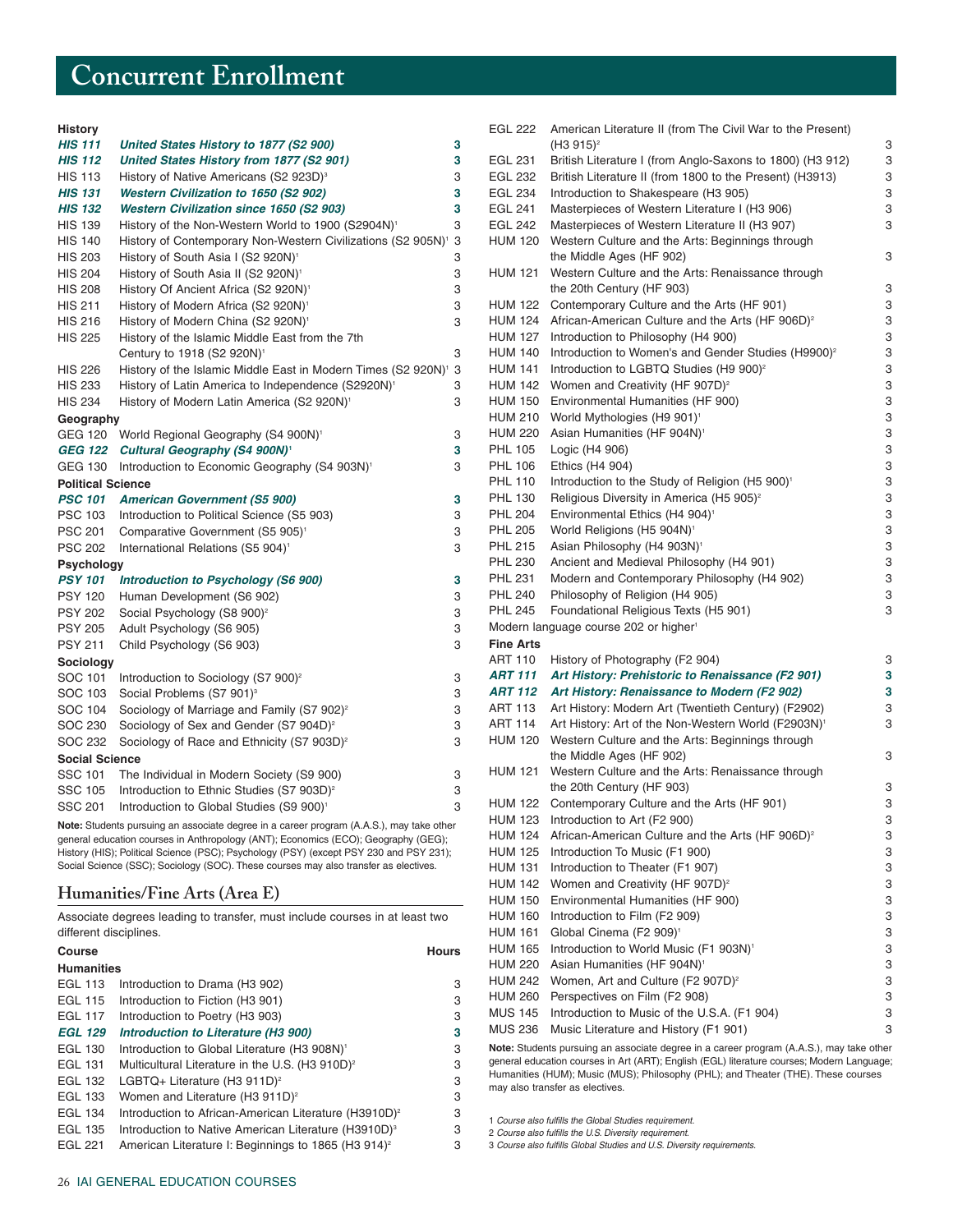# **Global Studies1 (Area F)**

Oakton requires that all students earning an associate degree successfully complete a course that provides a distinct global context for examining debates surrounding the complex interrelationships among peoples, nations and the environment, and the phenomenon of globalization. **Courses that provide this context and fulfill this requirement are marked with the footnote reference "1" and listed below.** Some of these courses may also fulfill general education requirements for Humanities, Fine Arts, Science, Social Science, Behavioral Sciences, and U.S. Diversity. **Course Hours Sciences**  BIO 106 Introduction to Environmental Science (L1 905L) 4 **Social and Behavioral Sciences**  ANT 102 Introduction to Social and Cultural Anthropology (S1 901N) 3 GEG 120 World Regional Geography (S4 900N) 3 GEG 122 Cultural Geography (S4 900N) 3 GEG 130 Introduction to Economic Geography (S4 903N) 3 HIS 113 History of Native Americans (S2 923D)<sup>2</sup> 3 HIS 139 History of the Non-Western World to 1900 (S2904N) 3 HIS 140 History of Contemporary Non-Western Civilizations (S2 905N) 3 HIS 203 History of South Asia I (S2 920N) 3 HIS 204 History of South Asia II (S2 920N) 3 HIS 208 History of Ancient Africa (S2 920N) 3 HIS 211 History of Modern Africa (S2 920N) 3 HIS 216 History of Modern China (S2 920N) 3 HIS 225 History of the Islamic Middle East from the 7th Century to 1918 (S2 920N) 3 HIS 226 History of the Islamic Middle East in Modern Times (S2 920N) 3 HIS 233 History of Latin America to Independence (S2920N) 3 HIS 234 History of Modern Latin America (S2 920N) 3 PSC 201 Comparative Government (S5 905) 3 PSC 202 International Relations (S5 904) 3 SOC 103 Social Problems (S7 901)<sup>2</sup> 3 SSC 201 Introduction to Global Studies (S9 900) 3 **Humanities/Fine Arts**  ART 114 Art History: Art of the Non-Western World (F2903N) 3 EGL 130 Introduction to Global Literature (H3 908N) 3 EGL 135 Introduction to Native American Literature (H3910D)<sup>2</sup> 3 HUM 161 Global Cinema (F2 909) 3 HUM 165 Introduction to World Music (F1 903N) 3 HUM 210 World Mythologies (H9 901) 3 HUM 220 Asian Humanities (HF 904N) 3 PHL 110 Introduction to the Study of Religion (H5 900) 3 PHL 204 Environmental Ethics (H4 904) 3 PHL 205 World Religions (H5 904N) 3 PHL 215 Asian Philosophy (H4 903N) 3 Modern Language Courses 202 or higher

Students can also meet the Global Studies requirement through non-IAI courses listed below. These courses may also transfer as electives.

| Course         | <b>Hours</b>                                             |   |
|----------------|----------------------------------------------------------|---|
| <b>EGL 136</b> | Introduction to Latino/a/x Literature <sup>2</sup>       | 3 |
| <b>EGL 229</b> | [National/Regional] Literature                           | 3 |
| GBS 101        | Introduction to Global Business <sup>3</sup>             | 3 |
| <b>HIS 228</b> | History of the Holocaust                                 | 3 |
| <b>HIS 260</b> | <b>History of Soviet Russia</b>                          | 3 |
| <b>PSC 204</b> | International Terrorism                                  | 3 |
| <b>PSC 250</b> | International Security: War and Peace                    | 3 |
| <b>SPE 115</b> | Interpersonal Communication Across Cultures <sup>2</sup> | 3 |
| <b>SSC 205</b> | Latin American Civilization and Culture                  | 3 |
| <b>SSC 206</b> | Contemporary China and Japan                             | 3 |

# $\rm U.S.$  Diversity Studies<sup>2</sup> (Area G)

The State of Illinois requires that all students earning an associate degree successfully complete a course that focuses on issues related to diversity in the U.S., including such topics as race, gender, ethnicity, sexual orientation, class, immigration, indigenous communities, religion, ability/disability, and multiculturalism. **Courses that provide this context and fulfill this requirement are marked with the footnote reference "2" and listed below.** Most of these courses may also fulfill general education requirements for Humanities, Fine Arts, Science, Social Science, and Behavioral Science. **Course Hours** 

| <b>Social and Behavioral Sciences</b> |                                                                  |   |
|---------------------------------------|------------------------------------------------------------------|---|
| <b>HIS 113</b>                        | History of Native Americans (S2 923D) <sup>1</sup>               | 3 |
| <b>PSY 202</b>                        | Social Psychology (S8 900)                                       | 3 |
| SOC 101                               | Introduction to Sociology (S7 900)                               | 3 |
| SOC 103                               | Social Problems (S7 901) <sup>1</sup>                            | 3 |
| SOC 104                               | Sociology of Marriage and Family (S7 902)                        | 3 |
| SOC 230                               | Sociology of Sex and Gender (S7 904D)                            | 3 |
| SOC 232                               | Sociology of Race and Ethnicity (S7 903D)                        | 3 |
| <b>SSC 105</b>                        | Introduction to Ethnic Studies (S7 903D)                         | 3 |
| <b>Humanities</b>                     |                                                                  |   |
| <b>EGL 131</b>                        | Multicultural Literature in the U.S. (H3 910D)                   | 3 |
| EGL 132                               | LGBTQ+ Literature (H3 911D)                                      | 3 |
| EGL 133                               | Women and Literature (H3 911D)                                   | 3 |
| <b>EGL 134</b>                        | Introduction to African-American Literature (H3901D)             | 3 |
| EGL 135                               | Introduction to Native American Literature (H3910D) <sup>1</sup> | 3 |
| EGL 221                               | American Literature I: Beginnings to 1865 (H3 914)               | 3 |
| EGL 222                               | American Literature II (from the Civil War to the Present)       |   |
|                                       | (H <sub>3</sub> 915)                                             | 3 |
| <b>HUM 124</b>                        | African-American Culture and the Arts (HF 906D)                  | 3 |
| <b>HUM 140</b>                        | Introduction to Women's and Gender Studies (H9900)               | 3 |
| <b>HUM 141</b>                        | Introduction to LGBTQ Studies (H9 900)                           | 3 |
| <b>HUM 142</b>                        | Women and Creativity (HF 907D)                                   | 3 |
| <b>HUM 242</b>                        | Women, Art and Culture (F2 907D)                                 | 3 |
| <b>PHL 130</b>                        | Religious Diversity in America (H5 905)                          | 3 |
|                                       |                                                                  |   |

Students pursuing an associate degree in a career program (A.A.S.) can also meet the U.S. Diversity Studies requirement through non-IAI courses listed below. These courses may also transfer as electives.

| Course         |                                                          | <b>Hours</b> |
|----------------|----------------------------------------------------------|--------------|
| <b>BIO 110</b> | Sex, Gender and Health                                   | З            |
| <b>EDN 180</b> | Diversity in School and Society                          | 3            |
| <b>EGL 136</b> | Introduction to Latino/a/x Literature <sup>1</sup>       | 3            |
| <b>HIS 114</b> | African American History: Beginnings to 1865             | 3            |
| <b>HIS 115</b> | African American History: Reconstruction to the Present  | 3            |
| <b>HIS 235</b> | Women In American History                                | 3            |
| MGT 232        | Diversity, Equity and Inclusion in the Workplace         | 3            |
| <b>PSY 110</b> | Multicultural Psychology                                 | 3            |
| <b>PSY 122</b> | Human Sexuality                                          | 3            |
| <b>PSY 125</b> | <b>Understanding Diversity</b>                           | 3            |
| <b>SPE 115</b> | Interpersonal Communication Across Cultures <sup>1</sup> | 3            |
| <b>SPE 125</b> | Basic Sign Language                                      | 3            |

**Note:** Oakton Community College also offers an Academic Concentration in Global Studies and a Global Studies Pre-major.

1 Course also fulfills the Global Studies requirement.

2 Course fulfills the U.S. Diversity requirement.

3 This course will not count toward the minimum general education requirements for the A.A.S. degree.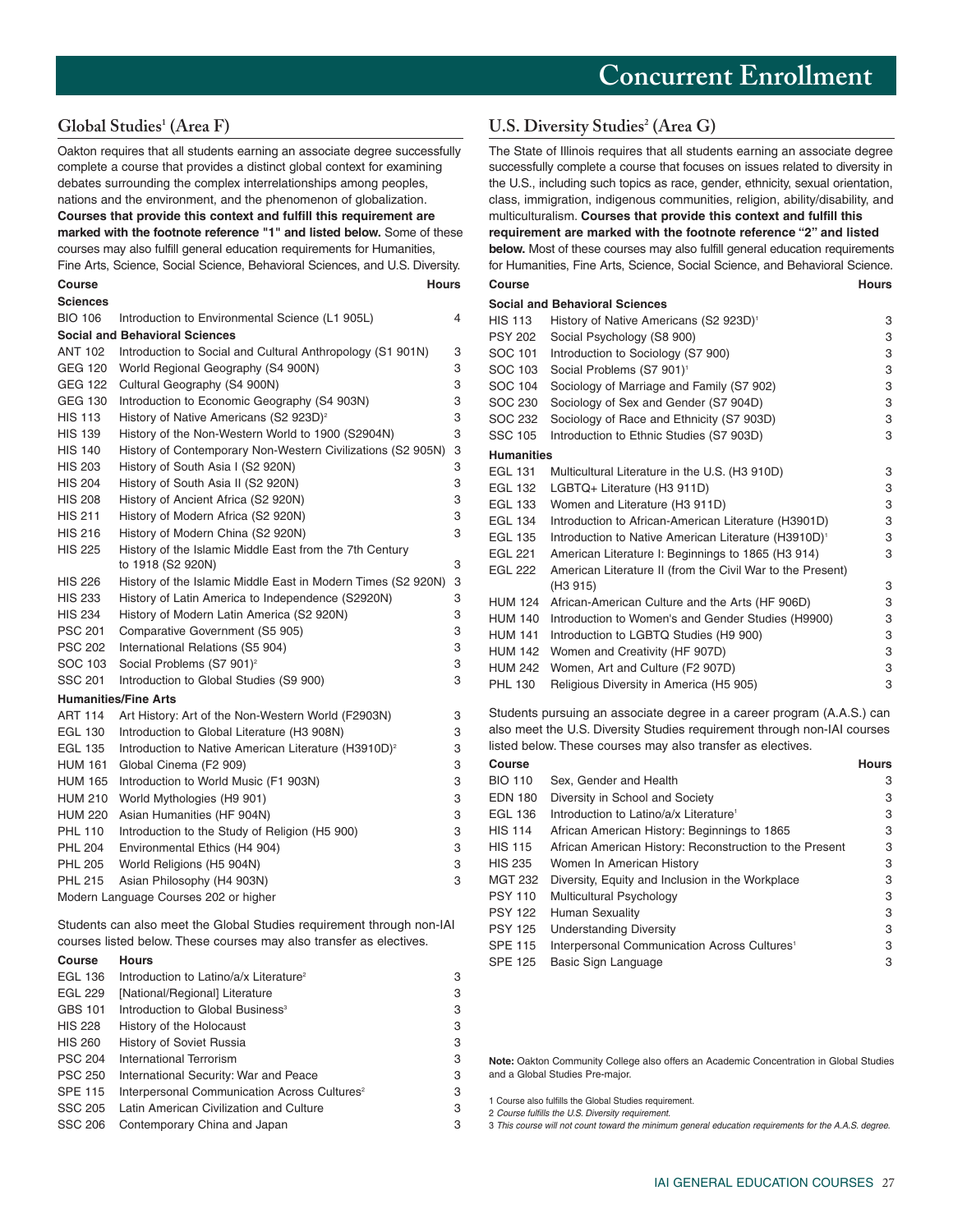# **Concurrent Enrollment**

# **Baccalaureate Transfer Programs and Pre-Majors**

Do you have a vision for your college education and love a good plan? One benefit of starting at Oakton if you plan to earn a four-year degree is the opportunity to pursue our specially designed transfer programs and pre-majors. **Students pursuing coursework through Early College may also apply their credit to these transfer-ready programs.** And here's more good news: All of the courses on the IAI list count toward these transfer programs. Our goal is to make sure your transfer experience is as seamless as possible.

**Here's our full list of bachelor degree transfer programs and pre-majors.** Learn more at *www.oakton.edu/transfer*.

| Associate in Arts (A.A.)                         | Secondary Education - Humanities, Behavioral/Social<br>Sciences or Arts Pre-major |
|--------------------------------------------------|-----------------------------------------------------------------------------------|
| Anthropology Pre-major                           | Secondary Education - Science or Math Pre-major                                   |
| Biology Pre-major for Associate in Arts          | Sociology Pre-major                                                               |
| Computer Science Pre-major for Associate in Arts | Special Education Pre-major                                                       |
| Economics Pre-major                              | Speech Pre-major                                                                  |
| Elementary Education Pre-major                   | Theater Pre-major                                                                 |
| English Pre-major                                | Women, Gender, and Sexuality Studies Pre-major                                    |
| Environmental Studies Pre-major                  | Associate in Fine Arts (A.F.A.) in Art                                            |
| Exploring Humanities Pre-major                   | Associate in Fine Arts (A.F.A.) in Music                                          |
| Geography Pre-major                              | Associate in General Studies (A.G.S.)                                             |
| Global Studies Pre-major                         | Paraprofessional Educator Pathway                                                 |
| History Pre-major                                | Associate in Science (A.S.)                                                       |
| Jewish Studies Pre-major                         | Biology Pre-major for Associate in Science                                        |
| Law Enforcement and Criminal Justice Pre-major   | Chemistry Pre-major                                                               |
| Modern Languages Pre-major                       | Computer Science Pre-major for Associate in Science                               |
| Peace and Social Justice Studies Pre-major       | Earth Science Pre-major                                                           |
| Philosophy Pre-major                             | Mathematics Pre-major                                                             |
| Political Science Pre-major                      | Physics Pre-major                                                                 |
| Psychology Pre-major                             | Associate of Science in Engineering (A.S.E.)                                      |
| Religious Studies Pre-major                      |                                                                                   |

**Did you know?** Concurrent enrollment allows you to take any course in Oakton's catalog, as long as you meet the prerequisites.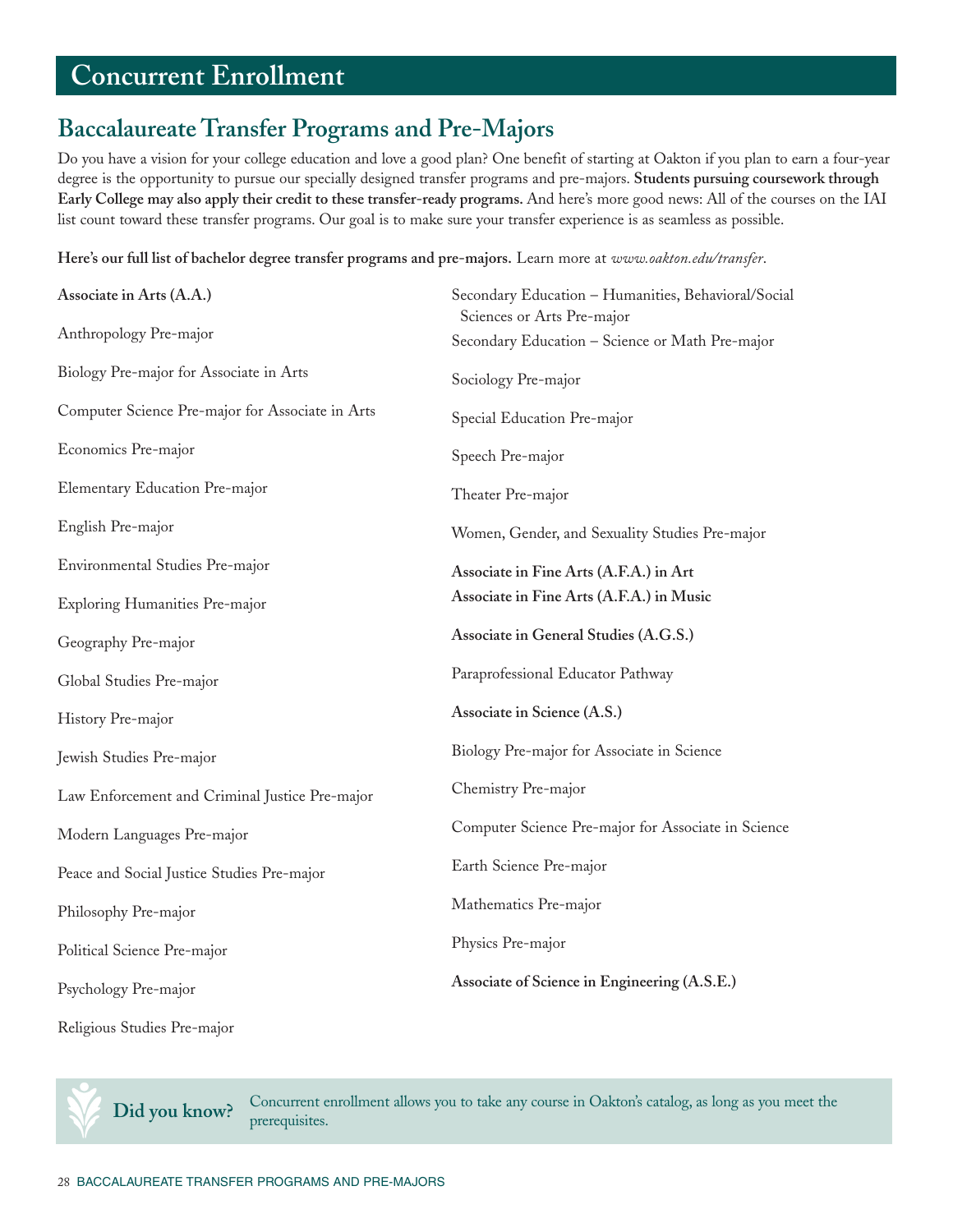

Human R

College Rebetson

# **Ready to get a head start? Your Next Steps:**

- Contact your high school counselor or identified dual credit liaison to discuss which options make sense for you.
- Get started at **[oakton.edu/earlycollege](https://www.oakton.edu/academics/early_college/index.php)**.
- Apply to Oakton as an Early College student.